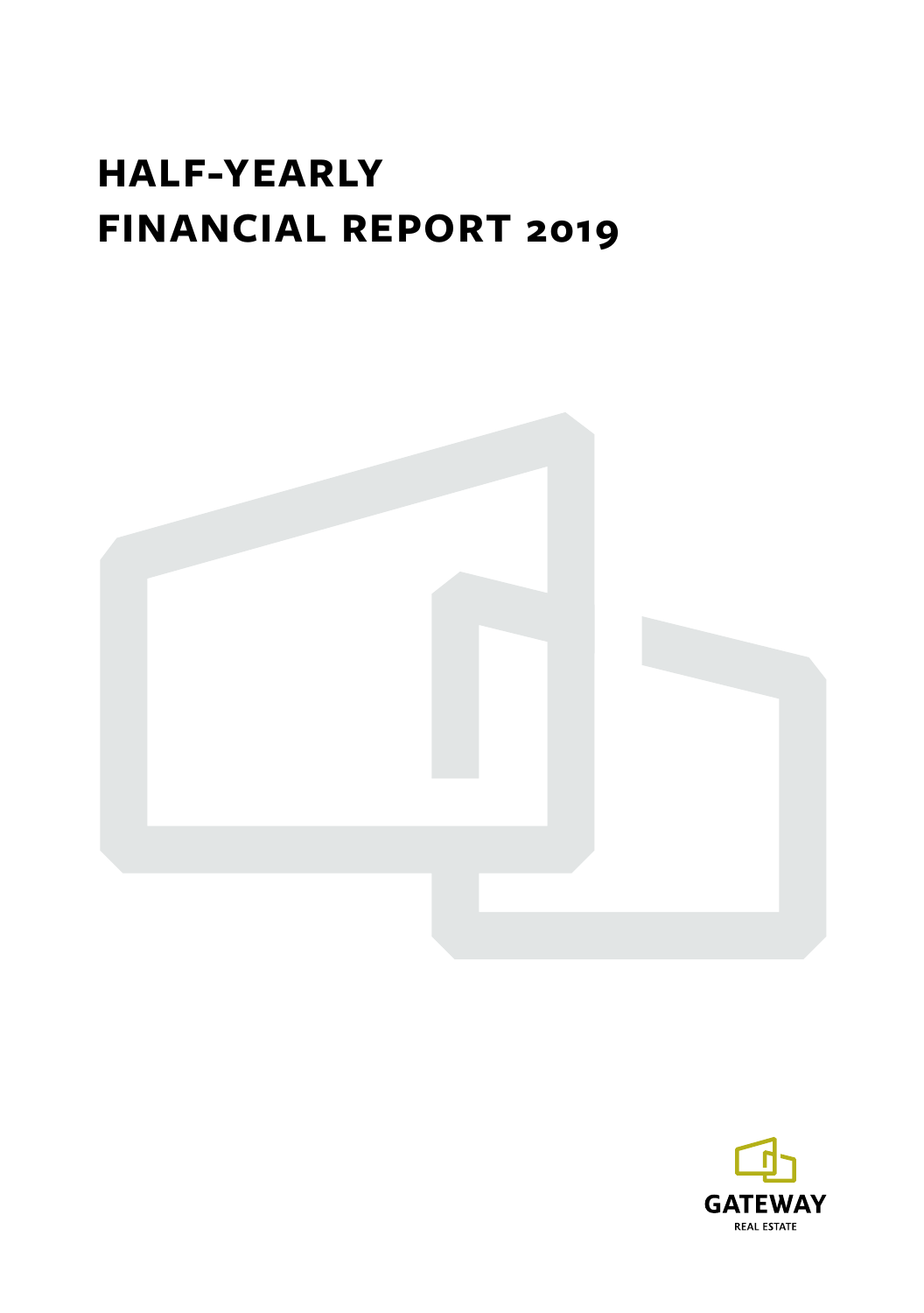## **AT A GLANCE**

**Key financial figures**

| in $\epsilon$ thousand    | $01.01 -$<br>30.06.2019 | $01.01 -$<br>30.06.2018 |
|---------------------------|-------------------------|-------------------------|
|                           |                         |                         |
| Revenues                  | 19,632                  | 5,632                   |
| Gross profit              | 56,317                  | 37,106                  |
| EBIT adjusted             | 22,661                  | 26,476                  |
| Consolidated profit       | 1,761                   | 11,840                  |
| Earnings per share        | 0.01                    | 0.53                    |
|                           |                         |                         |
|                           | 30.06.2019              | 31.12.2018              |
| Balance sheet total       | 841,682                 | 798,616                 |
| Equity                    | 216,521                 | 148,425                 |
| Equity ratio              | 25.7%                   | 18.6%                   |
| Cash and cash equivalents | 34,719                  | 73,931                  |
|                           |                         |                         |

L.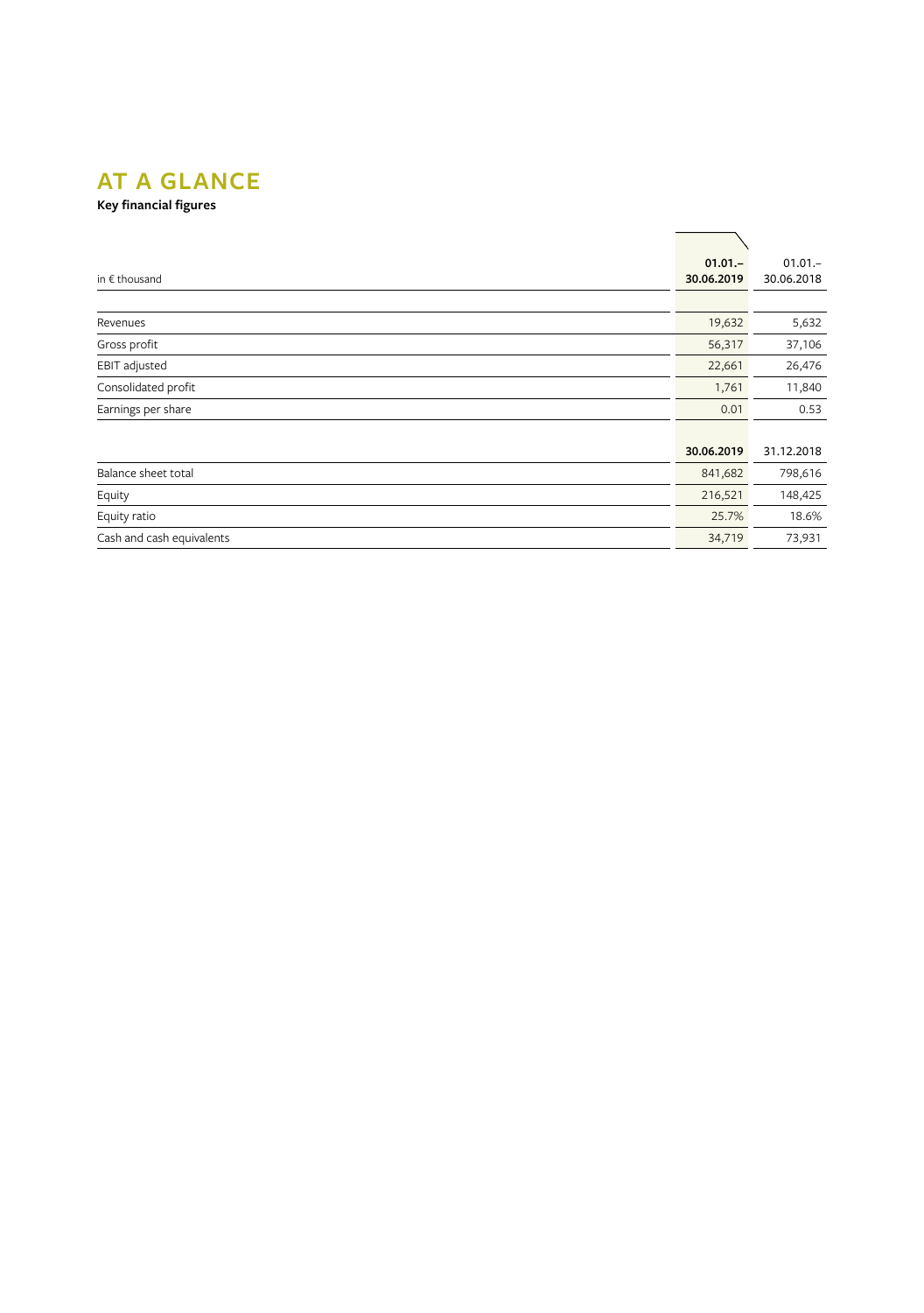## **ABOUT US**

Gateway Real Estate with its subsidiaries is one of the leading listed developers of commercial and residential real estate. It is specialized in the development and the subsequent sale of commercial and residential properties, as well as the acquisition and long-term leasing of commercial properties as yield investments. In particular, we focus on the development of office properties and inner-city commercial buildings in Germany's top 7 cities and selected high-growth regions.

In terms of development, Gateway Real Estate AG and its subsidiaries cover the entire value chain from the acquisition of land and projects through development and construction to the sale of the properties. In addition, we have an excellent network and established partnerships. This enables us to generate attractive returns for our shareholders.

#### **Table of contents**

- 2 Letter of the Management Board
- 4 The GATEWAY share
- 7 Interim Group Management report
- 16 IFRS Consolidated statement of financial position
- 18 IFRS Consolidated statement of comprehensive income
- 20 IFRS Consolidated statement of changes in equity
- 22 IFRS Consolidated statement of cash flows
- 24 Notes to the consolidated financial statements
- 46 Responsibility statement
- 47 Information on the review
- 48 Financial calendar/Imprint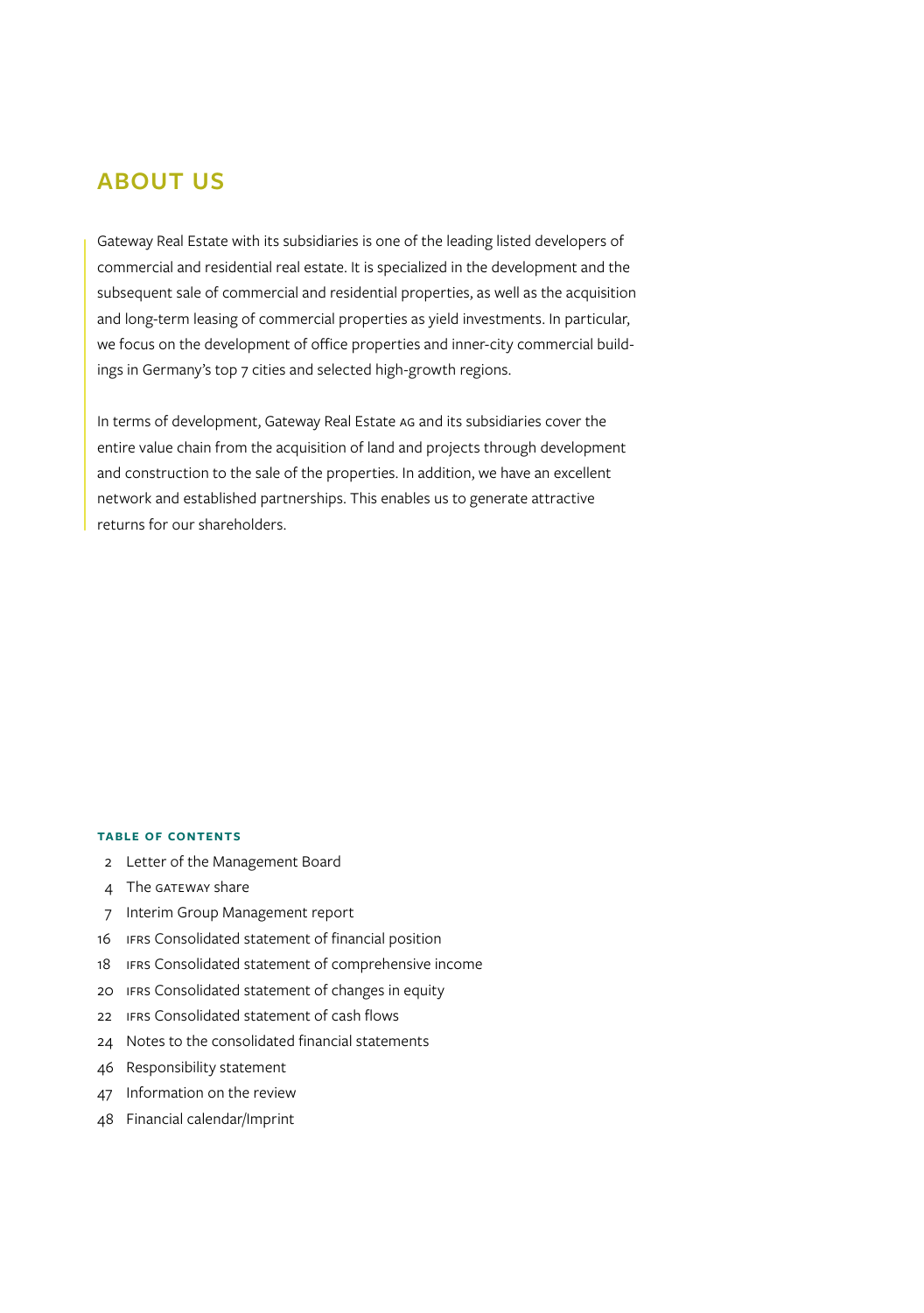## **Dear Shareholders, Ladies and Gentlemen,**

in the first half of 2019, we successfully advanced the strategic positioning of Gateway Real Estate AG as one of the leading exchange-listed developer of commercial and residential properties. In this context, we have focused primarily on the development of office properties and inner-city commercial buildings in the top 7 cities of Germany and in selected high-growth regions. In addition, the existing business of portfolio management of commercial real estate will be continued.

Gateway Real Estate AG was admitted to the quality segment "Prime Standard" of the regulated market of the Frankfurt Stock Exchange in April 2019. Within this framework, a successful capital increase was made, with nearly 16.9 million shares being placed at institutional investors in connection with an international private placement at a placement price of €4.00 per share. Afterwards further 82,610 shares were offered for subscription to existing shareholders. This strengthened the Company's equity position, while the proceeds were used for the repayment of highyield loans as well as for new acquisitions.

In operating terms, we were able to implement essential measures in the first six months of 2019 and thereafter.

Our development pipeline was expanded by new purchases of land; the gross development volume (GDV) currently amounts to around €5 billion. In the first half of 2019, for example, we acquired a plot of land of 69,000  square meters in Ehingen, near Stuttgart, where we are constructing the new IBM technology campus until 2021 as well as a project in Berlin. In addition, after the reporting date, the Group purchased another site of 38,900 square meters in Munich-Aschheim as well as three additional projects in Berlin. Currently, we are in negotiations for additional promising acquisitions.

In the first half year, we were also successful on the sell side as we signed contracts for the sale of a residential property project in Erfurt as well as a commercial property project in Wiesbaden. Parallel, we pressed ahead with the successful sale of properties from our standing asset portfolio, thus generating new funds that we reinvest for future growth. In the first half of 2019, we completed the sale of standing assets in Dusseldorf, Bochum, and Siegen. Moreover, on August 19, 2019, we announced the disposal of a standing asset portfolio consisting of 21 commercial and retail properties in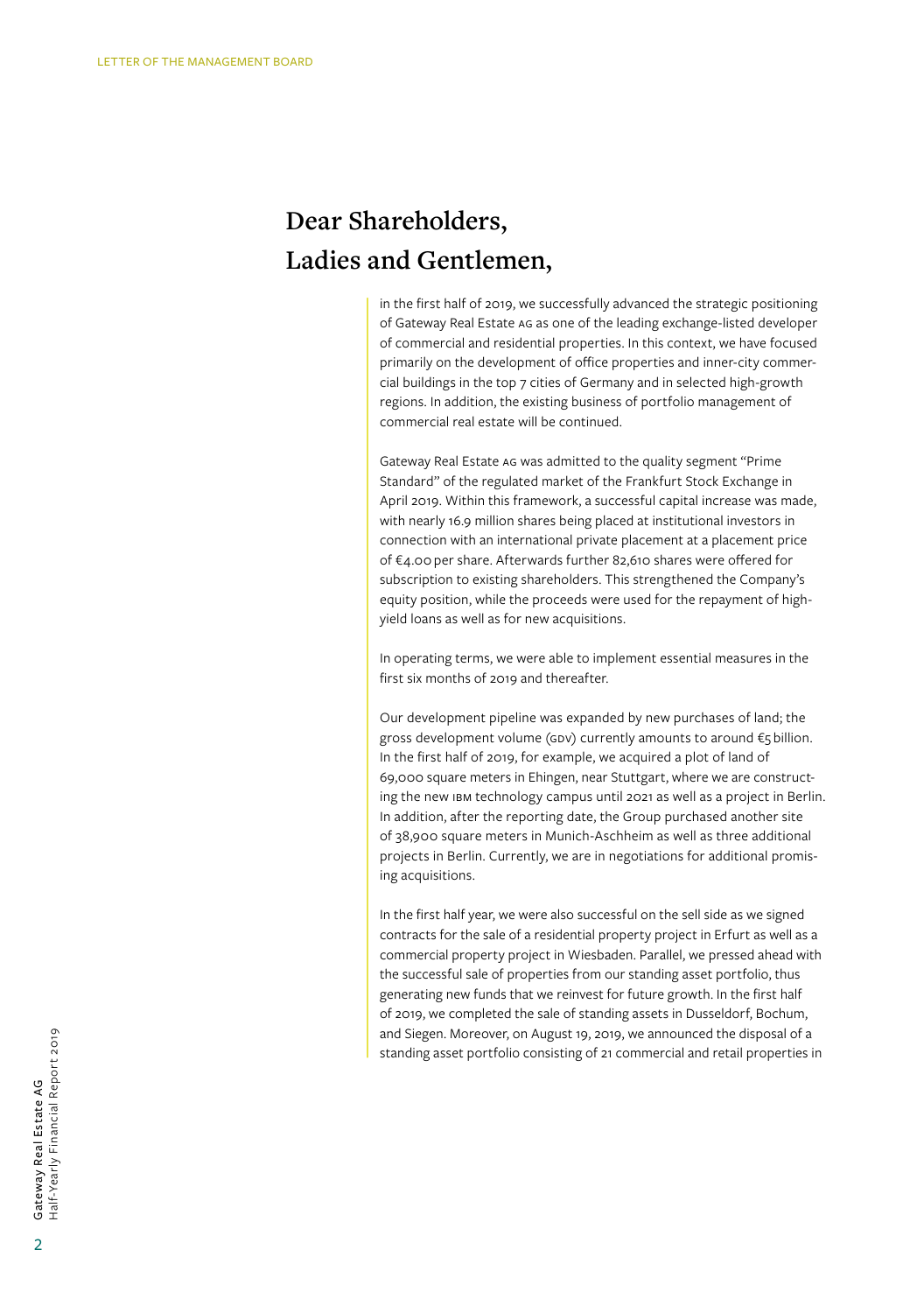good inner-city locations for a purchase price of approximately €242 million; we expect that the full transfer of the properties will occur by the end of the current year. This marks another important step in our transformation process. Going forward, we will continue purchasing leased commercial properties in order to sell them profitably after a successful value creation.

Our project developments are on schedule. At the end of March 2019, our wholly-owned subsidiary Development Partner, together with project partner B&L Gruppe, celebrated the topping-out ceremony for our hotel and commercial building in Hamburg Barmbek. After the reporting date, in August 2019, we announced that Gateway will undertake rebuilding measures for the Leipzig University of Applied Sciences as regards an existing building that will be converted into new premises for the University's operations and further 196 student accommodations. The rental space for University operations has already been leased for ten years to Staatsbetrieb Sächsisches Immobilien- und Baumanagement (SIB), the property and construction management agency of the Free State of Saxony. The development volume for this project amounts to around €47 million.

The first six months of 2019 reflect the strategic positioning of Gateway, where contributions to earnings from leasing, from the sale of standing assets and, increasingly in future, from the sale of development projects are key elements.

The adjusted EBIT, which is the operating profit plus the result from investments accounted for using the equity method, amounted to €22.7 million in the first half of 2019.

For the fiscal year 2019, we now expect a significant increase in the adjusted EBIT compared to the fiscal year 2018.

We are looking forward to continuing our journey together with you.

Frankfurt am Main, in September 2019

Manfred Hillenbrand Tobias Meibom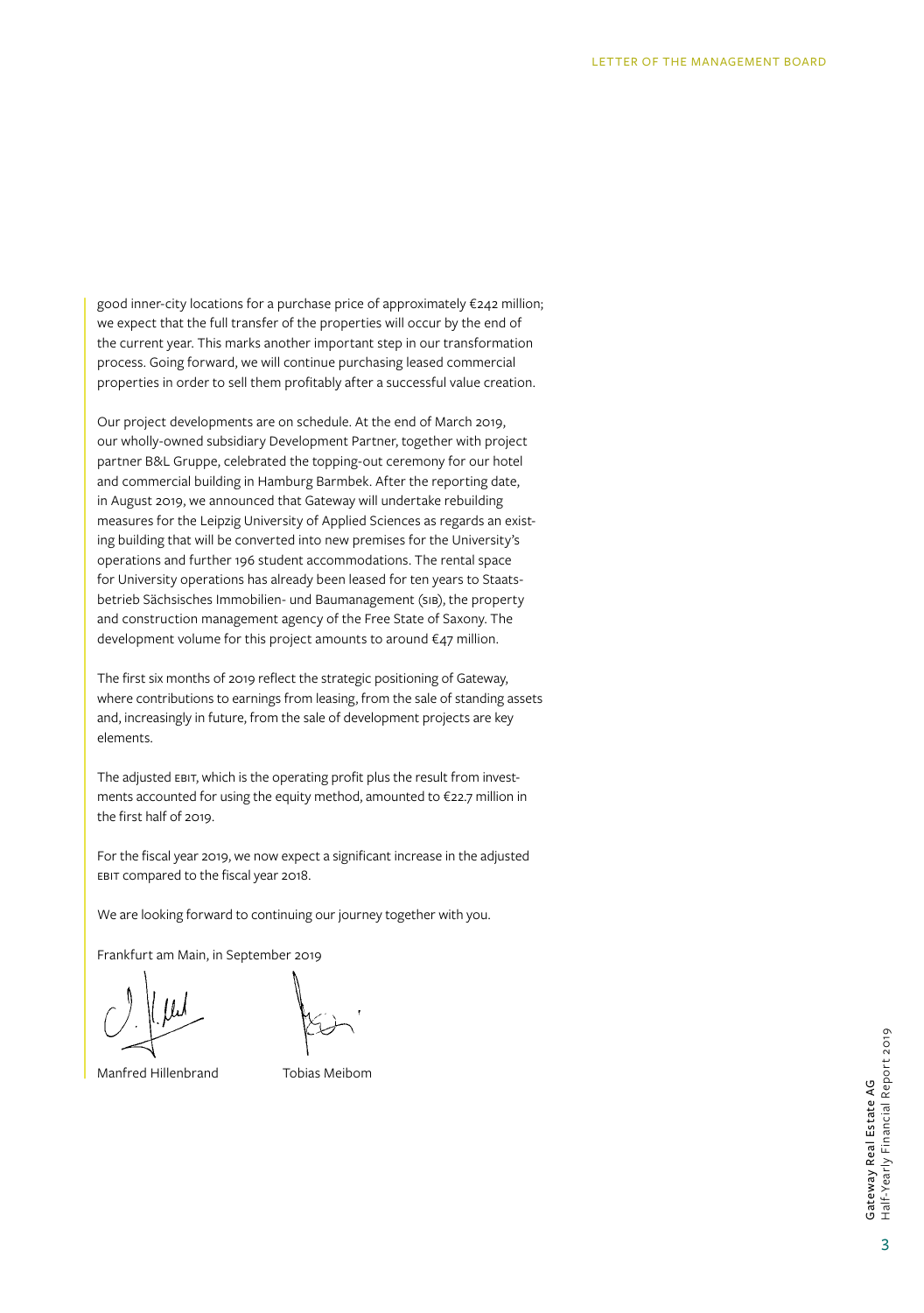## **THE GATEWAY SHARE**

## **STOCK MARKETS**

In the first half of 2019, the stock markets in the USA and Europe coped well the global uncertainties (see chapter "*Market environment/macroeconomic situation*") triggered by the trade dispute between the USA and China. As a result of, among other things, the positive impact from the interest rate signs set by the central banks and the low inflation rates, there were a positive development and a recovery of the global capital markets and, in some cases, even historically strong developments of major indices. In Germany, the DAX performed well with a growth of more than 17 per cent, thus exhibiting one of the best half years of the last 12 years according to Deka. The MDAX rose by around 18 per cent and the SDAX grew by more than 19 per cent in the first six months of 2019. The shares of European real estate companies also largely developed favourably between January and the end of June 2019, with the FTSE EPRA/NAREIT Europe Index growing by almost 7 per  cent in the first six months of 2019.

German real estate stocks, primarily owners of residential housing with a rental portfolio in Berlin, were partially faced with stock price declines and a deceleration of the stock price growth at the beginning of June 2019 after the Berlin senate had announced it would freeze rents in Berlin for a period of five years by introducing a so-called "rental cap" (see chapter "*Report on expected developments, risks, and opportunities*"). The resulting uncertainties partially had a spill-over effect to the entire sector and tainted the otherwise largely very positive development of leading German real estate stocks in the last month of the first half of 2019. The EPRA Germany Index closed the first half of 2019 with a loss of 1.1 per cent.

## **PERFORMANCE OF THE GATEWAY SHARES**

The performance of the GATEWAY shares in the first half of 2019 has to be viewed against the backdrop of the relevant changes that were made by Gateway Real Estate AG (in the following: "gateway", "Company", "Association" or "Group") as a result of the successful capital increase, the issuance of new shares and the change from the over-the-counter (OTC) market of the Stuttgart Stock Exchange to the quality segment "Prime Standard" of the Frankfurt Stock Exchange. Until the successful admission to the Prime Standard of the Frankfurt Stock Exchange on April 12, 2019, the GATEWAY shares were exclusively listed on the OTC market of the Stuttgart Stock Exchange. Gateway is now an exchange-listed, publicly-traded company within the meaning of stock corporation and commercial law. The change of Gateway into the Prime Standard has been the first successful German IPO in the year 2019.

In the reporting period, the price range of the Gateway shares on all stock exchanges was between €3.22 and €5.36. Trading on the Prime Standard of the Frankfurt Stock Exchange commenced at an opening price of €4.195 and a closing price of €4.00 on April 12, 2019, while the price of the Gateway shares closed the first half of 2019 at €4.02 (Xetra closing price on June 28, 2019). The market capitalization of Gateway at the end of the first half amounted to approximately €750 million.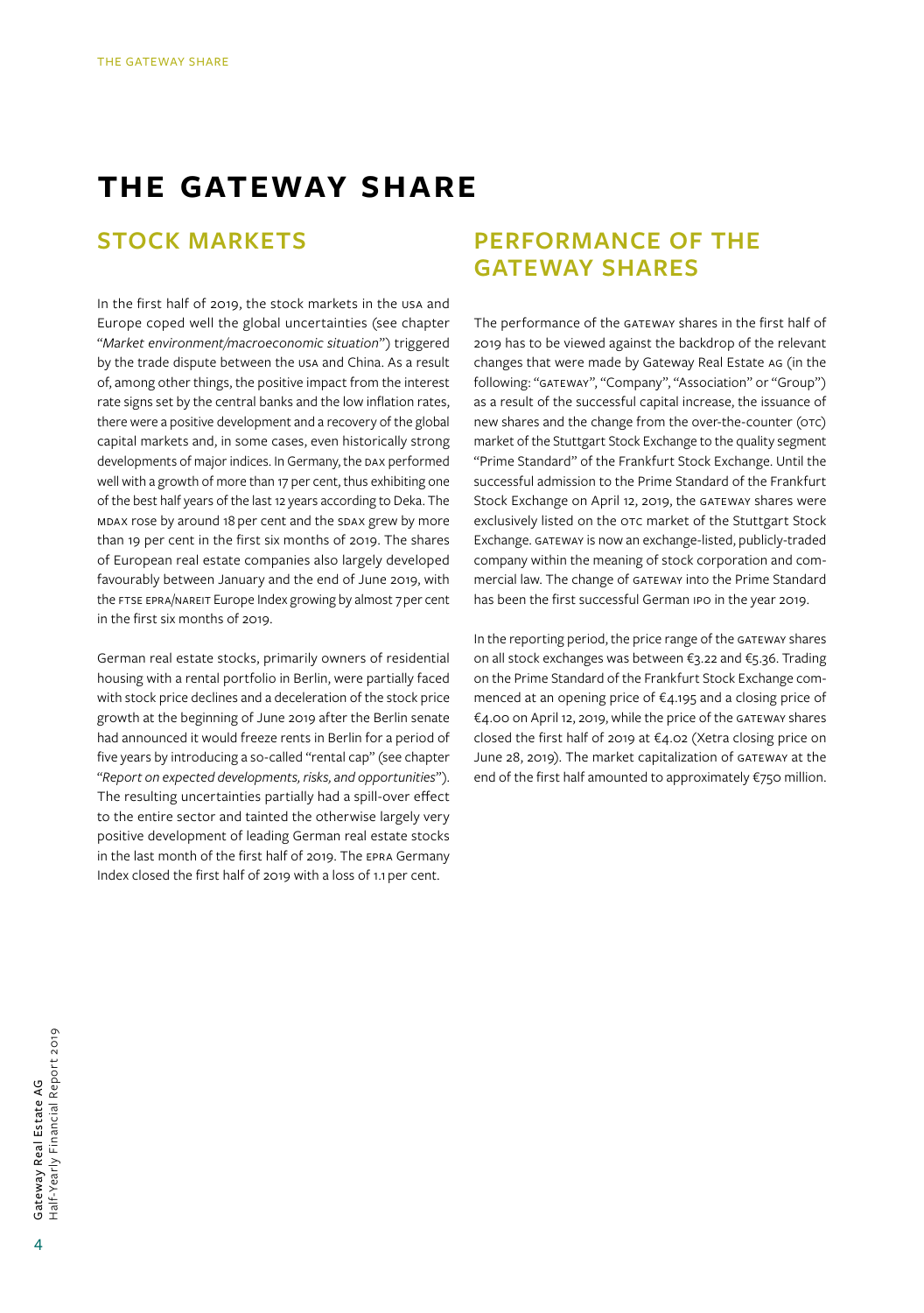## **ANNUAL GENERAL MEETING AND DIVIDEND PAYMENT**

After the reporting date, the first Ordinary Annual General Meeting of Gateway Real Estate AG since the Company's change from the Stuttgart Stock Exchange to the Prime Standard of the Frankfurt Stock Exchange was held on August 21,  2019. For the first time in the corporate history of Gateway Real Estate  AG, a resolution was passed to distribute a dividend of €0.10 per qualifying no-par value share (a total of €18,676,404.00). It is the declared objective of Gateway for the future to grant the Company's shareholders an appropriate participation in its business performance.

Further important resolutions made by the Annual General Meeting were the election of Jan Hendrik Hedding and Marcellino Graf von und zu Hoensbroech to the Supervisory Board of Gateway Real Estate AG as well as the creation of a new Authorized Capital, the authorization to issue convertible bonds and/or bonds with warrants, and the signing of a profit transfer agreement between Gateway Real Estate AG and Development Partner AG.

These and all other resolution proposals made by the Management Board and the Supervisory Board were approved by a large majority of the Annual General Meeting. Further information and details to the voting results of the Ordinary Annual General Meeting 2019 can be found on the Company's website under: https://gateway-re.de/en/investor-relations/annual-general-meeting/ information-on-the-annual-general-meeting/

## **SHAREHOLDER STRUCTURE**

The first half of 2019 was characterized by a substantial broadening of Gateway's shareholder base due to a significant increase in free float. In the context of a successful capital increase, on April 10, 2019, Gateway placed 16,895,939 million new shares to institutional investors by means of an international private placement at a placement price of €4.00 per share, while subsequently another 82,610 shares were offered to the existing shareholders for subscription. The number of no-par value shares issued thus increased by around 10 per cent to 186,764,040 (December 31, 2018: 169,785,491 no-par value shares in issue). In addition, Gateway shares held by the main shareholder in the amount of around 15% of the share capital following the capital increase were sold to institutional investors.

The free float increased significantly as a result of these measures and amounted to 24.57 per cent as of June 30, 2019 (December 31, 2018: 0.5 per cent). The largest shareholder as of the reporting date (June 30, 2019) is SN Beteiligungen Holding AG with a holding of 65.75 per cent (December 31, 2018: 87.5 per cent).

#### Shareholder structure

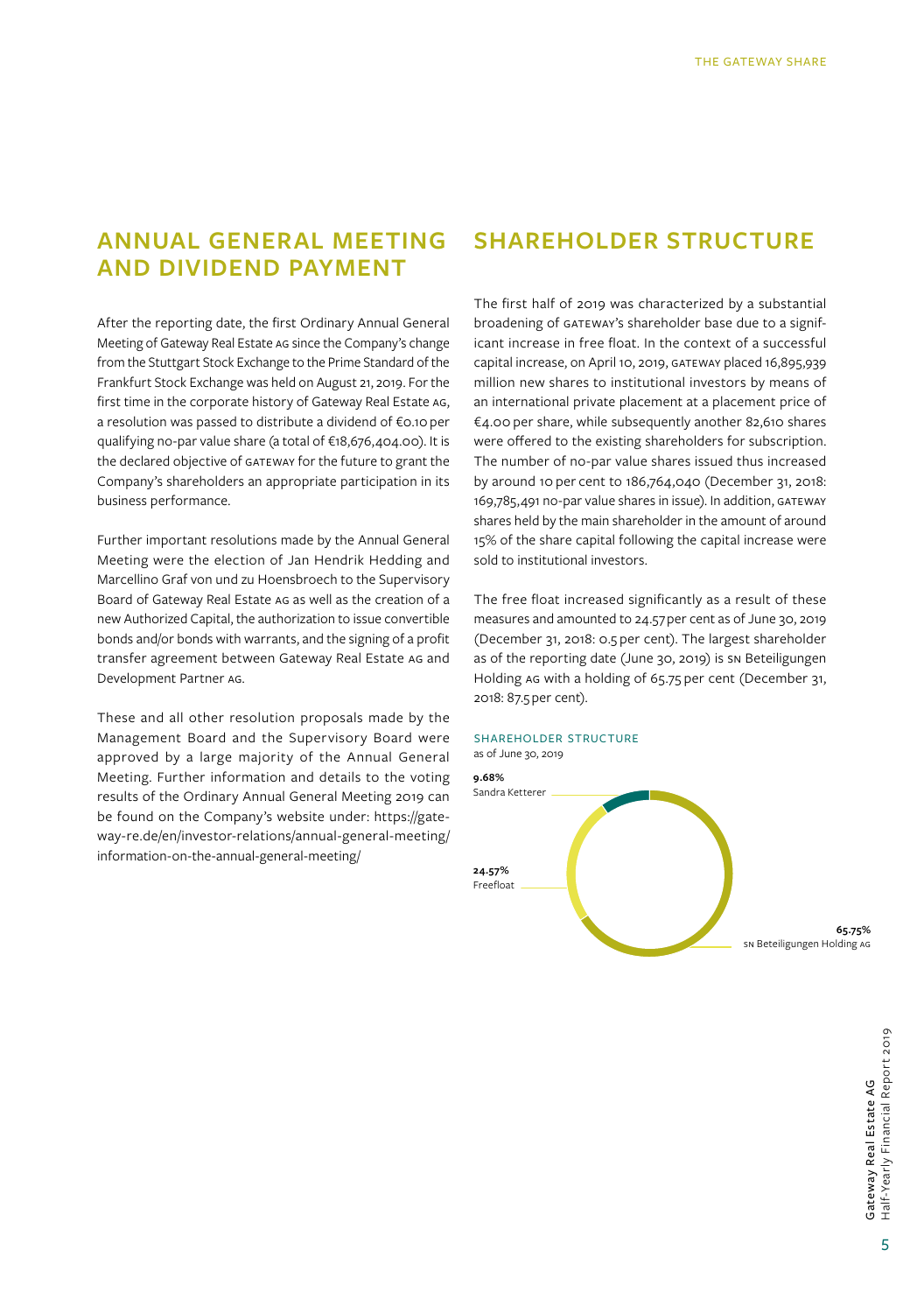## **SHARE INFORMATION**

| <b>ISIN</b>                               | DE000A0.LITG7                                                          |
|-------------------------------------------|------------------------------------------------------------------------|
| <b>WKN</b>                                | AO.UTG                                                                 |
| Number of shares                          | 186,764,040                                                            |
| Share capital                             | €186,764,040.00                                                        |
| Ticker symbol                             | GTY                                                                    |
| Market segment                            | Regulated market<br>(Prime Standard)                                   |
| Subsector                                 | Real estate                                                            |
| Trading venues                            | XETRA, Frankfurt, Dusseldorf,<br>Munich, Berlin,<br>Hamburg, Stuttgart |
| Designated Sponsor                        | Credit Suisse                                                          |
| Opening price* (April 12, 2019)           | €4.195                                                                 |
| Closing price* (June 30, 2019)            | €4.02                                                                  |
| Highest price* (June 4, 2019)             | €4.20                                                                  |
| Lowest price* (June 4, 2019)              | €3.47                                                                  |
| Market capitalization*<br>(June 30, 2019) | €750.8 million                                                         |

\* XETRA prices | The listing in the Prime Standard of the Frankfurt Stock Exchange and the admission to XETRA trading took place on April 12, 2019.

## **INVESTOR RELATIONS ACTIVITIES**

As a result of the admission of the Gateway Real Estate share to the regulated market of the Frankfurt Stock Exchange (Prime Standard), both the visibility of the Gateway share and the transparency requirements applicable to the Company increased. The significant expansion of the group of shareholders (see chapter "*Shareholder structure*") also required intensifying Gateway's Investor Relations activities. Prior to the initial public offering for the admission to the Prime Standard and in connection with the capital increase, Gateway's management team expanded its roadshow activities and held meetings with national, European and U.S. investors, including a roadshow in New York. Additional IR activities are scheduled for the second half of 2019.

After the reporting date, Sven Annutsch became Head of Investor Relations and Corporate Finance at Gateway Real Estate AG as of August 1, 2019.

Contact: Sven Annutsch The Squaire No. 13, Am Flughafen 60549 Frankfurt am Main T +49 (0) 69 78 80 88 00-0 F +49 (0) 69 78 80 88 00-99 E-Mail: sven.annutsch@gateway-re.de

Information on the Gateway share, dates and documents concerning important company activities can be found in the Investor Relations section on the Company's website: https:// gateway-re.de/en/investor-relations/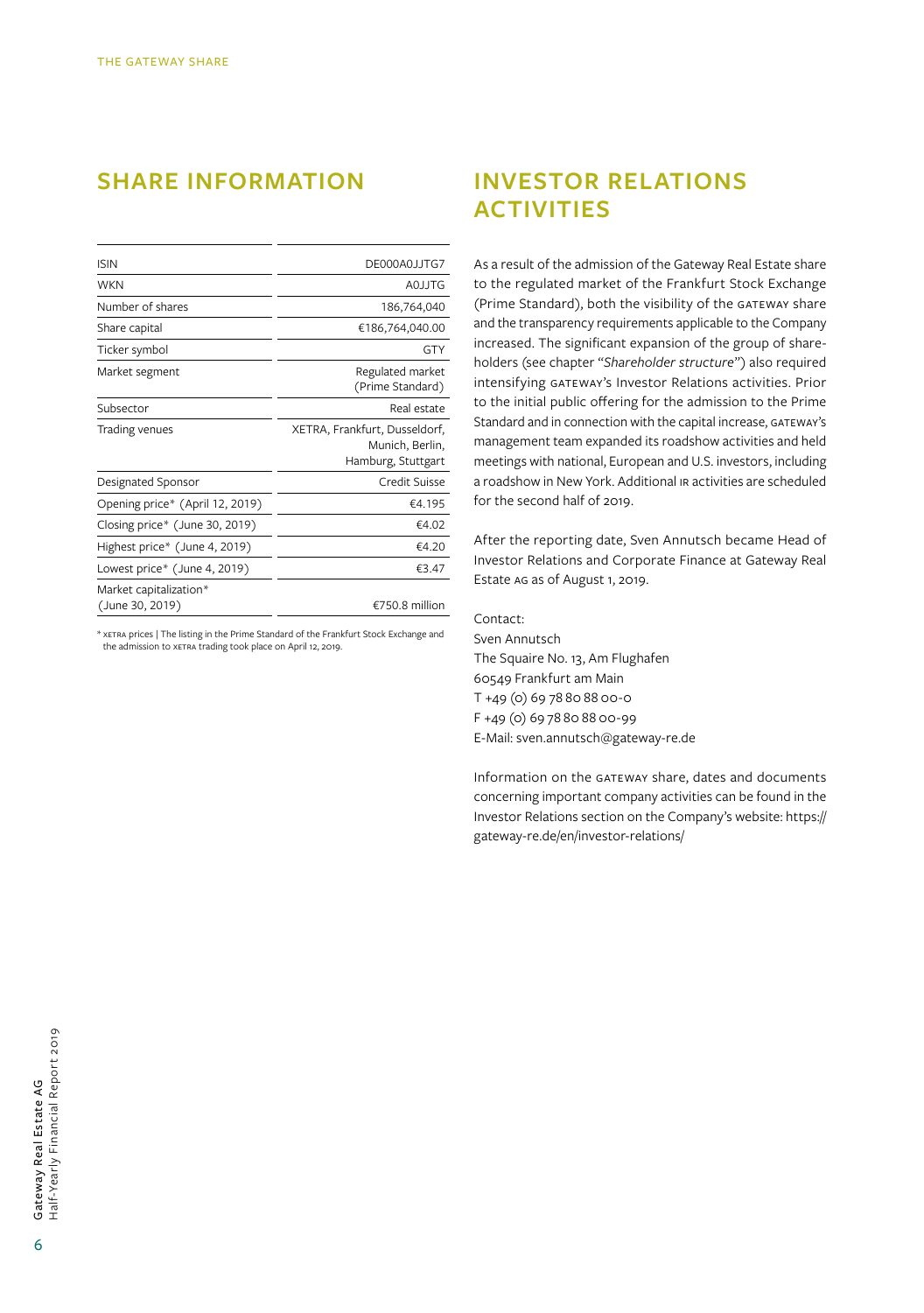## **INTERIM GROUP MANAGEMENT REPORT**

## **1. FUNDAMENTAL INFORMATION ON THE COMPANY AND STRATEGY**

Gateway Real Estate AG (in the following referred to as "GATEWAY", "Association", "Company" or "Group" – always referring to the entire Gateway-Group) is one of the leading exchange-listed developers of commercial and residential properties in Germany. In this context, GATEWAY and its subsidiaries focus on the top 7 locations in Germany (Berlin, Dusseldorf, Frankfurt, Hamburg, Cologne, Munich, and Stuttgart) as well as selected high-growth regions. In addition, the existing business of portfolio management of commercial real estate will be continued.

Gateway was able to massively expand not only its size, but also the geographical scope of its operations due to the acquisition of Development Partner AG in 2018, while the focus of its business activities was already switched from standing asset business to the development of properties for the commercial sector, in particular office properties and inner-city commercial buildings, in the first six months.

This strategic focus of the Company has been highlighted above all by the sale of a standing asset portfolio for a price of around €242 million which was announced in August 2019.

Gateway Real Estate follows a holistic approach for property development which covers the most important steps in the value creation chain of a development project. These steps are:

- identification, procurement, and acquisition of properties and land
- planning and management of the development processes and obtaining permits, licenses, and approvals
- marketing and sale of properties, mainly to institutional investors
- coordination of construction activities
- providing asset and property management services after completion of a development project

As of June 30, 2019, Gateway has a diversified development pipeline with a total project development volume of around €5 billion (including companies accounted for using the equity method).

### **2. MARKET REPORT**

#### **2.1 Market environment/ macroeconomic situation**

#### **Current development**

The ongoing conflict between the major economies usa and China continues to cause unease among globally operating companies. As an export-based economy, Germany is also affected by the unease. While exports rose by 0.5% compared to the comparable prior-year period to €666.1 billion in the first half of 2019, according to the German Federal Statistical Office the figure in June 2019 was down a full 8% over June 2018. According to the International Monetary Fund IMF, Germany's economic growth in the first quarter of 2019 amounted to 0.8% year-on-year, which was below the EU average of 1.6% (EU28). According to its forecast from May 2019, the German Federal Statistical Office predicts another decease of the German economy in the second quarter of 2019 by 0.1% compared to the previous quarter.

#### **Forecast**

As a result of the various uncertainties, a recession cannot be ruled out completely. The unpredictable Brexit development also causes uncertainty; in case of a no-deal, so-called "hard", Brexit, the potential introduction of tariffs would have a strong impact on the German economy. According to the Federal Statistical Office, the German-British trade has been declining considerably since the beginning of the year.

However, the forecast for the German economy for the years to come is positive despite all the uncertainties. After a projected growth of the price-adjusted gross domestic product by 0.5% for 2019, the German Ministry of Economic Affairs expects growth to amount to 1.5% for 2020.

Economic researchers also consider the global economy's development to be positive. In April 2019, the IMF projected a growth of 3.6% per year on average until 2024.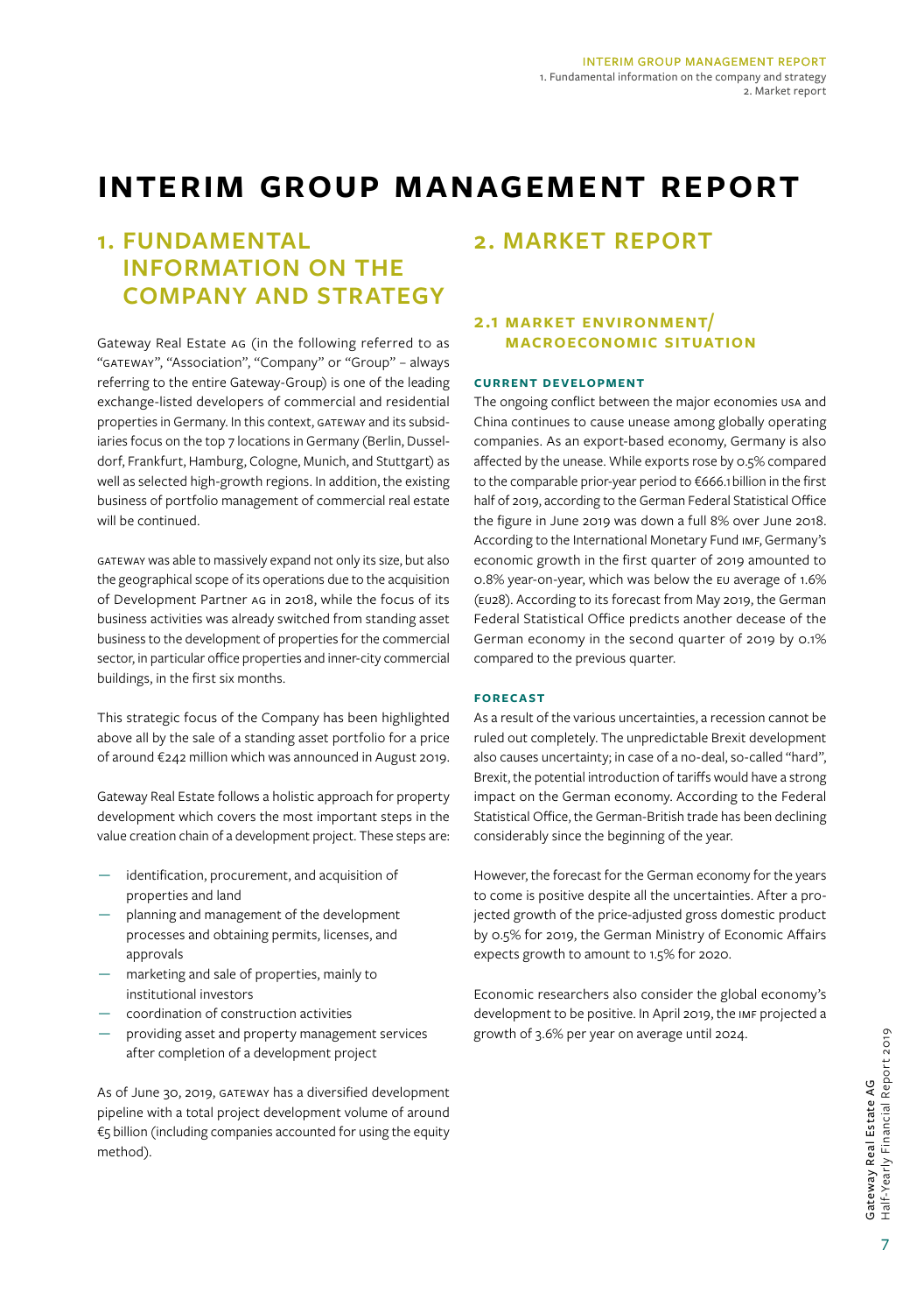#### **2.2 Sociodemographic development**

At the end of 2018, around 83 million people lived in the Federal Republic of Germany; the population thus has grown for the seventh consecutive year. The growth of approximately 0.3% is solely based on a migration surplus, i. e. more people move to Germany than from Germany to foreign countries. This migration surplus of 386,000 people also significantly offsets the birth deficit of 147,000. These were the conclusions of the German Federal Statistical Office at the end of June 2019.

However, the population has not developed homogeneously, but has been characterized by a significant west-east gap. While the population in the states of former West Germany (excluding Berlin) grew by 0.3% in 2019 over 2018, it declined by 0.2% in the new German states in the same period. Brandenburg is currently benefiting strongly from people moving from Berlin and, consequently, is the only Eastern German state exhibiting a growth in population.

According to the current mean forecast variant, Germany's population is expected to grow by almost 300,000 to 83.3 million people by 2030. According to Destatis data, this corresponds to a growth of approximately 0.3%. In contrast, the seven largest cities of Germany (top 7 cities: Berlin, Hamburg, Munich, Stuttgart, Frankfurt am Main, Cologne, Dusseldorf), with an expected growth of 6.1% or around 620,000 people until the year 2030, according to their respective statistical offices, have significantly higher growth projections than the average for Germany. This is due to the continuing megatrend of urbanization. In 2018, already 77% of the German population lived in cities or urban agglomerations; according to the forecast by the German Foundation for World Population (May 2018), this percentage will rise to approximately 84% in the year 2050.

Apart from the population figure, the development of the number of households in particular is a key relevant measure for the residential property market. In addition to the megatrend of urbanization, other developments within the society – such as higher life expectancy and an increasing number of one-person households (especially in major cities) – contributes to a larger demand of residential units. This also becomes apparent in the changes of these figures in Germany: While, according to Destatis, the population increased only by 1.2% between 2008 and 2018, the number of households was up 3.2% in the same period.

#### **2.3 Economic development in Germany and target cities**

The German economy's fundamentals remain positive, despite the possibility of a recession. Although growth has slowed down in recent months, the German GDP has been increasing for years. After a subdued fourth quarter of 2018 (+/- 0.0% compared to the previous quarter), the German GDP grew by 0.4% in the first quarter of 2019, the Federal Statistical Office reported at the end of May 2019. According to the forecast of the German Ministry of Economic Affairs in February, economic growth for 2019 is expected to be 0.5%. The low projection for 2019 is influenced by the weak fourth quarter of 2018 and the low statistical overhang associated therewith. The growth rate expected for 2020 is 1.5%.

At the end of May 2019, the number of people in employment subject to social security contributions was at around 33.4 million, thus nearly 550,000 people more than in the previous year.

The top 7 cities were characterised by an even higher growth in employment: The average growth in the number of employees between 2017 and 2018 was 2.9%, whereas the number of people in employment in Germany as a whole rose only by 2.0% in the same period, as the German Federal Employment Agency noted.

Parallel to this growth in employment figures, the unemployment rate is declining in Germany. In July 2019, the unemployment rate was 5.0%, thus 0.1 percentage points below the previous year's figure. A decade ago, the rate had been 8.2%. The average unemployment rate of the top 7 cities was 5.9% in July 2019, which is slightly above the figure for Germany as a whole. Berlin and Cologne have the highest unemployment rate (8.0%), while Munich with a rate of 3.4% has the lowest rate.

Germany's inflation rate in July 2019 was 1.7% (Federal Statistical Office) and is slowly getting closer to the ECB's 2.0% target that is deemed appropriate for a sound economic development. In the eurozone, however, the inflation rate continues to decline and, according to Eurostat, reached a historical low of 1.0% in July 2019, after 2.2% a year earlier.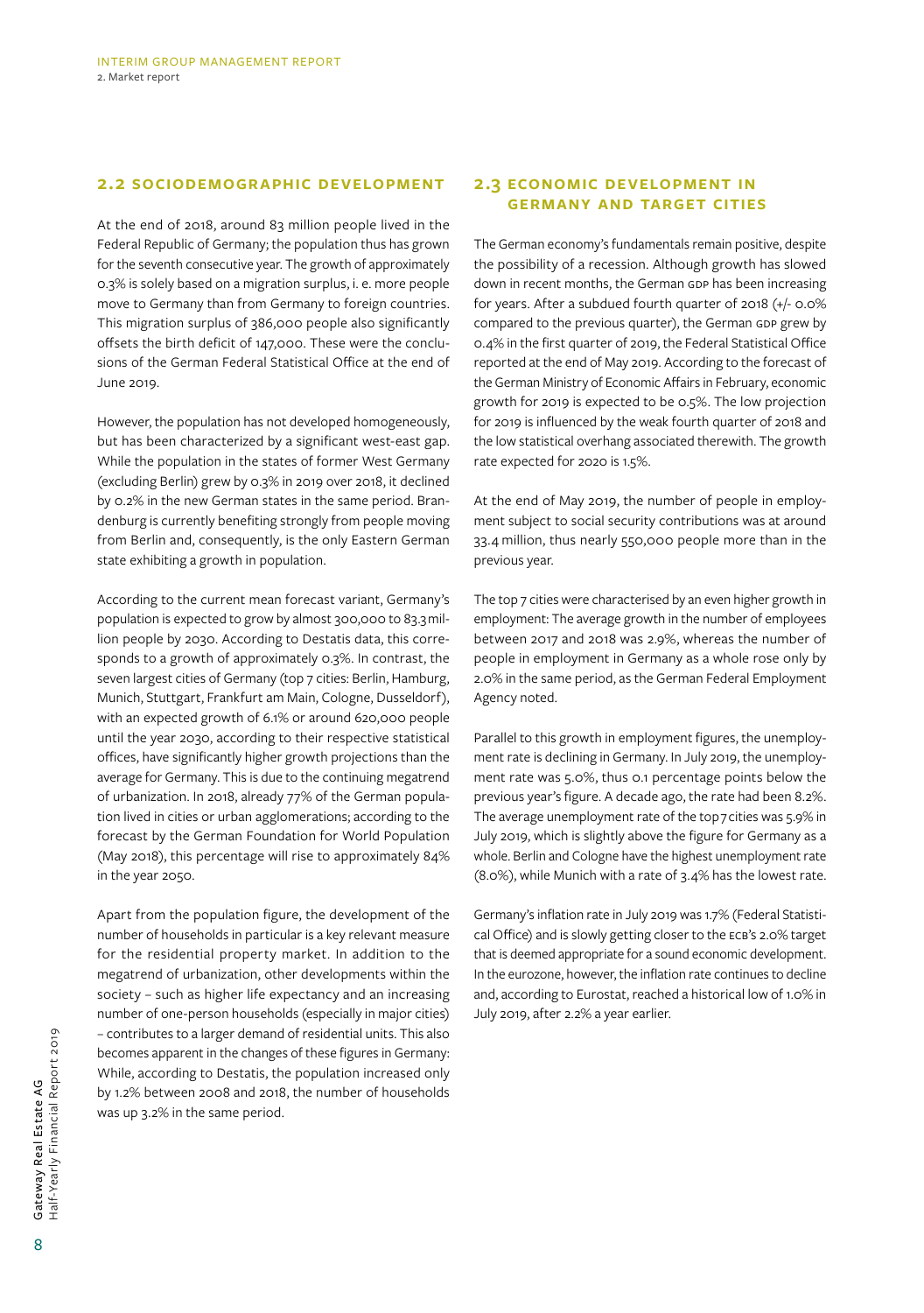#### **2.4 Development of real estate markets**

#### **Office market**

The economic conditions continue to have a positive effect on the German office property markets. Owing to the substantial economic growth and the increasing employment numbers, the demand for office space has been increasing steadily in the past years.

In 2018, the office property market again was the segment with the highest demand for investments (around 47.1%) in the commercial real estate market, according to the German Property Federation's (ZIA) spring report. In terms of space take-up, the lettable area amounted to a total of 6.1 million square metres (sqm) in 2018, which is roughly the same figure as in the record year 2017. The top 7 cities amounted to approximately 60% of take-up.

The vacancy rate was also down for the eighth time in a row, averaging 4.2% for the largest office markets in Germany (127 cities) in 2018. In around one third of these markets, the vacancy rate has slipped below 3.0% in the meantime, which corresponds to a full rental less a fluctuation reserve.

The office market in the top 8 office markets (including Berlin, Frankfurt am Main, Hamburg, Munich, Cologne, Dusseldorf, Leipzig, Essen, as defined by BNPPRE), as the office market for Germany as a whole, is characterised by declining vacancy rates, in spite of increasing construction activities. While at the end of the first half of 2017, approximately 5.4 million sqm of office floor space was vacant, that number fell by around 1.5  million sqm to almost 3.9 million within two years; the vacancy rate amounts to 4.1% at the end of the first half of 2019, thus slightly below the average for Germany as a whole for 2018.

The take-up in the first half of 2019 reached a new record level of nearly 2.0 million sqm in the top 8 office markets, which underlines the continued high demand for office space. According to a study conducted by BNP Paribas Real Estate in July 2019, the highest take-up was recorded in Munich (428,000 sqm) and Berlin (418,000 sqm); both cities also have the lowest vacancy rates across Germany (2.2% and 1.7%, respectively). Frankfurt am Main has the top rent of the top 8 office markets, amounting to €44.00 per sqm.

The volume of the office space under construction in the top 8 office markets between the first half of 2017 and the first half of 2019 increased by 88% to almost 3.9 million sqm as a result of strong demand.

Despite the increasing construction activity, the continued high demand will hardly be met in 2019 as well. New space that can be made ready for occupancy in the very short term is scarce and therefore much more in demand.

#### **Retail market**

Due to the continued good situation on the employment market and an income expectancy that continues to be viewed positively by consumers as well as the persisting low interest rate environment which does not encourage savings, the framework for the German retail market remains sound. However, the share of the retail sector in private consumption in 2018 was declining – like in previous years. Areas that record steadily increasing shares are, for example, out-of-home consumption, living, mobility and holiday trips, the zia reported in its spring report 2019.

Nevertheless, according to BNP Paribas Real Estate (August 2019), the sum total of retail space rose slightly by 0.6 percent year-on-year and amounted to around 119.8 million sqm at the end of 2018. According to the ZIA report, this growth is primarily due to modernisations and relocations in food retailing and the hardware store market as well as the expansion in the areas of pharmacies, organic retailing and hardware stores.

Despite this moderate revenue growth, the momentum on the rental market remains unchanged. In this context, the momentum of the rental market is increasingly focused on city centres and city district centres.

Beside the slight increase in the total retail space in 2018, revenue of the brick-and-mortar retail trade grew also in nominal terms by around 1.0% to €419.7 billion. However, the main driver for the German retail sector in 2018 was e-commerce which recorded a growth of 9.0% according to the German Property Federation's (ZIA) spring report.

The rents for new contracts in the German retail sector increased by approximately 9.5% between 2003 and 2018 according to research firm vdp Research. Since then however, the average figure has decreased and, in the second quarter of 2019, was 0.2% below the 2018 figure.

While the prime rents in the top 7 cities also remain on a high level in the first half of 2019, the first marginal declines can be observed here. Munich, the leading city, remains unchanged at a peak of €370 per sqm, while the top rent in Berlin, according to a study conducted by BNP Paribas Real Estate (August 2019) decreased from €320 per sqm in the first half of 2018 to €300 in the first half of 2019.

For the year 2019, the German Property Foundation expects total revenue of the German retail sector (both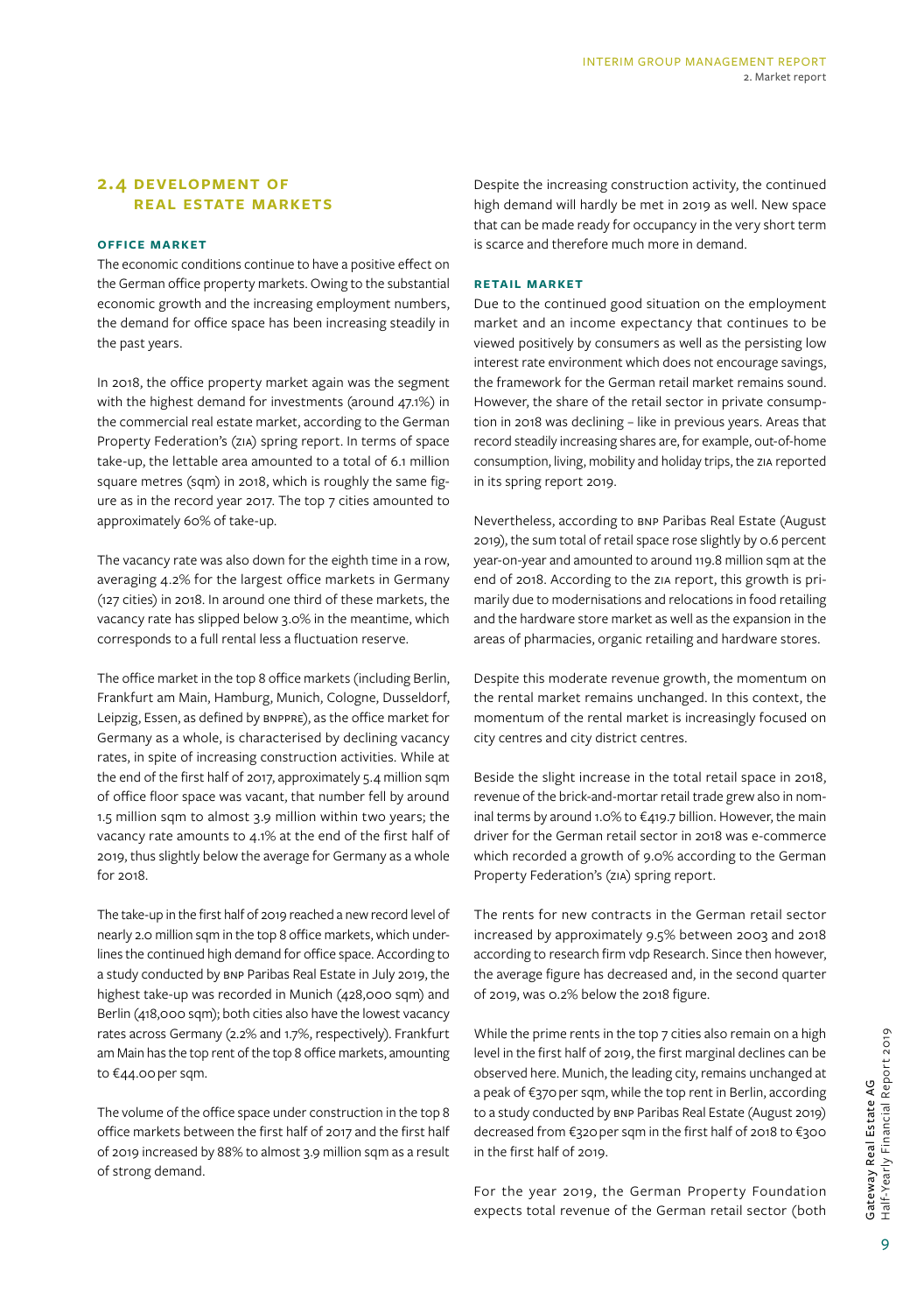brick-and-mortar business and distance selling) to amount to around €489.4 billion, equating to a nominal growth of 1.8%.

Despite this overall positive forecast for the German retail market, a radical transformation is emerging which is advanced by the continued digitization and the further changing consumer behaviour and which will present massive challenges for the brick-and-mortar business.

#### **Residential real estate market**

In the first half of 2019, according to the German Federal Statistical Office, the construction of approximately 165,000 apartments was granted approval in Germany (new buildings as well as construction activities in existing buildings), corresponding to a decline of 2.3% compared to the prior-year period.

An analysis of only the apartments in newly constructed residential properties shows that the number of building permits even has decreased by 3.1% to around 142,000 apartments.

In contrast, the number of completed construction projects (new buildings as well as construction activities in existing buildings) has been increasing continuously. In 2018, a new record high of 287,000 apartments was achieved, which is approximately 57% higher than the figure achieved in 2011, the statistical offices of the federal and state governments reported.

Despite the increasing number of completed construction projects, the demand for residential space remains on a high level. This is corroborated by the active-market vacancy rate in Germany which has been declining for 11 years. According to the vacancy index 2018 published by CBRE-empirica, the vacancy rate at year-end 2017 was 2.9% for Germany as a whole, which represents a new record low. The lowest rates are recorded in Munich (0.2%) as well as Münster, Frankfurt am Main and Freiburg (0.4% each).

According to the index of the Association of German Pfandbrief Banks (Verband Deutscher Pfandbriefbanken, vdp), the price for owner-occupied residential properties in Germany increased by 41.5% between 2010 and 2018. In the top 7 cities, growth was almost twice as high (80.7%).

Between 2008 and 2017, the annual growth rate of the top 7 cities was, on average, 3.5% higher than that of Germany as a whole; in 2018, the rate was only 0.3 percentage points higher. In the first two quarters of 2019, the growth rate across Germany even exceeded the figures recorded for the top 7 cities. This suggests that large price increases in the major German cities are coming to an end. The strongest price development can be witnessed in Berlin where growth rates in the first two quarters of 2019 exceeded the 5% threshold, followed by Frankfurt am Main and Munich.

The development of rental prices for new tenancies show a similar picture. The strong performance of the top 7 cities is gradually weakening and was topped by the overall price increase in Germany in the first two quarters of 2019. The German capital again holds the pole position regarding growth rates in the first two quarters 2019, followed by Cologne.

According to the housing demand model designed by the German Economic Institute (Institut der deutschen Wirtschaft, IW), published in July 2019, approximately 342,000 new apartments will be needed in the years 2019 and 2020. While construction activities have steadily increased in recent years, the increase is not sufficient to meet the equally higher demand. Between 2016 and 2018, only 83% of the demand was satisfied, and only 71% in the top 7 cities. Due to the high capacity utilization within the construction industry, the lack of skilled professionals in the construction industry and the lengthy planning processes, a turnaround cannot be expected in the coming years.

#### **Effects on Gateway's strategy and business activities**

The described economic, sociodemographic and industryspecific developments and projections are seen by Gateway Real Estate AG as a confirmation to continue on its current path. The new construction activity, which exceeds the space requirements in the German metropolitan areas, at the same time low vacancy rates in the existing portfolios and a growing population are positive factors for GATEWAY's strategic positioning towards the development of properties for the commercial sector, with a focus on Germany's growing top 7 cities.

## **3. FINANCIAL PERFOR-MANCE, NET ASSETS, AND CASH FLOWS**

#### **3.1 Financial performance**

The presentation of the financial performance and the period-based performance indicators within the scope of these interim consolidated financial statements as of June 30,  2019, does not include a comparison with the corresponding prior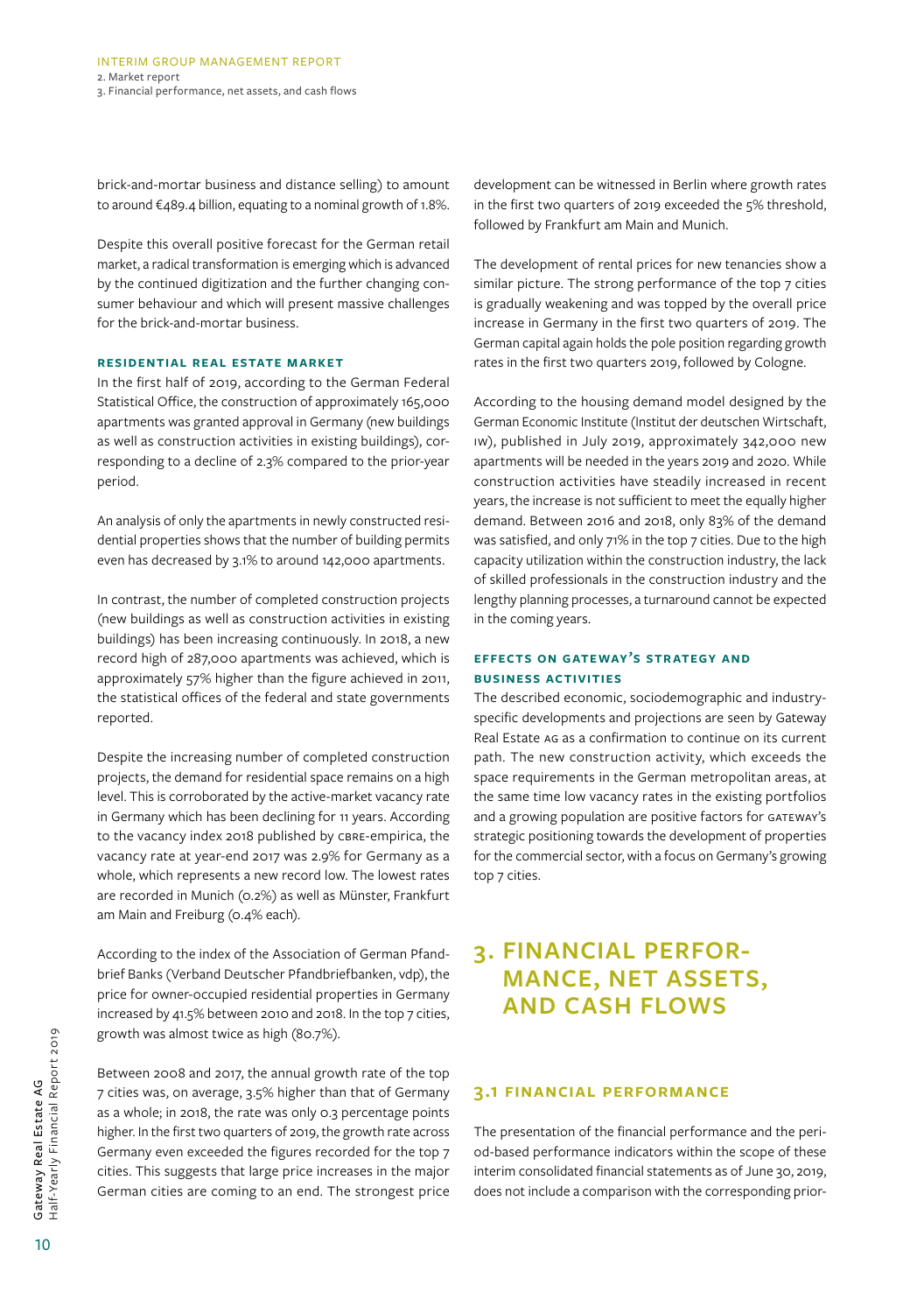year period since such a comparison would not provide meaningful information due to the acquisition of Development Partner AG in the second half of 2019 and the related fundamental change in the company structure. As a result of the so-called reverse acquisition as of October 5, 2018, the transaction can be classified as an acquisition of Gateway by Development Partner AG in economic terms. Therefore, the figures for the first half of 2018 only include the subgroup of Development Partner AG.

**Revenues** generated by Gateway Real Estate AG in the first half of 2019 amounted to a total of €19.6 million. The two major components of revenue are rental revenues in the amount of €11.1 million (approx. 57%) as well as revenues from the sale of inventory properties in the amount of  $\epsilon_4$ .9 million (approx. 25%). **Total operating revenue**, including **changes in inventory** in the amount of €34.9 million as well as other operating income of €1.8 million, amounted to €56.3 million.

The **cost of materials** amounted to €24.9 million in the reporting period and comprises mainly production costs of inventory properties (€13.0 million), acquisition costs for the Stuttgart technology campus (€6.9 million) as well as management costs for the leased properties ( $\epsilon$ 4.6 million). **Personnel costs** amounted to €5.6 million. The **result from the fair value adjustment** of investment properties amounted to €9.1 million and referred to an external measurement of all standing assets as of June 30, 2019. **Other operating expenses** totaled €12.3 million and were primarily attributable to higher legal and consulting costs as well as accounting, closing and auditing expenses that were incurred, among other things, in the context of the initial public offering. In addition, a tenant brokerage commission of €2.9 million was incurred for letting the Stuttgart technology campus. This resulted in an **operating profit** for the first half of €22.3 million.

The **financial result of the reporting period** amounted to €–17.4 million and includes interest expenses in the amount of €–18.2 million that are mainly the result of borrowings raised to finance development projects as well as standing assets. The interest expenses are offset by results from associates and interest income of €0.4 million each.

The **profit (loss) before income taxes (EBT)** amounted to €4.9 million. After deducting income taxes of €3.1 million, **consolidated profit (loss)** amounted to approximately €1.8 million in the first half of 2019. This corresponds to earnings per share of €0.01 (basic and diluted).

#### **3.2 Net assets**

The **assets** of the Gateway Group totaled €841.7 million as of June 30, 2019, which corresponds to an increase by 5.4% compared to the reporting date of the previous fiscal year (€798.6 million). The sum total of **non-current assets** of €111.9 million was significantly below the figure reported as of December 31, 2018 (€328.6 million), primarily due to the planned sale of the standing asset portfolio of 21 commercial properties. In contrast, the sum total of **current assets** of €729.7 million was considerably higher than on the prior year's reporting date (December 31, 2018: €470.0 million).

These changes are largely attributable to the reduction of investment properties as well as the increase in non-current assets held for sale and in inventories which reflects the Group's strategic orientation and its focus on real estate project development.

Accordingly, the value of the **investment properties** held by the Group as of the reporting date amounted to only €8.3 million, after €238.2 million as of December 31, 2018. In turn, the value of **assets held for sale**, which was €35.6 million as of the end of the previous fiscal year, amounted to €276.2 million.

The value of **inventories** increased from €342.7 million as of December 31, 2018, to €377.6 million, primarily due to the real estate project development activities.

The balance of **cash and cash equivalents** amounted to €34.7 million as of June 30, 2019, with the decline compared to the reporting date of the previous year (December 31, 2018: €73.9 million) largely being attributable to the repayment of loans as well as purchases.

The Group's **non-current liabilities** amounted to €287.8 million as of the reporting date (December 31, 2018: €421.9 million); the major portion of that amount is attributable to **noncurrent financial liabilities** of €270.7 million (December 31, 2018: €398.4 million).

**Current liabilities** totaled €337.4 million as of June 30,  2019 (December 31, 2018: €228.3 million). Of that amount, €170.8  million was attributable to **current financial liabilities** (December  31, 2018: €191.7 million) and €139.5 million to **liabilities directly connected with non-current assets held for sale**. The latter item is attributable to the reclassification of financial liabilities of the sold standing asset portfolio and, accordingly, did not exist as of the end of the previous year.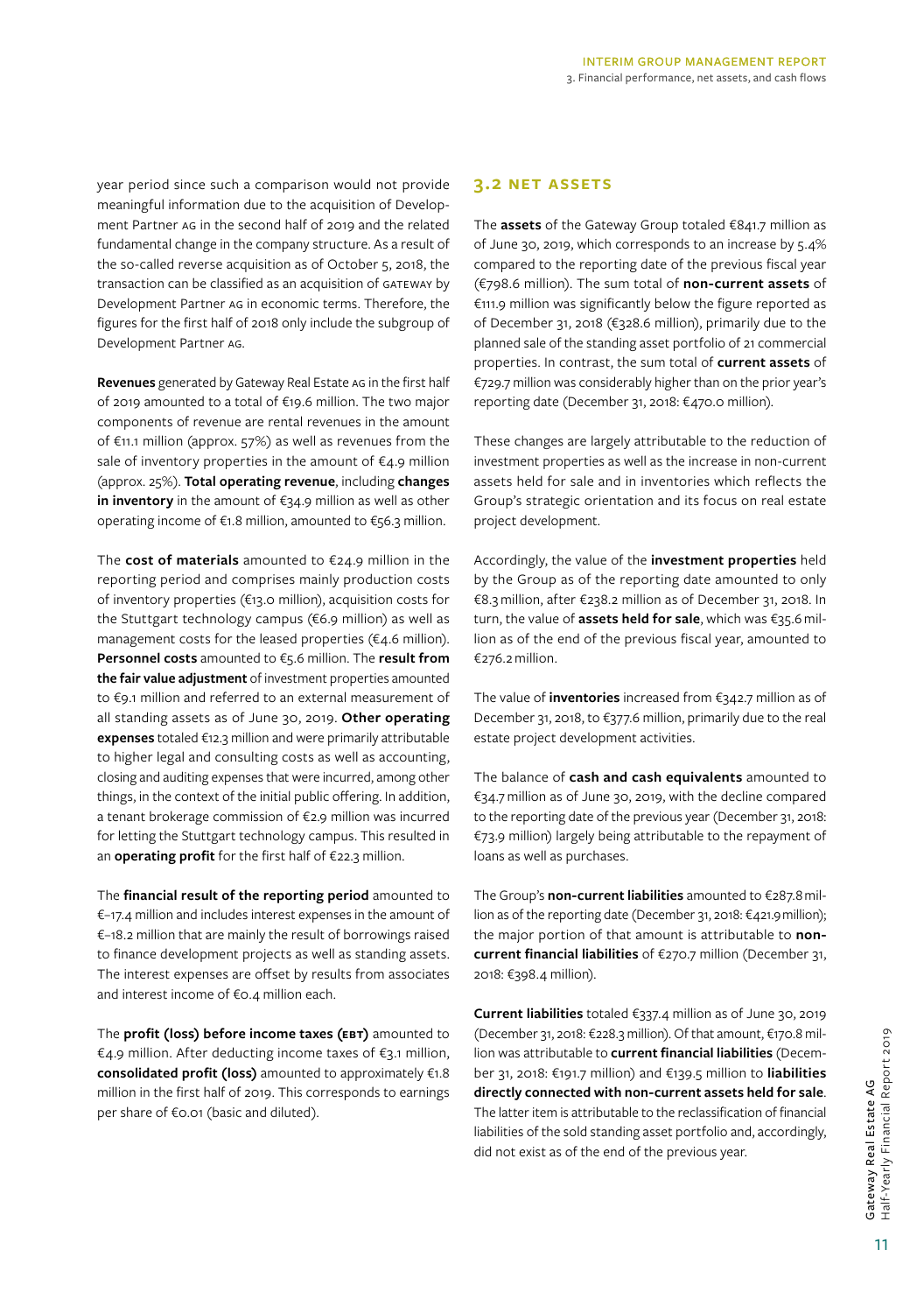These changes on the liability side reflect the decision taken by the Group in the context of the strategic positioning to currently reduce its holdings of investment properties and to focus on its project development business.

The Gateway Group's **equity** as of June 30, 2019 amounted to €216.5 million (December 31, 2018: €148.4 million). This increase is largely the result of the capital increase in the first half. Accordingly, the **Group's equity ratio** rose significantly from 18.6% at the end of the prior year to now 25.7%.

#### **3.3 Cash flows**

The cash flow statement shows a net decrease in cash and cash equivalents by €29.2 million in the first half of 2019. Cash and cash equivalents declined from €73.9 million as of December 31, 2018 by €39.2 million to €34.7 million as of June 30, 2019; of that decline, an amount of €10.0 million is attributable to changes in the consolidation group.

The material cash outflows primarily include the repayment of borrowings (€79.9 million) recorded in the cash flows from financing activities as well as the costs for the purchase of project developments (€11.3 million) and the assumption of loans in connection with purchases (€11.4 million), both reported in the cash flows from financing activities. The cash flows from operating activities are dominated by capitalized project development costs (€34.1 million), prepayments for purchases (€10.7 million), and interest payments (€6.3 million).

This is offset by material cash inflows such as the capital increase (€67.6 million), new borrowings (€38.9 million) as well as purchase price payments for standing assets (€12.4 million).

## **4. REPORT ON RISKS AND OPPORTUNITIES**

#### **4.1 Risk management system**

In connection with its business activities, Gateway Real Estate AG is exposed to a number of general and specific risks that could hamper the implementation of its strategy and jeopardize the achievement of its corporate goals. These risks arise to a large degree from potential changes in the social, political, legal, economic, and technical framework. However, within the context of risk and opportunity management, changes may also present the possibility to identify new business opportunities and to generate additional economic success.

In order to early identify, monitor and evaluate risks that are common for the industry, Gateway Real Estate AG is currently expanding its risk management system which takes into account the changes introduced to its Group structure and the realignment of its business model following the acquisition of Development Partner AG in the second half of the fiscal year 2018 and complies with the applicable legal requirements set out in the German Stock Corporation Act (Aktiengesetz – "AktG") and the Law on Control and Transparency in Business (Gesetz zur Kontrolle und Transparenz im Unternehmensbereich – "KonTraG") as well as, at the turn of the year 2019/2020, the provisions of the German Corporate Governance Code.

The risk management system provides for a continuous assessment and analysis of all risks relevant for GATEWAY to be able to respond to any potentially harmful risks in a timely and appropriate manner.

#### **Risk report and individual risks**

The risks that GATEWAY is exposed to in its business activities can be allocated on the one hand to the area of general economic and cyclical developments and on the other hand to industry-specific trends within the real estate sector. Such risks cannot be influenced by the Company itself, but are rather attributable to political and economic developments on a global and national scale which might have an impact on key influencing factors for the business performance of Gateway. These influencing factors include, for example the development of inflation and interest rates, and of income and purchasing power of the population as well as changes in the legal and tax framework and in the balance between supply and demand on the real estate markets that are relevant for **GATFWAY** 

In the following, we present individual risks that may have an impact on the group's financial position and performance, with a distinction being made between property-specific and company-specific risks.

#### **4.2 Property-specific risks**

#### **Transaction risk**

As a developer of commercial and residential properties operating across Germany focusing on the top 7 locations and selected high-growth regions, the acquisition of new plots of land and development projects as well as the sale of completed projects are integral parts of Gateway's business activities. The Company generates the major part of its revenues from the sale of development projects. If planned sales transactions do not materialize, the Company might incur, on the one hand, additional management and marketing costs as well as unplanned subsequent costs and, on the other hand, there might be a loss of budgeted income. If planned purchases of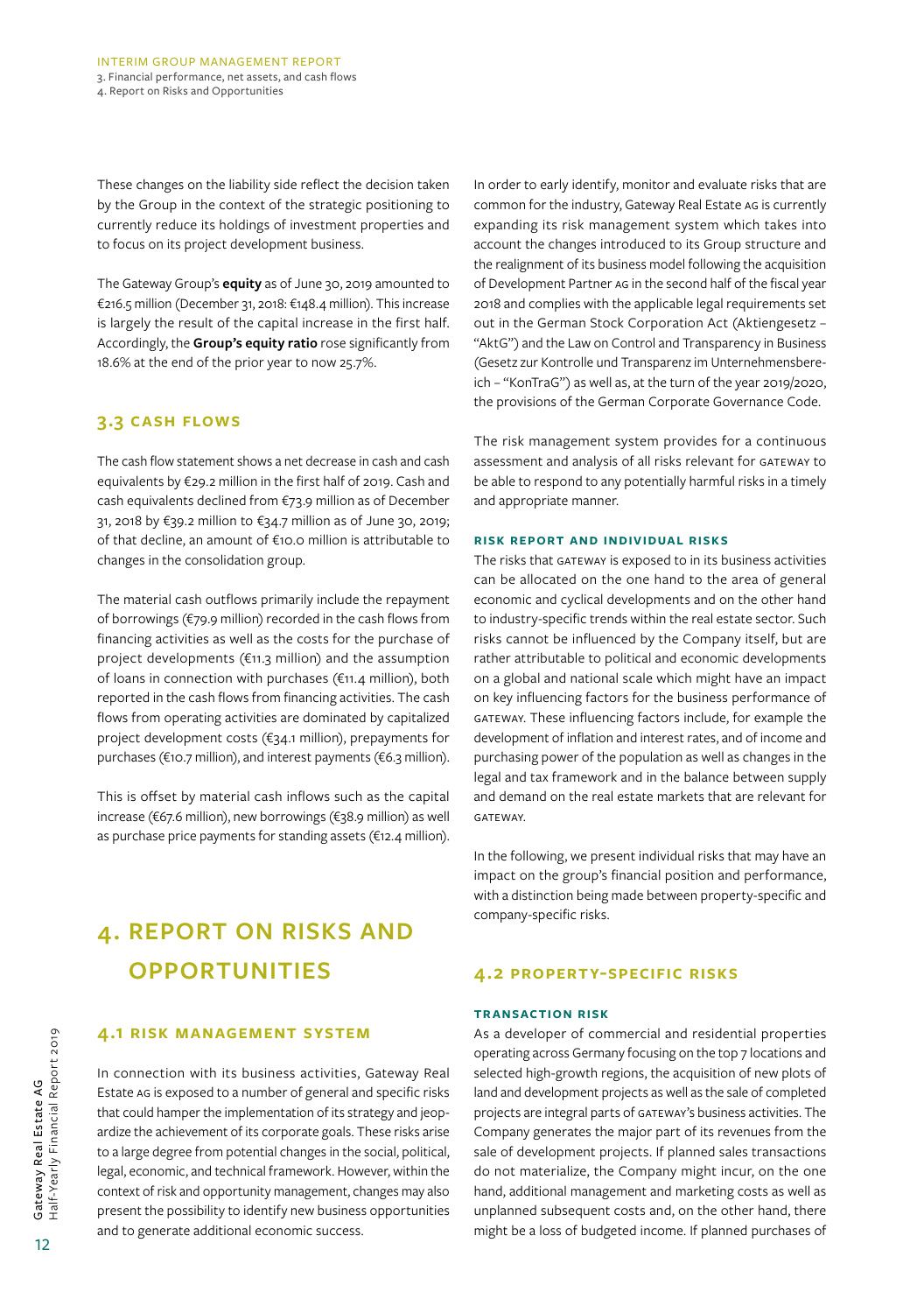land plots or development projects do not materialize, the Company's earnings potential could also be reduced.

Risks might arise in connection with purchase contracts if contractual obligations are not complied with or if bad debts arise, which in turn may result in costs for the rescission of the relevant contracts as well as interest charges due to the later inflow of liquidity. Moreover, risks may arise in connection with the purchase of land plots and development projects if hidden defects related to the acquired properties are not identified prior to purchase, resulting in unforeseen additional expenses, or when the purchase does not materialize and the Company has to bear the costs already arisen during the acquisition process.

In order to avoid or minimize transaction risks, Gateway has determined internal rules for the conduct of due diligence processes in the course of property acquisitions and is managed by an experienced management team.

#### **Risk of loss of rental income**

The risk of loss of rental income is the risk that the actual rental income is lower than the contractually agreed rents. Gateway seeks to minimize the risk of loss of rental income through a prudent selection of contracting parties. In addition, the usual hedging instruments are used, such as rent deposits or guarantees. Potential bad debt is addressed through a structured receivables management process.

#### **Letting risk**

The letting risk is the risk that space cannot be rented out initially or subsequently or not at an appropriate price. Rental prices are subject to economic volatility and market cycles that have an impact on the demand for lettable space as well as the market rent levels. Such a development may have a negative impact on the letting situation and thus on the development of rental revenues. Gateway Management Board sees no heightened risk for the Gateway Group's current rental portfolio.

#### **Environmental risk and risk from contaminated sites**

Within the context of the acquisition of properties, the Group is exposed to the risk that, based on applicable regulations, expenses may arise to prevent any threats to public safety and order when contaminated sites were not or not sufficiently known upon the acquisition of properties or when unforeseen adverse effects on the environment or potential threats to public safety and order arise in connection with project developments.

If environmental risks or risks from contaminated sites should materialize, this could have material effects on Gateway's assets, financial position and performance. The intensive tests for contamination and other hazards carried out by external experts at Gateway's development projects and acquired properties do not currently indicate any increased environmental or contaminated site risks.

#### **Project development risks**

A number of specific risks arise in connection with the project developments realized by Gateway. Firstly, these risks refer to the situation that the Company depends on external suppliers, service providers, and other contracting parties in the realization of its projects. As a result of a strong demand for construction services, the corresponding capacities may become scarce with the consequence that planning and construction services cannot be provided as scheduled. Secondly, the required approval procedures may be subject to delays or requirements or the required approval may be denied altogether, which in turn may delay or challenge the realization of a project and may cause additional costs or even the loss of planned income from the project. In addition, the start or completion of construction activities in the context of the realization of a project might be postponed and the construction costs might increase to an extent that cannot be compensated via the selling price.

Project development risks may have a significant impact on Gateway's asset, financial position and performance. In light of this, Gateway regularly carries out sensitivity analyses in connection with the calculation and supervision of projects, in which the effects of potential increases in construction costs are examined and suitable countermeasures taken to offset them. In the acquisition process, all development projects are evaluated and analysed on an individual basis. The Management Board is closely involved in the supervision of costs and scheduling of each individual development project over the entire project period. On the basis of this close supervision, the Management Board sees no heightened development project risk in Gateway's current project portfolio.

#### **4.3 Company-specific risks**

#### **Financing risk**

In order to finance the acquisition of new plots of land and the realization of its project developments, Gateway uses debt funding in a way that is usual in the industry and in a significant volume. The availability of borrowings and the terms at which such borrowings can be taken out depends to a large degree on the development of the capital market environment,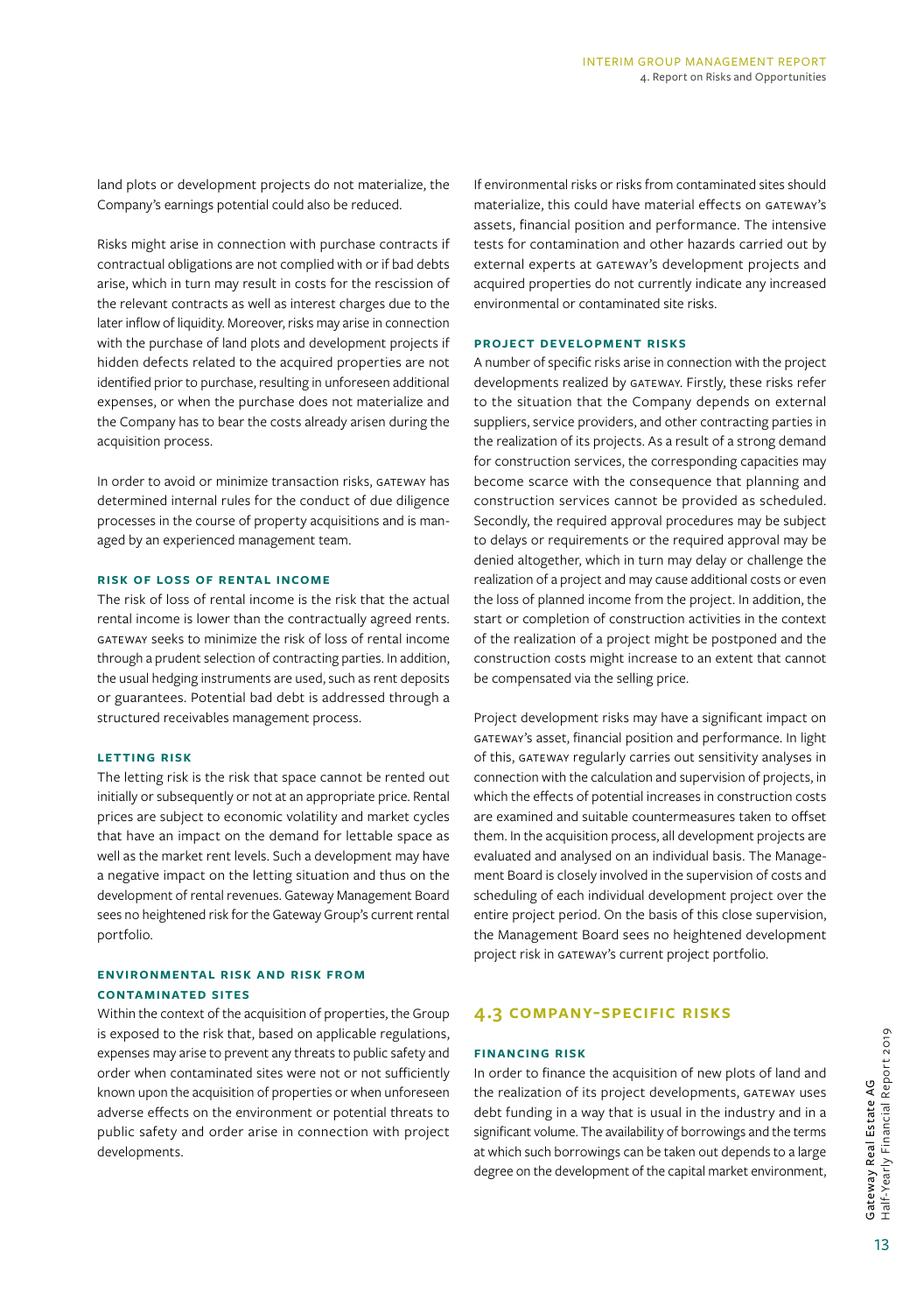in particular on the development of interest rate levels, but also on the situation in the banking sector and its regulatory requirements.

In addition, risks might arise in connection with debt financing when arrangements agreed upon in financing contracts cannot be complied with.

Financing risks may have a significant impact on the Gateway Group's asset, financial position and performance and, under an extreme scenario, could jeopardize the continued existence of the Company.

Gateway meets these risks by continuing to diversify its instruments and sources of financing.

#### **Liquidity risk**

If the Company cannot meet its payment obligations when due owing to a lack of liquidity, this could have a substantial negative impact on the business activities and the economic situation of the Company. Monitoring liquidity development and liquidity management is therefore a major focus of the overall corporate management.

#### **Tax risks**

Tax risks may result from tax-relevant matters that are not taken into consideration or from the filing of incorrect tax documents, but they may also be the result of changes in tax legislation. This can lead to higher tax burdens for the Company and hence additional outflows of liquidity. In addition, changes in the tax framework for the Company or its potential customers may exacerbate the Company's operating activities or make them less viable in economic terms.

#### **Legislation risks**

The business activities of Gateway are influenced by changes in the legal framework and applicable laws and regulations. These may lead to higher expenses, lower income, or financial risks.

#### **Human resources risk**

The economic success of Gateway largely depends on the availability of a sufficient number of appropriately qualified specialists and executives. To that extent, there is the risk that corporate goals cannot be achieved when employees are off sick for a longer period or staff turnover or that young professionals cannot be acquired to a sufficient extent and that existing vacancies cannot be filled.

#### **Litigation risks**

There is the general risk that GATEWAY has to enter into legal disputes within the scope of its business activities. In this context, the Company may incur additional expenses for legal advice, court costs, or settlements.

#### **Image risk**

Gateway is faced with expectations and requirements of various stakeholder groups within the context of its business activities. In this connection, it may be the case that the Company is presented in a negative way in the media or the public which may do harm to its brand and may have a negative influence on its business activities.

This risk may entail political responses and later legislative risks, as is currently observed in Berlin. Following a broad public debate on affordable housing and rising rents, the Social Democrat-Left Party-Green Senate is discussing a rental law for Berlin that would cap rents and therefore suspend increases in rent for five years. At present, this is a draft bill that is under discussion and not yet a concrete law. In the current draft, new housing is excluded from the "Berlin rent cap"; it does not apply to office, commercial or retail areas. The socio-demographic developments, strong dynamics of growth and the continuing demand for space in the face of insufficient new construction and low vacancy rates in existing properties (see chapter *on the market environment/macroeconomic situation*) do not currently give the Gateway Management Board any reason to reconsider its investment decisions in Berlin. Nor does the share of residential projects in Berlin play a significant role within the Gateway project portfolio, thus the Management Board does not see any uptick in the risk for its business activities due to the developments in Berlin.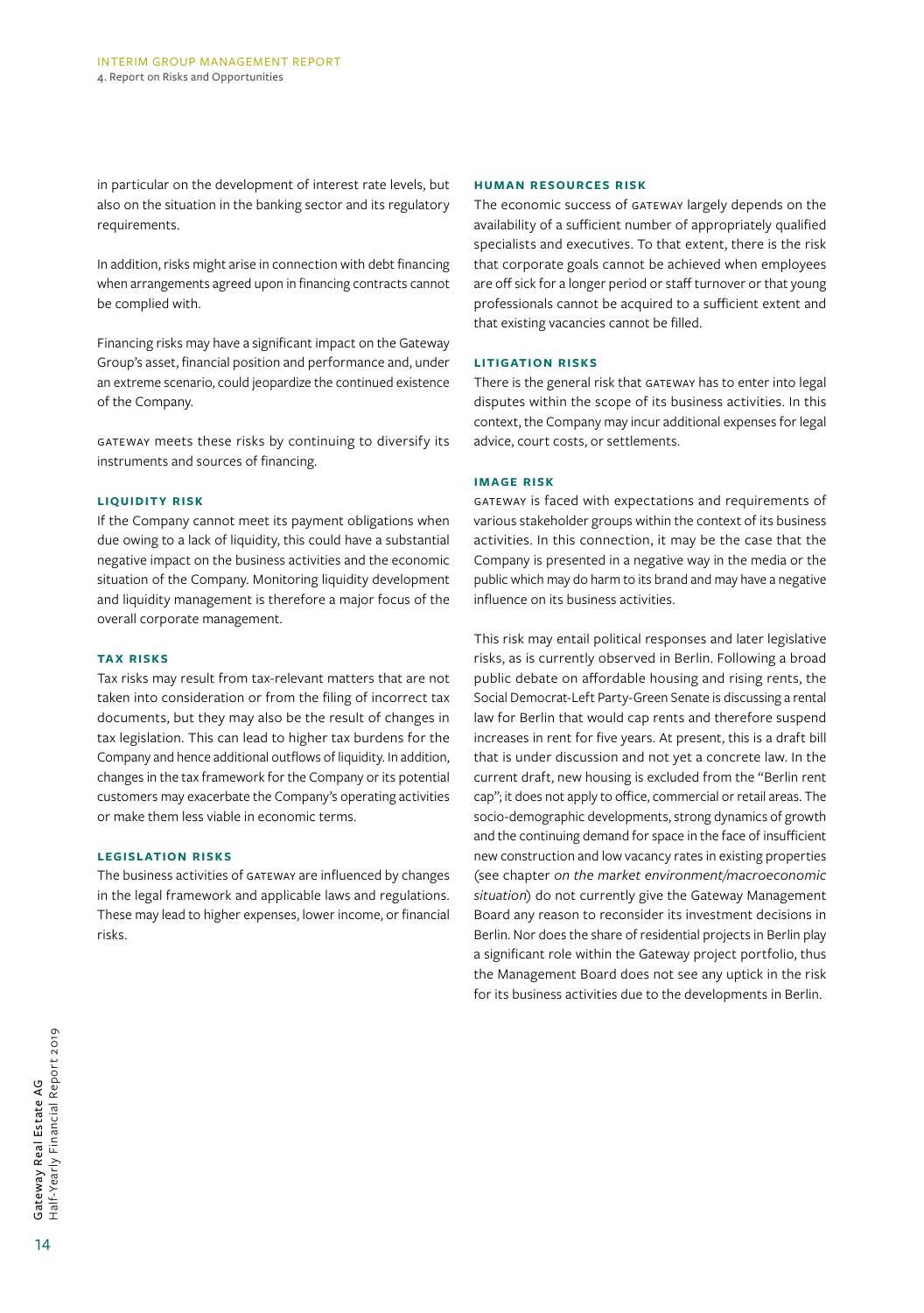#### **IT risks**

As part of its business activities and the corporate management of GATEWAY, the use of IT systems and the processing of data play a central role. There is the risk that data may be corrupted or are lost due to application errors or external interventions and that IT systems cannot be used as intended.

#### **4.4 Overall assessment of the risk situation**

The Management Board of Gateway has not identified any material influences arising from the above-mentioned risks (either individually or in their entirety), that may be a threat to the Company's continued existence or its business activities and considers the risk situation as being stable in comparison with the previous fiscal year.

#### **4.5 Report on opportunities**

Gateway is one of the leading developers of commercial and residential properties and focuses its business activities across Germany on the top 7 locations and high-growth regions with a strong demand for high-quality properties. The parallel activities in the two property asset classes "Commercial" and "Residential" as well as the regional presence in various locations within Germany present the opportunity to react to changes in the demand at specific locations and cyclical market developments within individual asset classes with more flexibility than would be possible if there was a stronger regional concentration or a restriction on a particular asset class.

The strong dynamic of socio-demographics and economic growth in Germany's top seven cities provides an opportunity for a further increase in demand for the property types developed by Gateway in these cities. On the other hand, according to their respective statistical offices, with growth of 6.1% or around 620,000 persons by 2030, the top seven cities in Germany (Berlin, Hamburg, Munich, Stuttgart, Frankfurt am Main, Cologne, Düsseldorf) have significantly higher forecasts for growth than the national average. In terms of employment growth, the top seven cities are also developing well above the national average (more details in the chapter on the market environment/macroeconomic situation).

In the financing area, there are additional opportunities resulting from the low-interest environment that is set to continue and that raises the expectation of continued very favorable debt financing options. As an exchange-listed company, Gateway Real Estate AG may benefit from opportunities for equity and/or debt financing via the capital market.

## **5. REPORT ON EXPECTED DEVELOPMENTS**

For the fiscal year 2019, the Management Board expects a significant increase in the adjusted EBIT compared to the fiscal year 2018. Adjusted EBIT is an important indicator for Gateway and includes the operating result plus the result from associated companies.

The sales already completed successfully in the first half of 2019 as well as the contracts concluded after the reporting date confirm the view of Gateway's Management Board. A turnaround is not expected due to the positive economic and industry-specific framework.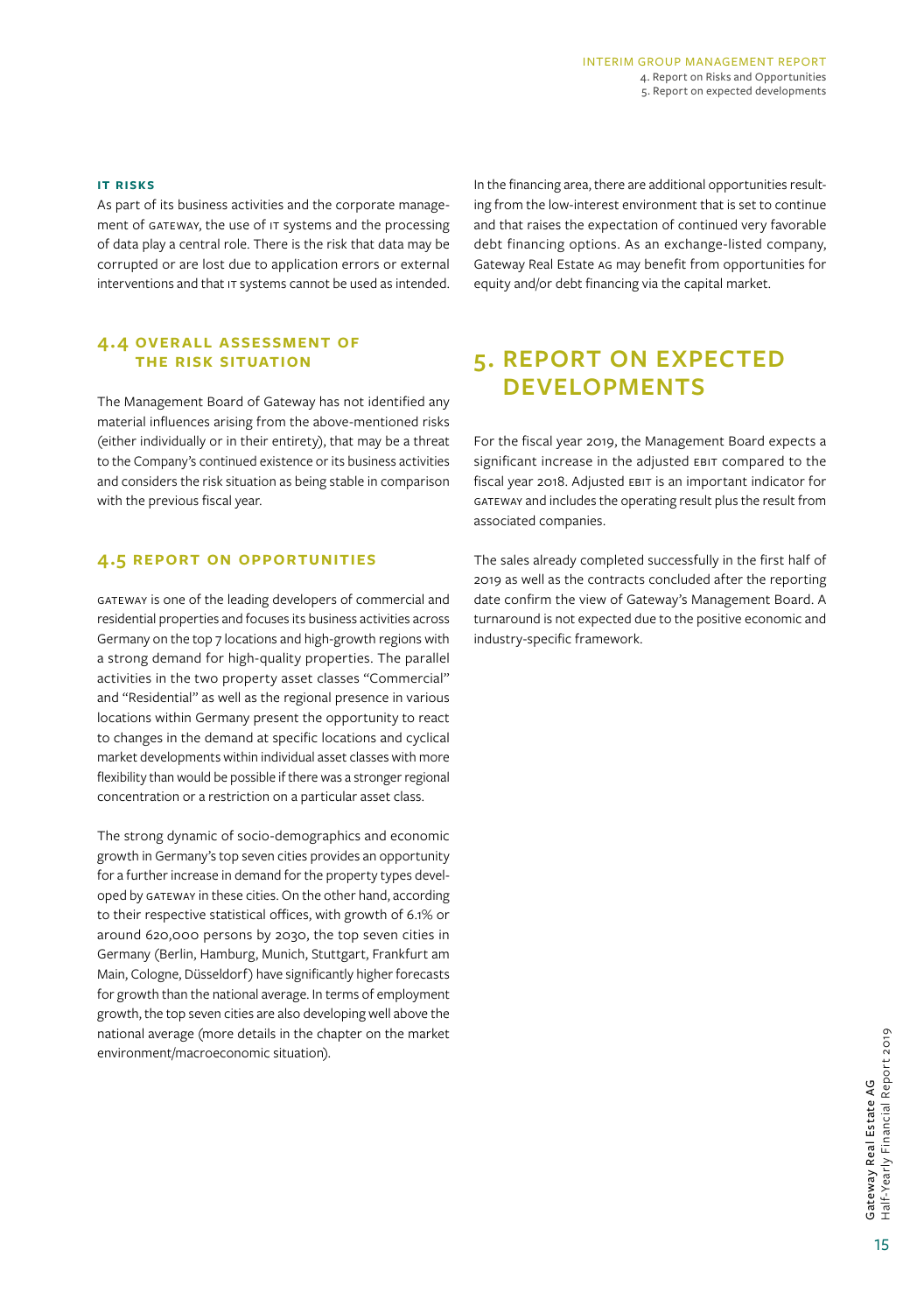# **INTERIM CONSOLIDATED FINANCIAL STATEMENTS AS OF JUNE 30, 2019**

## **IFRS CONSOLIDATED STATEMENT OF FINANCIAL POSITION**

#### **AS OF JUNE 30, 2019**

#### **ASSETS**

| in $\epsilon$ thousand                            | Note | 30.06.2019 | 31.12.2018 |
|---------------------------------------------------|------|------------|------------|
| Non-current assets                                |      |            |            |
| Intangible assets                                 | 6.1  | 39,895     | 39,900     |
| Property, plant and equipment                     |      | 2,651      | 469        |
| Investment properties                             | 6.2  | 8,310      | 238,197    |
| Investments accounted for using the equity method | 6.3  | 45,872     | 35,668     |
| Other non-current financial assets                |      | 13,478     | 9,570      |
| Deferred tax assets                               |      | 1,740      | 4,826      |
|                                                   |      | 111,946    | 328,630    |
| <b>Current assets</b>                             |      |            |            |
| Inventories                                       | 6.4  | 377,568    | 342,736    |
| Trade receivables                                 |      | 1,113      | 1,810      |
| Current income tax receivables                    |      | 703        | 652        |
| Other financial assets                            |      | 24,654     | 11,740     |
| Other non-financial assets                        |      | 14,762     | 3,527      |
| Cash and cash equivalents                         | 6.5  | 34,719     | 73,931     |
| Assets held for sale                              | 6.6  | 276,217    | 35,590     |
|                                                   |      | 729,736    | 469,986    |
|                                                   |      | 841,682    | 798,616    |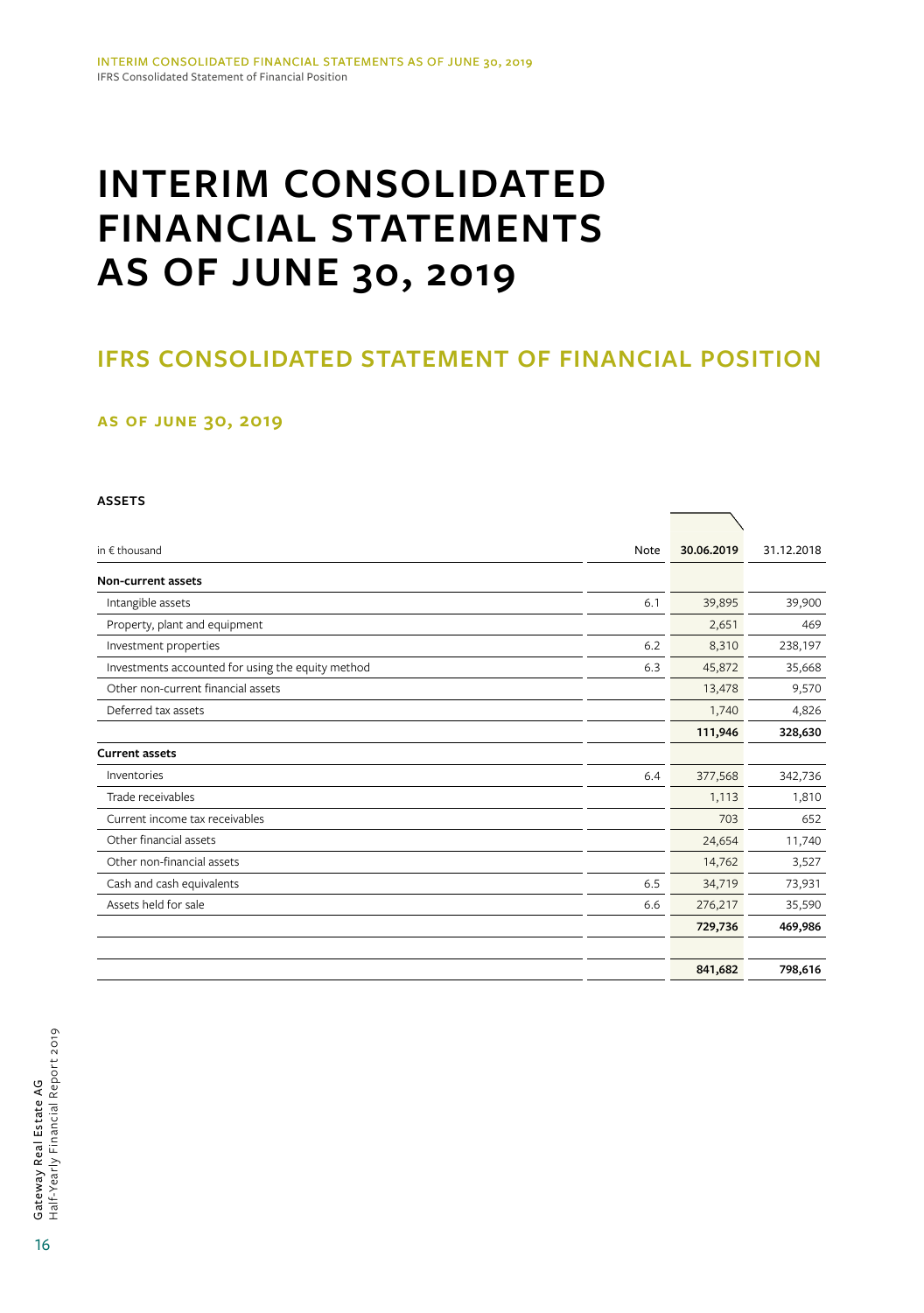#### **EQUITY AND LIABILITIES**

| in € thousand                                            | Note | 30.06.2019 | 31.12.2018 |  |
|----------------------------------------------------------|------|------------|------------|--|
| Equity                                                   |      |            |            |  |
| Subscribed capital                                       | 6.7  | 186,764    | 169,785    |  |
| Additional paid-in capital                               | 6.7  | $-22,894$  | $-73,266$  |  |
| Accumulated comprehensive income                         | 6.7  | 49,922     | 49,313     |  |
| Non-controlling interests                                | 6.7  | 2,729      | 2,593      |  |
|                                                          |      | 216,521    | 148,425    |  |
| <b>Non-current liabilities</b>                           |      |            |            |  |
| Other non-current provisions                             |      | 565        | 639        |  |
| Non-current financial liabilities                        | 6.8  | 270,714    | 398,449    |  |
| Deferred tax liabilities                                 |      | 14,292     | 22,831     |  |
| Other non-current financial liabilities                  |      | 2,209      |            |  |
| Other non-current non-financial liabilities              |      |            | 5          |  |
|                                                          |      | 287,780    | 421,924    |  |
| <b>Current liabilities</b>                               |      |            |            |  |
| Other current provisions                                 |      | 9,539      | 3,619      |  |
| Current financial liabilities                            | 6.8  | 170,792    | 191,663    |  |
| Current income tax liabilities                           |      | 4,532      | 4,263      |  |
| Trade payables                                           |      | 7,833      | 10,587     |  |
| Other financial liabilities                              |      | 2,366      | 3,137      |  |
| Other non-financial liabilities                          |      | 2,862      | 14,998     |  |
| Liabilities directly connected with assets held for sale | 6.9  | 139,457    |            |  |
|                                                          |      | 337,381    | 228,267    |  |
|                                                          |      | 841,682    | 798,616    |  |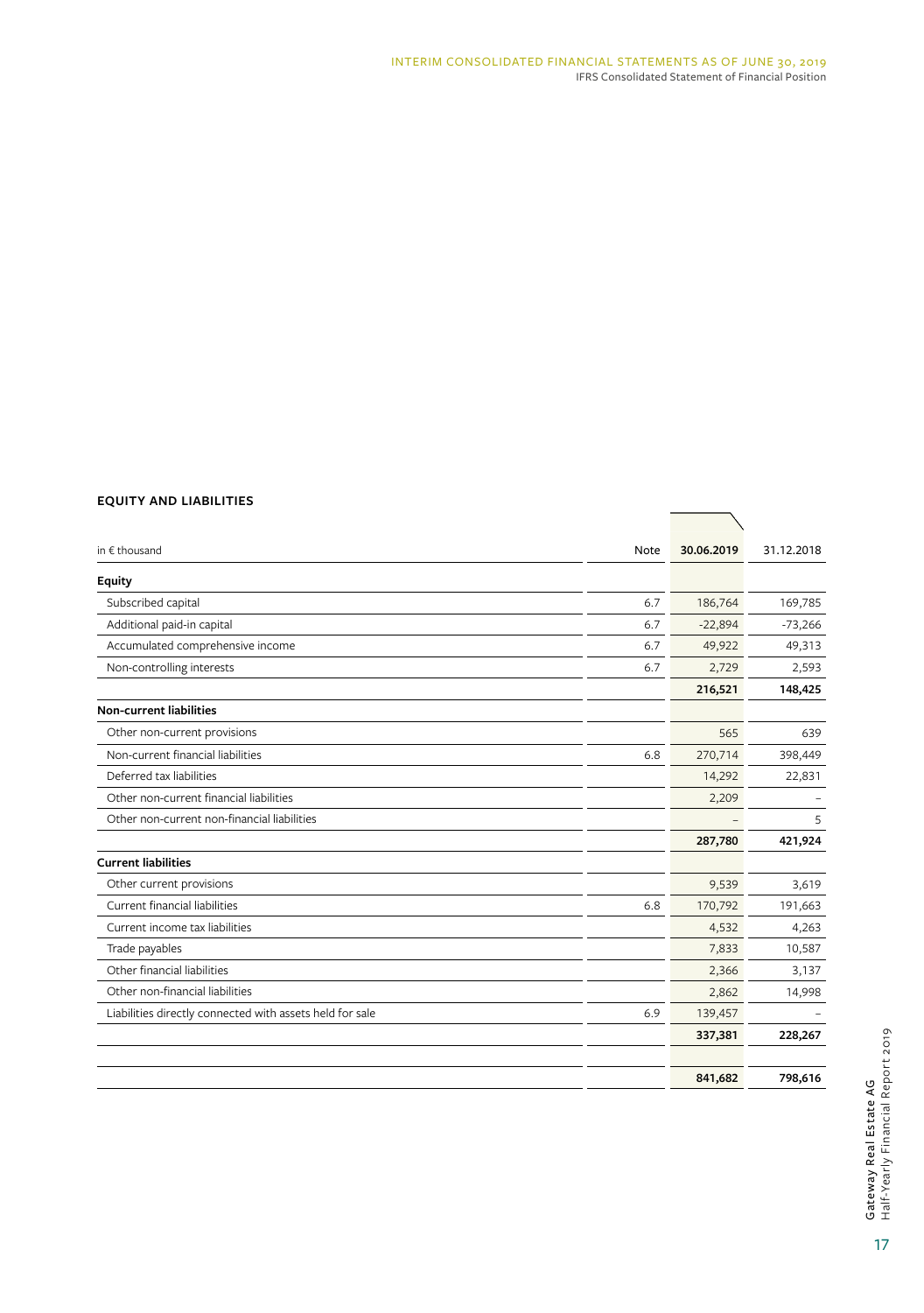## **IFRS CONSOLIDATED STATEMENT OF COMPREHENSIVE INCOME FOR THE PERIOD**

#### **from january 1 to June 30, 2019**

| in $\epsilon$ thousand                                                                          | Note | $01.01 -$<br>30.06.2019 | $01.01 -$<br>30.06.2018 | $01.04 -$<br>30.06.2019 | $01.04 -$<br>30.06.2018 |
|-------------------------------------------------------------------------------------------------|------|-------------------------|-------------------------|-------------------------|-------------------------|
| Revenues                                                                                        | 6.10 | 19,632                  | 5,632                   | 8,021                   | 2,604                   |
| Changes in inventory                                                                            | 6.11 | 34,894                  | 17,557                  | 26,628                  | 10,659                  |
| Other operating income                                                                          | 6.13 | 1,791                   | 13,917                  | 835                     | 13,859                  |
| Gross profit                                                                                    |      | 56,317                  | 37,106                  | 35,484                  | 27,122                  |
| Cost of materials                                                                               | 6.12 | $-24,949$               | $-5,024$                | $-16,704$               | $-3,156$                |
| Personnel costs                                                                                 |      | $-5,637$                | $-3,482$                | $-3,137$                | $-1,632$                |
| Result from the fair value adjustment of investment properties                                  |      | 9,147                   |                         | 7,377                   |                         |
| Amortization of intangible assets and depreciation of<br>property, plant and equipment          |      | $-287$                  | $-383$                  | $-137$                  | $-368$                  |
| Other operating expenses                                                                        | 6.13 | $-12,296$               | $-1,705$                | $-7,585$                | $-725$                  |
| <b>Operating profit</b>                                                                         |      | 22,295                  | 26,512                  | 15,298                  | 21,241                  |
| Share in the profit (loss) of investments accounted for<br>using the equity method, after taxes |      | 366                     | $-36$                   | 342                     | $-36$                   |
| Interest income                                                                                 |      | 446                     | 263                     | 234                     | 156                     |
| Interest expenses                                                                               |      | $-18,237$               | $-13,188$               | $-8,671$                | $-6,582$                |
| <b>Financial result</b>                                                                         | 6.14 | $-17,425$               | $-12,961$               | $-8,095$                | $-6,462$                |
| Profit (loss) before income taxes                                                               |      | 4,870                   | 13,551                  | 7,203                   | 14,779                  |
| Income taxes                                                                                    | 6.15 | $-3,109$                | $-1,711$                | $-2,611$                | $-1,693$                |
| Consolidated profit (loss)                                                                      |      | 1,761                   | 11,840                  | 4,592                   | 13,086                  |
| Total comprehensive income                                                                      |      | 1,761                   | 11,840                  | 4,592                   | 13,086                  |
| thereof attributable to shareholders of the parent company                                      |      | 1,787                   | 11,281                  | 4,623                   | 12,882                  |
| thereof attributable to non-controlling interests                                               |      | $-26$                   | 559                     | $-31$                   | 204                     |
| Earnings per share (basic)                                                                      | 6.16 | 0.01                    | 0.53                    | 0.03                    | 0.61                    |
| Earnings per share (diluted)                                                                    | 6.16 | 0.01                    | 0.53                    | 0.03                    | 0.61                    |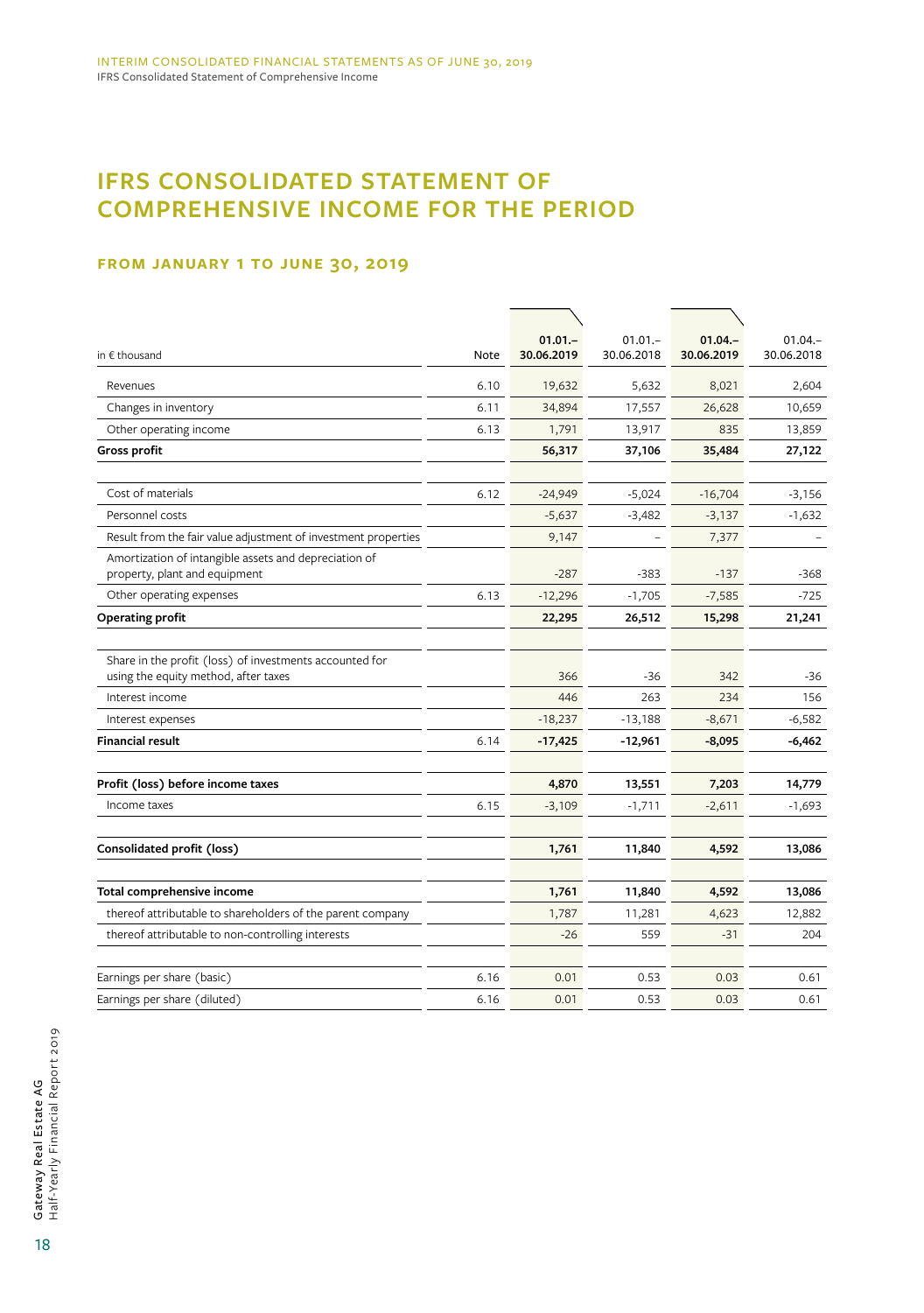19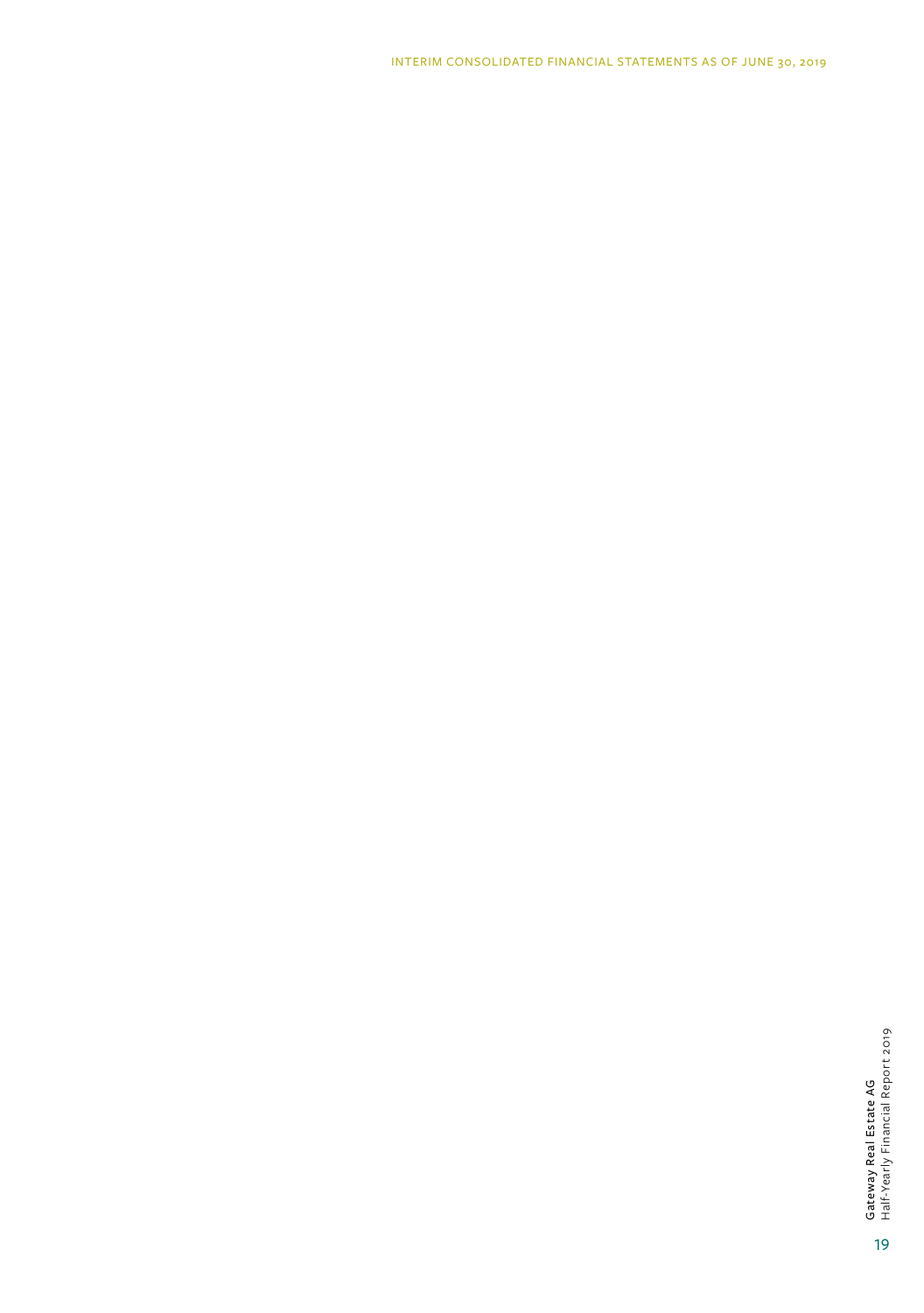## **IFRS CONSOLIDATED STATEMENT OF CHANGES IN EQUITY**

#### **FOR THE PERIOD FROM JANUARY 1 TO JUNE 30, 2019**

| Note |  |
|------|--|
|      |  |
|      |  |
|      |  |
|      |  |
|      |  |
|      |  |
|      |  |
| 6.7  |  |
| 6.7  |  |
|      |  |
|      |  |
|      |  |
|      |  |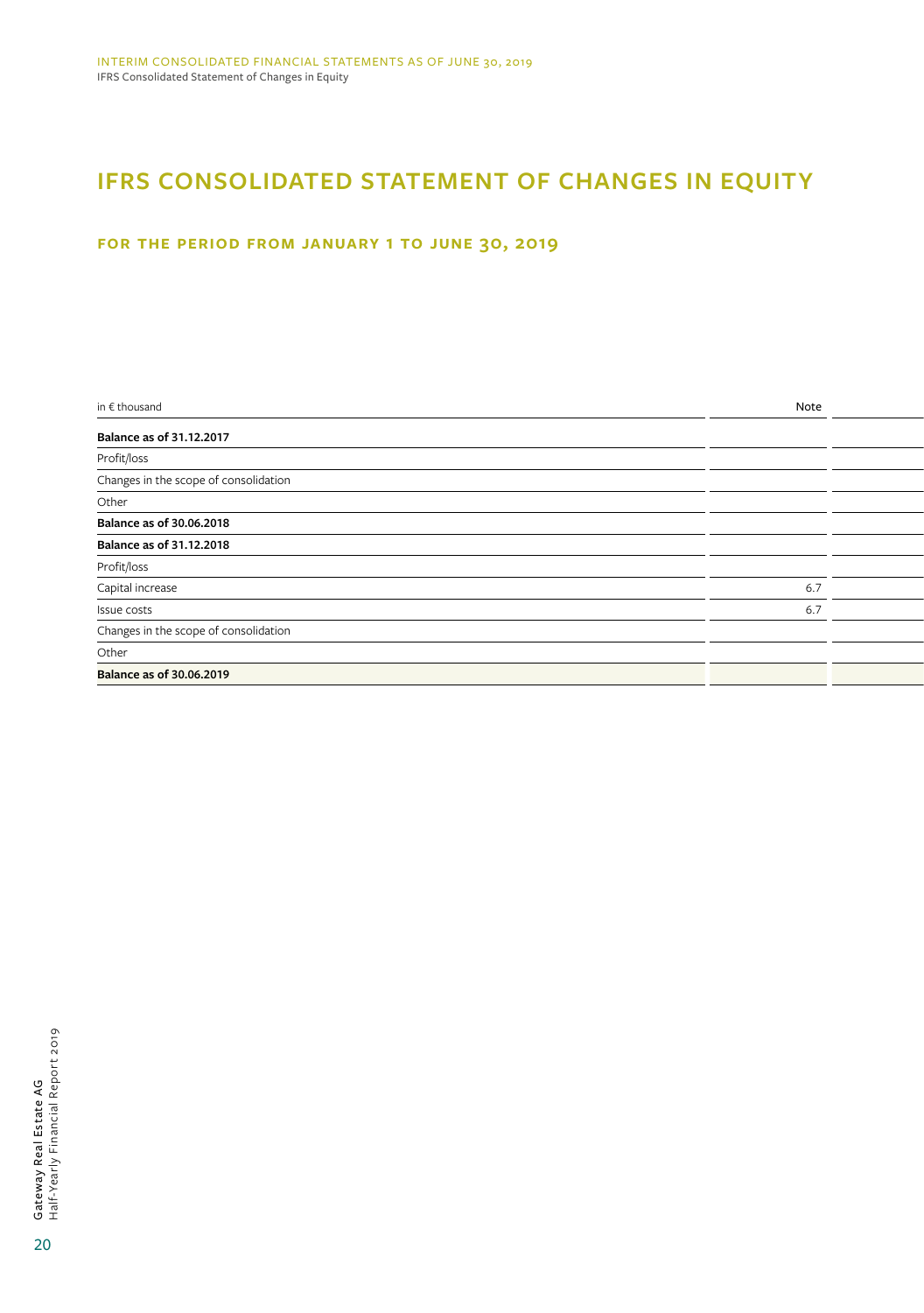|              |                              | Equity attributable to the shareholders or the parent company |                                        |                               |                          |
|--------------|------------------------------|---------------------------------------------------------------|----------------------------------------|-------------------------------|--------------------------|
| Total equity | Non-controlling<br>interests | Total                                                         | Accumulated<br>comprehensive<br>income | Additional<br>paid-in capital | Subscribed capital       |
| 17,152       | 405                          | 16,747                                                        | 16,173                                 | $-20,601$                     | 21,175                   |
| 11,840       | 559                          | 11,281                                                        | 11,281                                 | $\overline{\phantom{a}}$      |                          |
| $-542$       | $-26$                        | $-516$                                                        | $-516$                                 | $\overline{\phantom{a}}$      | $\overline{\phantom{a}}$ |
| $-14$        | $\overline{\phantom{a}}$     | $-14$                                                         | $\overline{\phantom{a}}$               | $-14$                         |                          |
| 28,436       | 938                          | 27,498                                                        | 26,938                                 | -20,615                       | 21,175                   |
| 148,425      | 2,593                        | 145,832                                                       | 49,313                                 | -73,266                       | 169,785                  |
| 1,761        | $-26$                        | 1,787                                                         | 1,787                                  | $\overline{\phantom{0}}$      | $\overline{\phantom{a}}$ |
| 67,914       |                              | 67,914                                                        | $\overline{\phantom{0}}$               | 50,935                        | 16,979                   |
| $-563$       |                              | $-563$                                                        | $\overline{\phantom{0}}$               | $-563$                        | $\overline{\phantom{a}}$ |
| -947         |                              | $-947$                                                        | $-947$                                 | $\overline{\phantom{0}}$      |                          |
| $-69$        | 162                          | $-231$                                                        | $-231$                                 | $\overline{\phantom{0}}$      | $\sim$                   |
| 216,521      | 2,729                        | 213,792                                                       | 49,922                                 | $-22,894$                     | 186,764                  |

#### Equity attributable to the shareholders of the parent company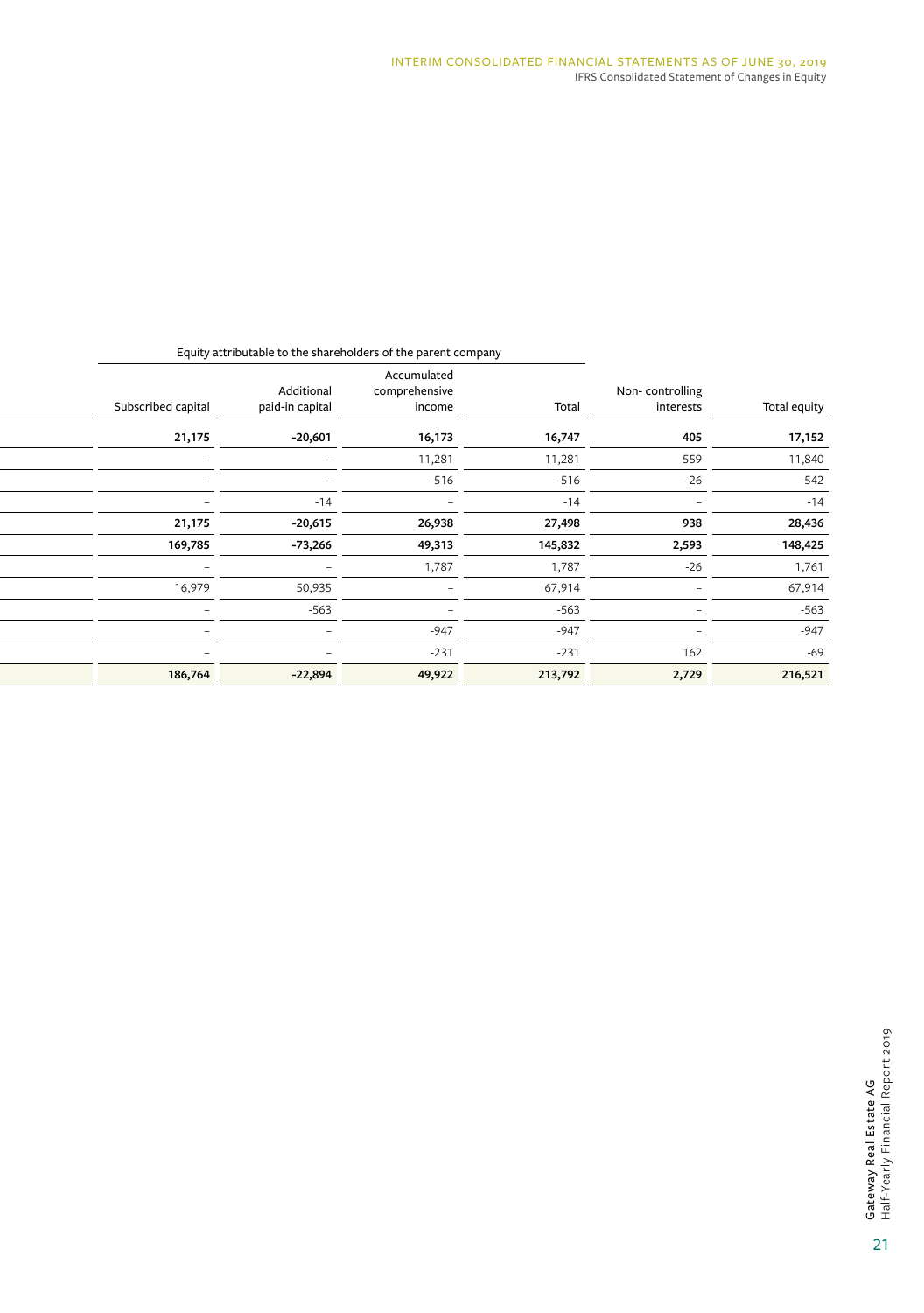## **IFRS CONSOLIDATED STATEMENT OF CASH FLOWS**

#### **FOR THE PERIOD FROM JANUARY 1 TO JUNE 30, 2019**

|                                                                                              |      | $01.01 -$      | $01.01 -$  |
|----------------------------------------------------------------------------------------------|------|----------------|------------|
| in $\epsilon$ thousand                                                                       | Note | 30.06.2019     | 30.06.2018 |
| Cash flows from operating activities                                                         |      |                |            |
| Total comprehensive income                                                                   |      | 1,761          | 11,840     |
|                                                                                              |      |                |            |
| Adjustments for:                                                                             |      |                |            |
| Depreciation of property, plant and equipment                                                |      | 280            | 35         |
| Amortization of intangible assets                                                            |      | $\overline{7}$ |            |
| Impairment of trade receivables                                                              |      | 41             | $-17$      |
| Changes in fair value of investment properties                                               | 6.2  | 120            |            |
| Changes in fair value of non-current assets held for sale (properties)                       | 6.6  | $-9,267$       |            |
| Share in the profit (loss) of investments accounted for using the equity method, after taxes | 6.3  | $-366$         | 13         |
| Other non-cash expenses/income                                                               |      | 366            |            |
| Net financing expense                                                                        | 6.14 | 17,791         | 12,925     |
| Profit (loss) from the sale of investments accounted for using the equity method             |      | $-465$         | $-13,723$  |
| Profit (loss) from the sale of subsidiaries                                                  |      | $-832$         | 854        |
| Tax expenses                                                                                 |      | 3,109          | 1,711      |
| Changes in:                                                                                  |      |                |            |
| Inventories                                                                                  |      | $-34,098$      | $-60,325$  |
| Trade receivables and other receivables                                                      |      | 3,990          | $-75$      |
| Non-financial assets                                                                         |      | $-14,960$      | $-151$     |
| Trade payables and other payables                                                            |      | 534            | 3,657      |
| Non-financial liabilities                                                                    |      | $-8,759$       | $-454$     |
| Other provisions as well as assets and provisions for employee benefits                      |      | 5,846          | 269        |
| Cash inflow from operating activities                                                        |      | $-34,902$      | $-43,441$  |
| Interest paid                                                                                |      | $-6,360$       | $-4,676$   |
| Income taxes received                                                                        |      | 333            |            |
| Income taxes paid                                                                            |      | $-673$         | $-12$      |
| Cash flows from operating activities                                                         |      | $-41,602$      | $-48,129$  |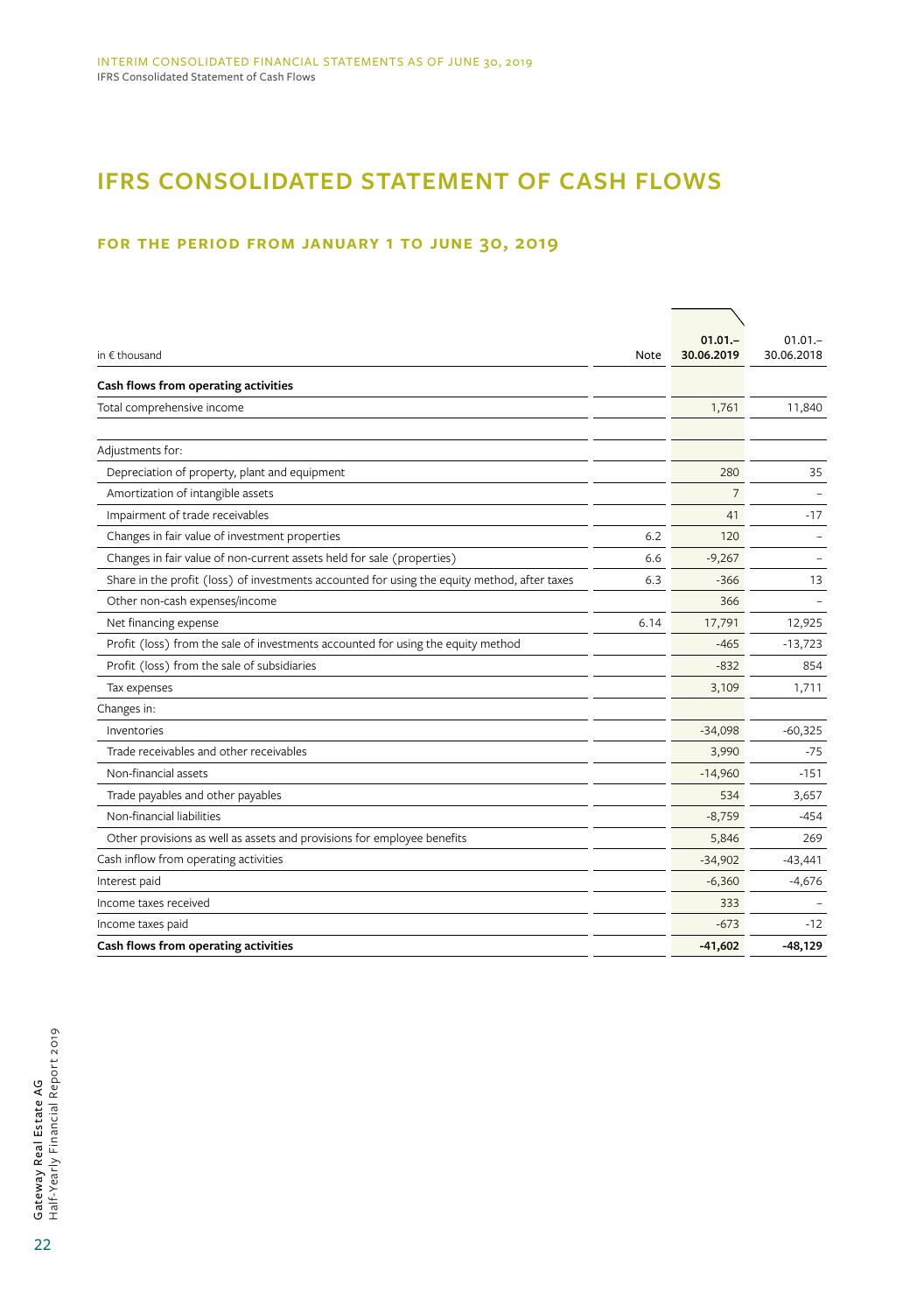| INTERIM CONSOLIDATED FINANCIAL STATEMENTS AS OF JUNE 30, 2019 |                                                  |  |  |  |
|---------------------------------------------------------------|--------------------------------------------------|--|--|--|
|                                                               | <b>IFRS Consolidated Statement of Cash Flows</b> |  |  |  |

|                                                                                 |      | $01.01 -$  | $01.01 -$  |
|---------------------------------------------------------------------------------|------|------------|------------|
| in $f$ thousand                                                                 | Note | 30.06.2019 | 30.06.2018 |
| Cash flows from investing activities                                            |      |            |            |
| Interest received                                                               |      | 736        | 263        |
| Cash inflows from the sale of investments accounted for using the equity method |      | 400        | 13,746     |
| Cash inflows from the sale of non-current assets held for sale (properties)     |      | 12,420     |            |
| Purchase of property, plant and equipment                                       |      | $-241$     | $-16$      |
| Purchase of intangible assets                                                   |      | $-2$       |            |
| Purchase of other financial assets                                              |      | $-15,741$  | $-3,372$   |
| Purchase of associates accounted for using the equity method                    |      | $-11,503$  |            |
| Cash flows from investing activities                                            |      | $-13,931$  | 10,621     |
| Cash flows from financing activities                                            |      |            |            |
| Cash inflows from other financial liabilities                                   |      | 38,941     | 144,146    |
| Cash inflows from capital increase                                              |      | 67,914     |            |
| Transaction costs in connection with the capital increase                       |      | $-563$     |            |
| Transaction costs for loans and borrowings                                      |      |            | $-2,216$   |
| Fees for financial liabilities not utilized                                     |      | $-64$      | $-618$     |
| Repayment of borrowings                                                         |      | $-79,896$  | $-88,015$  |
| Cash flows from financing activities                                            |      | 26,332     | 53,297     |
| Net decrease in cash and cash equivalents                                       |      | $-29,201$  | 15,789     |
| Change in cash and cash equivalents due to consolidation group                  |      | $-10,011$  |            |
| Cash and cash equivalents as of 01.01.                                          | 6.5  | 73,931     | 14,504     |
| Cash and cash equivalents as of 30.06                                           | 6.5  | 34,719     | 30,293     |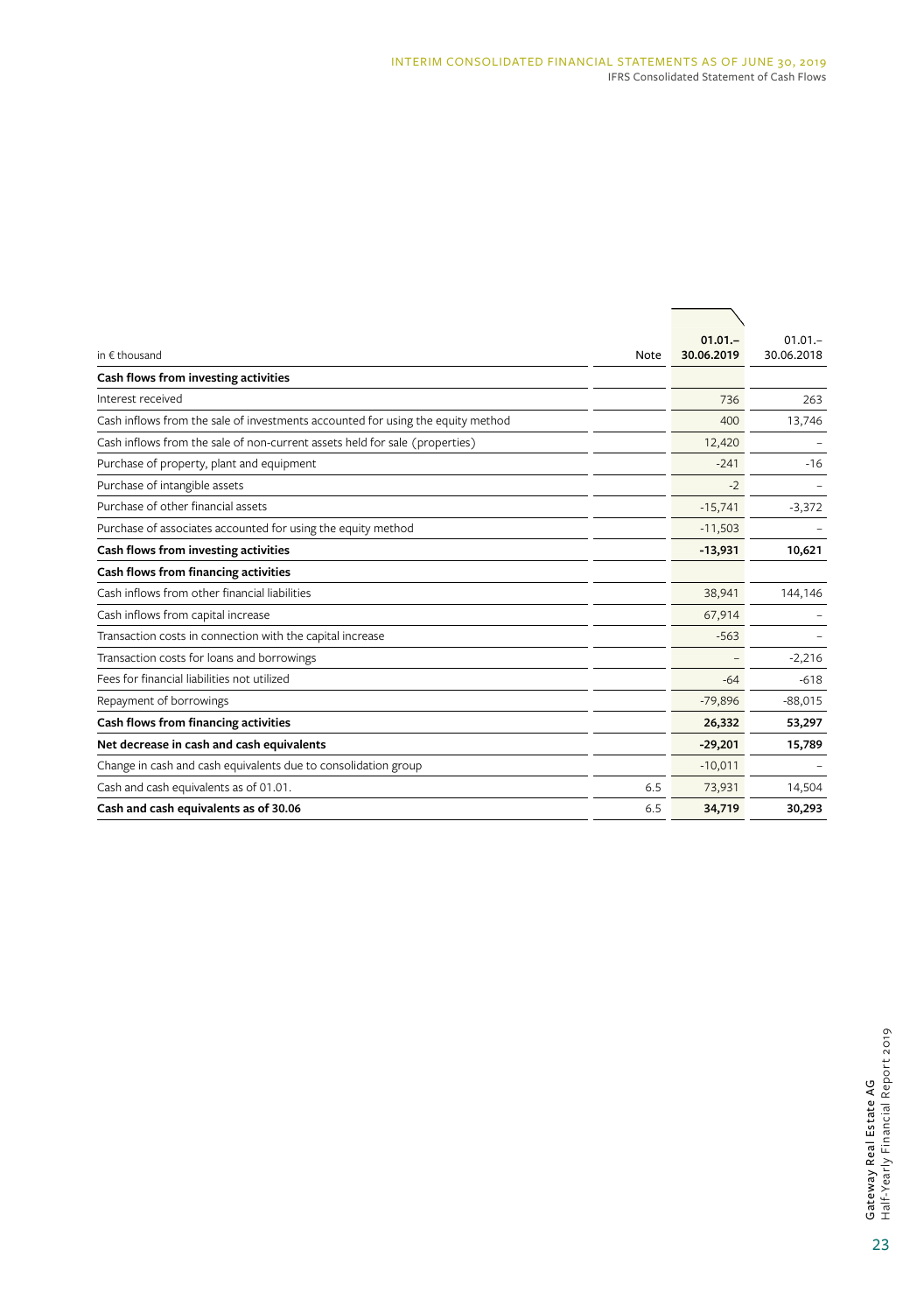# **IFRS-NOTES FOR THE HALF-YEARLY FINANCIAL REPORT AS OF JUNE 30, 2019**

### **1. REPORTING ENTITY**

Gateway Real Estate AG (also referred to hereinafter as "GATEWAY", the "Company" or the "Enterprise") and its subsidiaries specialize in the development of commercial and residential properties for sale as well as the acquisition and longterm rental of commercial properties as investment properties.

GATEWAY, which is registered in the commercial register of the Frankfurt am Main local court under the number HRB 93304, has its registered head office and business address at The Squaire, Zugang 13, Am Flughafen, 60549 Frankfurt am Main.

The GATEWAY shares are listed on the Prime Standard of the Frankfurt Stock Exchange. In this respect, GATEWAY is a publiclytraded capital-market orientated company within the meaning of stock corporation and commercial law.

The interim consolidated financial statements as of June 30, 2019 were prepared by the Management Board on September 26, 2019 and released for publication.

## **2. SIGNIFICANT ACCOUNTING POLICIES**

The significant accounting policies applied in preparing the present financial statements are described in the following.

#### **2.1 General information**

The present condensed interim consolidated financial statements were prepared in accordance with International Accounting Standard (IAS) 34 Interim Financial Reporting.

The Company's interim consolidated financial statements were prepared in accordance with the International Financial Reporting Standards (IFRS) applicable as of June 30, 2019 (including the interpretations of the IFRS Interpretations Committee), as they have been endorsed by the European Union.

The requirements of IFRS were completely fulfilled and lead to the presentation of a true and fair view of the Group's financial position, cash flows and financial performance. The statement of comprehensive income is structured on the basis of the cost of sales method. In accordance with the accrual principle, expenses and income are attributed to the respective periods regardless of when they were paid or received.

The financial statements were generally prepared on the basis of historical cost, except for investment properties and derivatives which are measured at fair value.

The estimates and assumptions applied in the preparation of the financial statements according to IFRS influence the measurement of assets and liabilities and the disclosure of contingent assets and liabilities as of the respective reporting dates, as well as the amount of income and expenses in the reporting period. Although these assumptions and estimates were based on the best knowledge of the Company's management, based on current events and measures, actual results could ultimately differ from these estimates.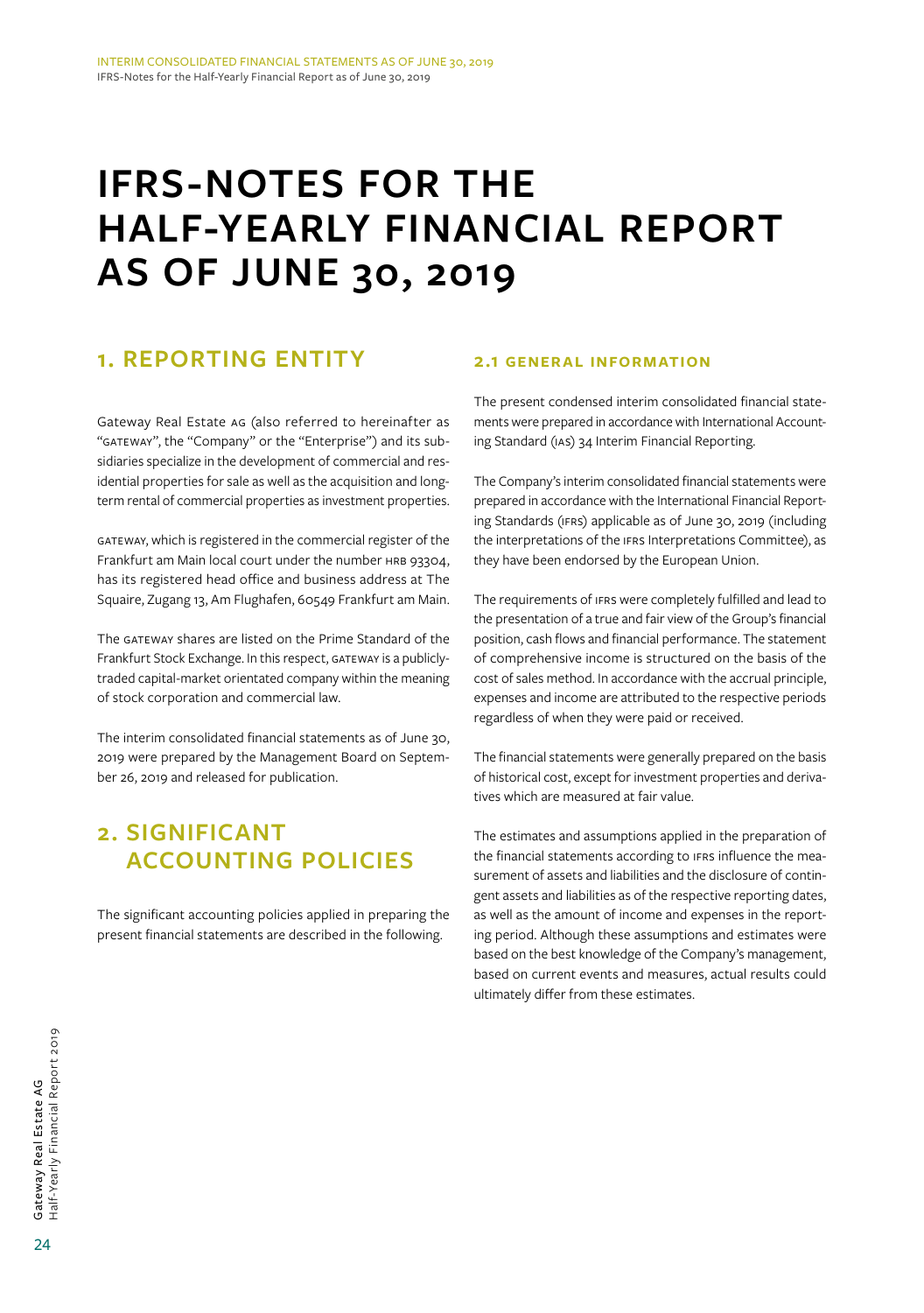GATEWAY prepares its interim consolidated financial statements in euro ( $\varepsilon$ ). Since the euro is the currency of the primary economic environment in which GATEWAY and its subsidiaries operate, the euro is their functional currency. Amounts are always stated in thousands of euros (€ thousand). The presentation in thousands of euros may result in rounding differences, both in the tables presented in the notes to the financial statements and in the comparison of values in the notes to the financial statements with other elements of the financial statements.

The interim consolidated financial statements are to be read in conjunction with the audited and published IFRS consolidated financial statements as of December 31, 2018 and the notes included therein. The accounting policies used by the Group for the present interim consolidated financial statements generally correspond to the policies applied in the 2018 consolidated financial statements.

#### **2.2 First-time application of IFRS 16**

In the financial year 2019, IFRS 16 Leases, which was issued by the IASB in January 2016, is applied for the first time. IFRS 16 supersedes the previous standards on leases, including IAS 17 Leases, IFRIC 4 Determining Whether an Arrangement Contains a Lease, SIC-15 Operating Leases: Incentives, and SIC-27 Evaluating the Substance of Transactions in the Legal Form of a Lease.

IFRS 16 introduces a uniform financial reporting model under which leases are to be recognized in the lessee's statement of financial position. The previous distinction between operating and finance leases under IAS 17 no longer applies for lessees. A lessee recognizes a Right-Of-Use Asset representing its right to use the underlying asset and a financial liability representing its obligation to make lease payments.

The right-of-use assets are reported in the items of the statement of financial position in which the assets underlying the lease agreement would have been reported if they had been owned by GATEWAY. Therefore, the right-of-use assets are reported mainly in the item "Land and buildings." The right-of-use asset generally corresponds to the present value of all outstanding lease payments, including any lease payments made at or before the provision of the asset, initial direct costs as well as any potential costs for dismantling and replacing the asset. Any lease incentives have to be deducted from the calculated right-of-use asset. Upon the date of first-time application, there is no knowledge as regards any potential future costs for dismantling and replacing the asset, and the direct costs are not taken into account as of the date of firsttime application (IFRS 16 C10(d)). The capitalized right-of-use asset is depreciated over the lease term, less any potential impairment losses.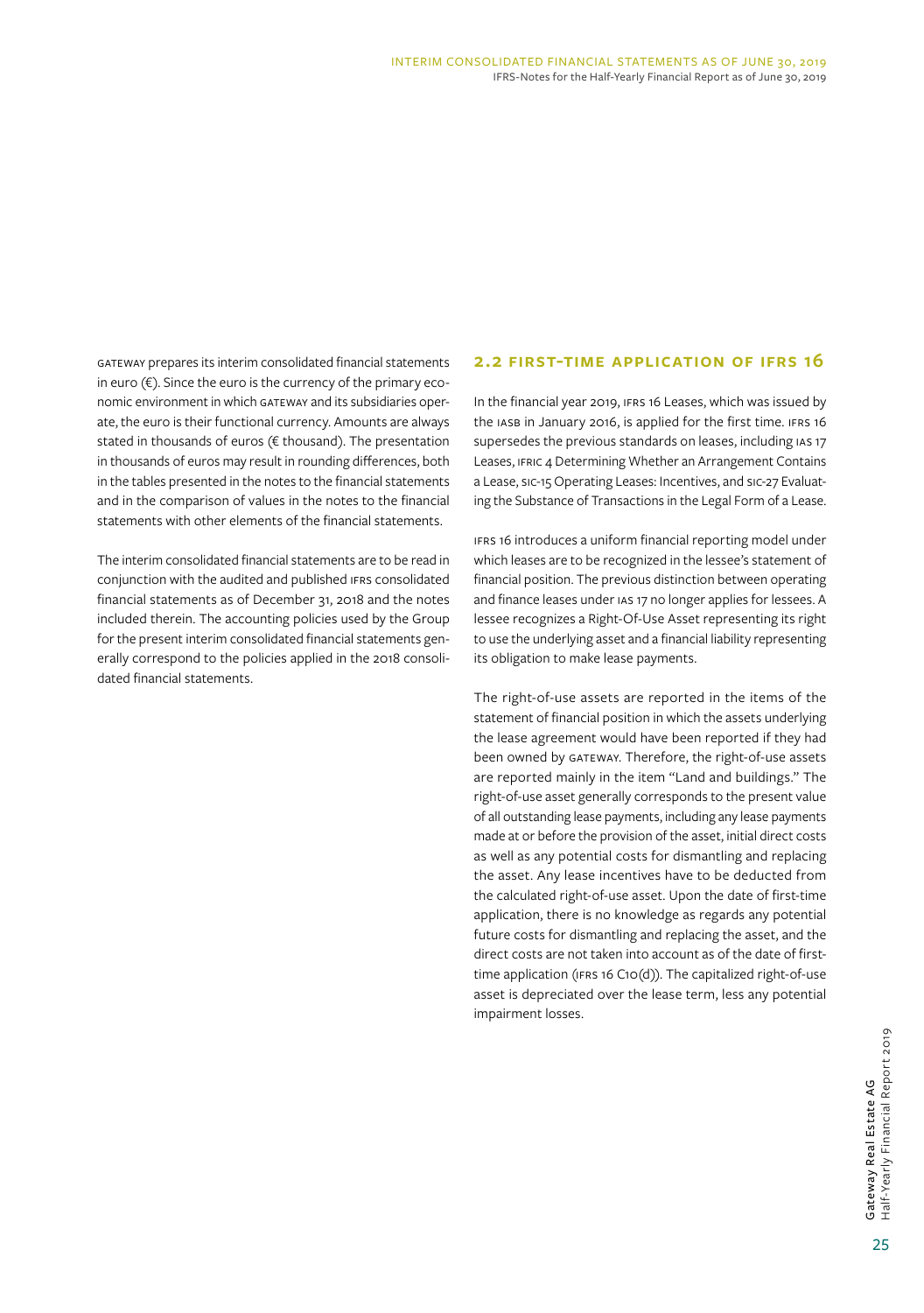The initial measurement of the lease liability is based on the present value of the lease payments not yet made as of the date of first-time application in relation to leases that were classified as operating leases in accordance with IAS 17. The lease payments are discounted using the incremental borrowing rate applicable as of the date of first-time application, with such incremental borrowing rate taking into account the term of the individual asset classes as well as the risks associated with the business model.

The accounting treatment at the lessor largely corresponds to the former rules set out in IAS 17. As previously, lessors continue to classify leases in finance and operating leases on the basis of the allocation of risks and rewards. The introduction of IFRS 16 did not lead to an adjustment of the original classification.

GATEWAY accounts for leases for the first time as of January  1, 2019 using the modified retrospective method. In this context, prior-year figures are not adjusted in line with the transitional provisions.

GATEWAY applies the following elections and judgements provided by IFRS 16 upon the transition to the new standard:

- Upon the date of first-time application, there was no reassessment whether an arrangement is or contains a lease. Instead, IFRS 16 was applied to arrangements that were previously classified as leases in accordance with IAS 17 and IFRIC 4.
- The lease liability for the lease agreements previously classified as operating leases in accordance with IAS  17 is recognized at the present value of the outstanding lease payments and discounted using the incremental borrowing rate as of January 1, 2019. The weighted average incremental borrowing rate was 1.61%. The related right-of-use asset is generally recognized in an amount equal to the lease liability. An exception applies for contractual relationships that contain prepaid lease payments.
- Leases that terminate no later than December 31, 2019 are accounted for as short-term leases, irrespective of the original lease term.
- Right-of-use assets and lease liabilities were not recognized for lease agreements with a term of up to twelve months (short-term leases). The lease payments associated with such leases are recognized as an expense. The simplification rule for leases regarding low-value assets has not been applied.
- A review regarding any potential impairment is not conducted. Instead, by way of simplification, the provisions recorded as of December 31, 2019 are reviewed whether any potential onerous leases exist.
- The initial direct costs are not taken into account in the measurement of the right-of-use asset as of the date of first-time application.
- When determining the term and the lease payments, current knowledge is taken into account to assess whether there are any renewal or termination options.

Upon the transition to IFRS 16, the Group recognized additional right-of-use assets in property, plant and equipment and additional lease liabilities. All the effects from the first-time application of IFRS 16 are summarized as follows:

| in $\epsilon$ thousand                               | 01.01.2019 |
|------------------------------------------------------|------------|
| Right-of-use assets in property, plant and equipment | 2,848      |
| Lease liabilities                                    | 2.816      |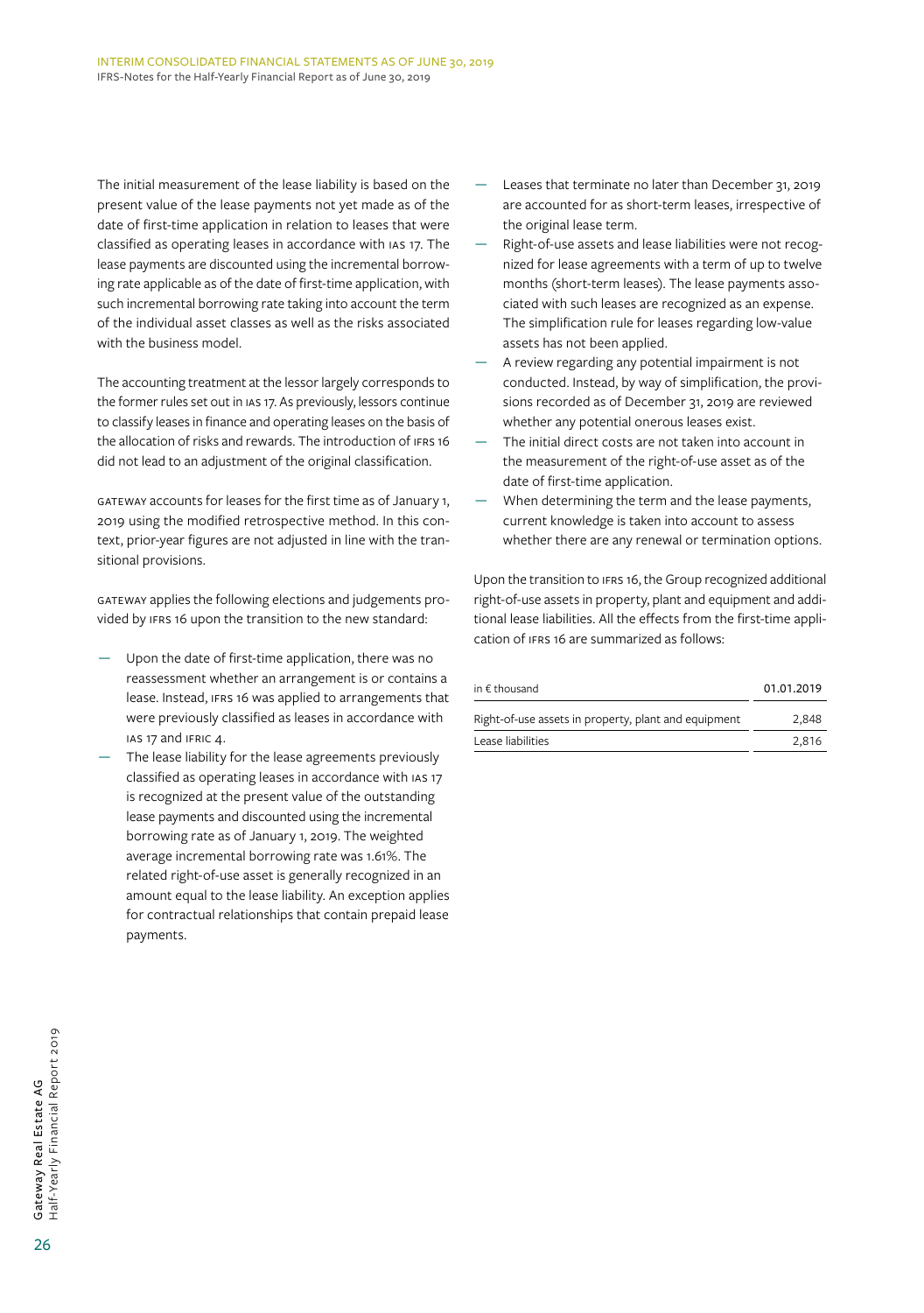Based on the operating lease obligations as of December  31, 2018, the reconciliation to the opening balance of the lease liabilities as of January 1, 2019, is as follows:

| in $f$ thousand                                                | 01.01.2019 |
|----------------------------------------------------------------|------------|
| Operating lease obligations as of 31.12.2018<br>(undiscounted) | 3.021      |
| Adjustment for short-term leases                               | 26         |
| Effect from discounting                                        | 179        |
| Total lease liabilities as of 01.01.2019                       | 2.816      |

Within the context of the first-time application of IFRS 16 as of January 1, 2019, right-of-use assets were capitalized in the amount of the lease liability, in accordance with the applicable option.

The following table shows the carrying amounts of the right-ofuse assets as of June 30, 2019:

| in $f$ thousand                                                 | 01.01.2019 | 30.06.2019 |
|-----------------------------------------------------------------|------------|------------|
| Right-of-use assets in land<br>(heritable building right)       | 98         | 90         |
| Right-of-use assets in buildings and<br>leasehold improvements  | 2,593      | 1,987      |
| Right-of-use assets in motor vehicles<br>and multi-mode devices | 156        | 167        |
| Right-of-use assets from leases                                 | 2,848      | 2,244      |

Upon the introduction of IFRS 16, any lease payments previously recognized as expenses at the lessee are capitalized as rightof-use assets, leading to a reduction of operating expenses and an increase in depreciation and interest expenses. This results in an immaterial effect on EBIT adjusted in the first half.

#### **2.3 Significant changes in the scope of consolidation**

In the first half of 2019, the scope of consolidation in the Commercial Properties Development segment was expanded by Projektentwicklung Mediaspree in Berlin GmbH and Projektentwicklung Technologiecampus Großraum Stuttgart GmbH in which GATEWAY indirectly holds a stake of 94.9% each.

In addition, the scope of consolidation in the Residential Properties Development segment was expanded by S1 Rialto Quartier GmbH in which GATEWAY indirectly holds a stake of 90%.

Moreover, Casa Nova 2 GmbH and Casa Nova 3 GmbH are recognized as investments accounted for using the equity method for the first time in these interim financial statements.

There were no material disposals from the scope of consolidation in the first half of 2019.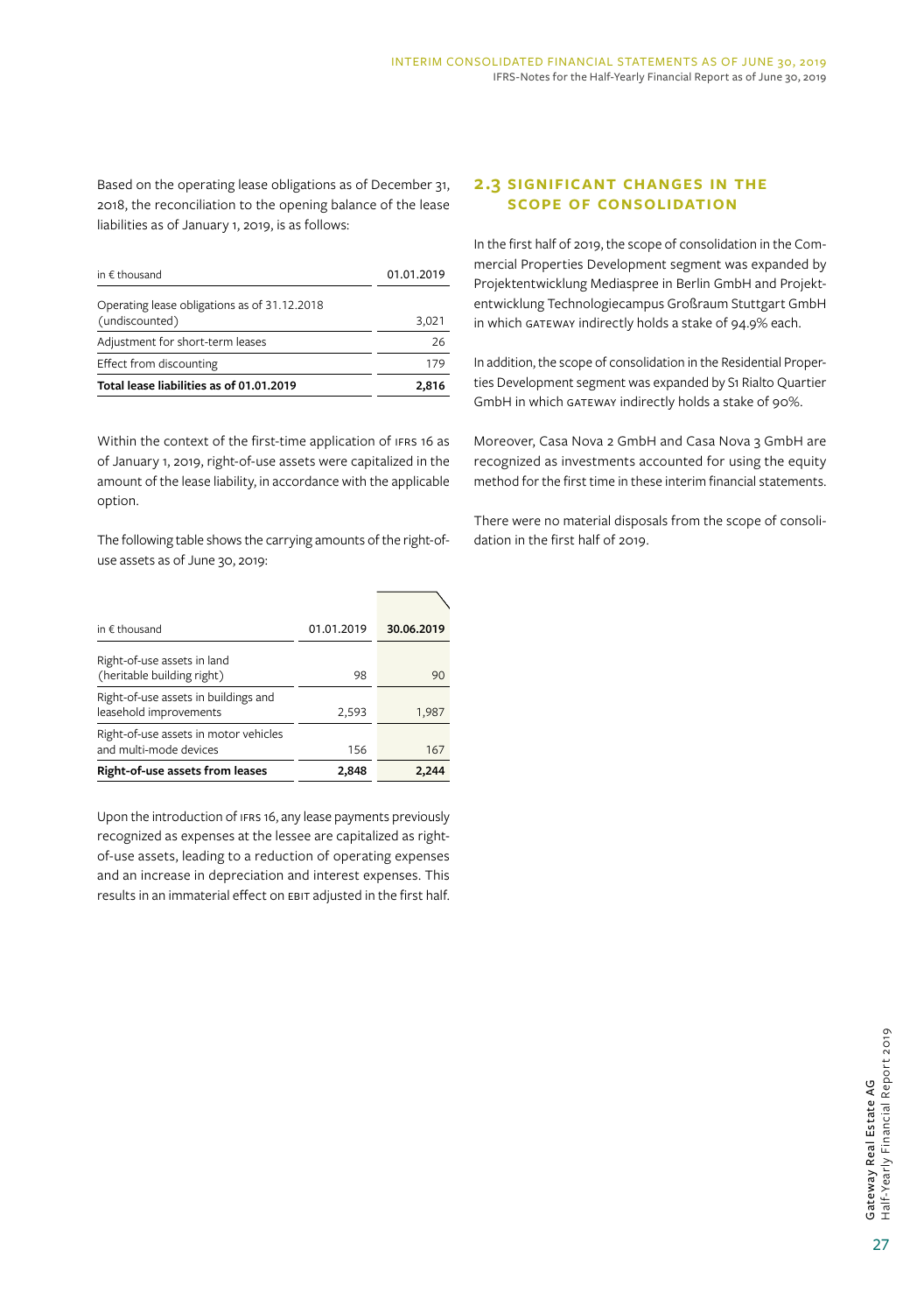## **3. ADDITIONAL DISCLOSURES CONCERNING FINANCIAL INSTRUMENTS**

In the following tables, the carrying amounts of the financial instruments are reconciled to the IFRS 9 measurement categories and the fair values of the financial instruments are disclosed.

|                                                            |                                |                                     |                                  |                                             | 30.06.2019        |
|------------------------------------------------------------|--------------------------------|-------------------------------------|----------------------------------|---------------------------------------------|-------------------|
|                                                            | Carrying amount                |                                     |                                  |                                             | <b>Fair value</b> |
| in $\epsilon$ thousand                                     | Mandatorily at<br><b>FVtPL</b> | <b>FVtOCI equity</b><br>instruments | <b>Financial assets</b><br>– AmC | <b>Other financial</b><br>liabilities - AmC |                   |
| <b>Financial assets measured</b><br>at fair value          |                                |                                     |                                  |                                             |                   |
| Equity investments                                         |                                | 552                                 |                                  |                                             | 552               |
| Embedded derivatives                                       | 953                            |                                     |                                  |                                             | 953               |
| <b>Financial assets not measured</b><br>at fair value      |                                |                                     |                                  |                                             |                   |
| Trade receivables                                          |                                |                                     | 1,113                            |                                             | 1,113             |
| Loans                                                      |                                |                                     | 24,370                           |                                             | 24,370            |
| Security deposits for leased office space                  |                                |                                     | 82                               |                                             | 82                |
| Miscellaneous other financial assets                       |                                |                                     | 12,176                           |                                             | 12,176            |
| Cash and cash equivalents                                  |                                |                                     | 34,719                           |                                             | 34,719            |
| <b>Financial liabilities measured</b><br>at fair value     |                                |                                     |                                  |                                             |                   |
| Limited partners' share,<br>non-controlling interests      | 151                            |                                     |                                  |                                             | 151               |
| <b>Financial liabilities not measured</b><br>at fair value |                                |                                     |                                  |                                             |                   |
| Liabilities to banks                                       |                                |                                     |                                  | 169,834                                     | 170,026           |
| Liabilities to related companies                           |                                |                                     |                                  | 154,002                                     | 154,002           |
| Liabilities under corporate bonds to<br>related parties    |                                |                                     |                                  | 70,789                                      | 72,419            |
| Liabilities to third parties from<br>corporate bonds       |                                |                                     |                                  | 33,815                                      | 34,252            |
| Loan liabilities to third parties                          |                                |                                     |                                  | 12,914                                      | 12,914            |
| Trade payables                                             |                                |                                     |                                  | 7,833                                       | 7,833             |
| Other financial liabilities                                |                                |                                     |                                  | 4,575                                       | 4,575             |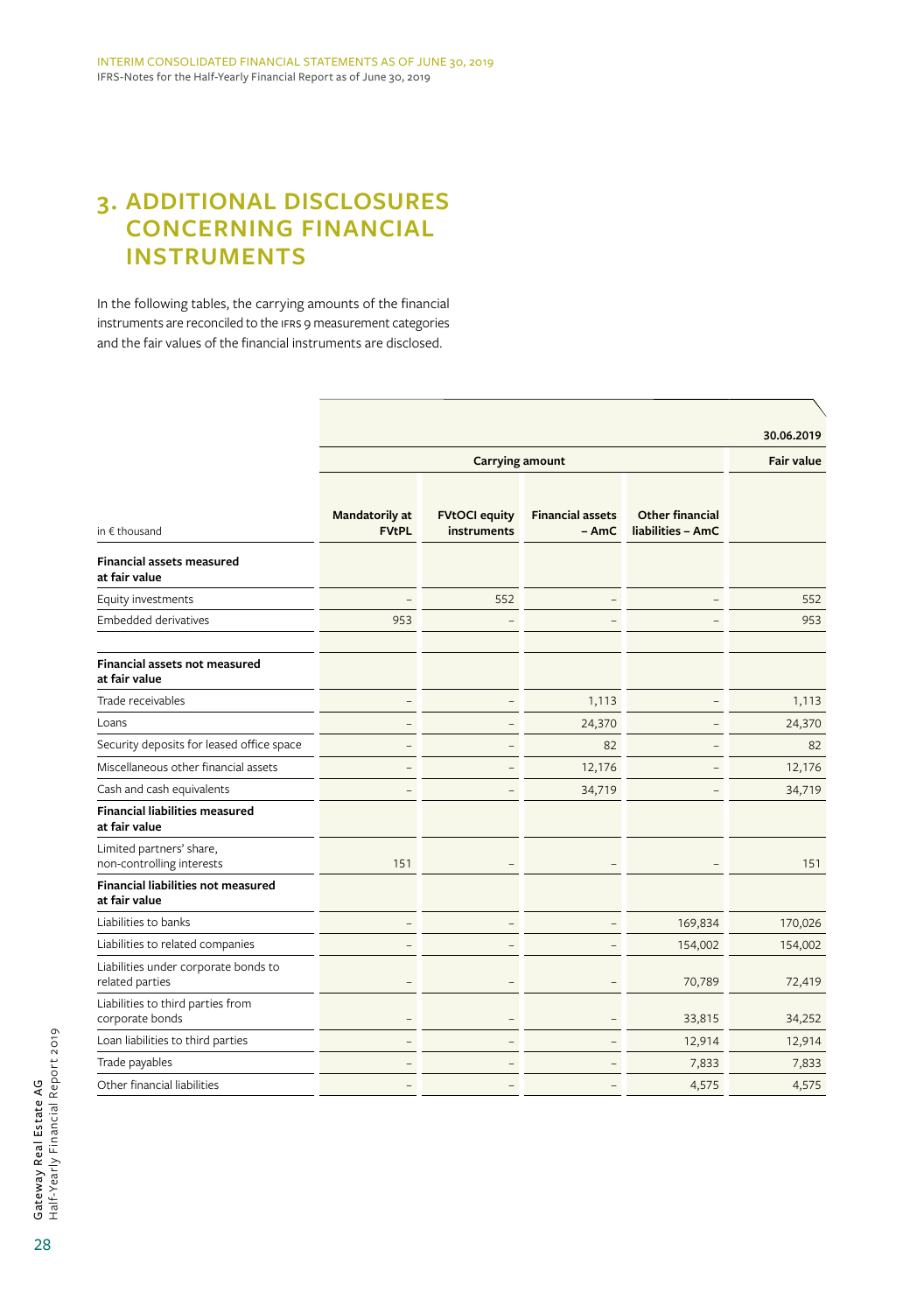Carrying amount **Fair value** 

| 31.12.2018 |  |  |  |
|------------|--|--|--|
|            |  |  |  |

| in $\epsilon$ thousand                                     | Mandatorily at<br><b>FVtPL</b> | <b>FVtOCI</b> equity<br>instruments | <b>Financial assets</b><br>- AmC | Other financial<br>liabilities - AmC |         |
|------------------------------------------------------------|--------------------------------|-------------------------------------|----------------------------------|--------------------------------------|---------|
| <b>Financial assets measured</b><br>at fair value          |                                |                                     |                                  |                                      |         |
| Equity investments                                         |                                | 433                                 |                                  |                                      | 433     |
| <b>Embedded derivatives</b>                                | 4,071                          |                                     |                                  |                                      | 4,071   |
| <b>Financial assets not measured</b><br>at fair value      |                                |                                     |                                  |                                      |         |
| Trade receivables                                          |                                |                                     | 1,810                            |                                      | 1,810   |
| Loans                                                      |                                |                                     | 7,550                            |                                      | 7,550   |
| Security deposits for leased office space                  |                                |                                     | 82                               |                                      | 82      |
| Miscellaneous other financial assets                       |                                |                                     | 9,174                            |                                      | 9,174   |
| Cash and cash equivalents                                  |                                |                                     | 73,931                           |                                      | 73,931  |
| <b>Financial liabilities measured</b><br>at fair value     |                                |                                     |                                  |                                      |         |
| Limited partners' share,<br>non-controlling interests      | 151                            |                                     |                                  |                                      | 151     |
| <b>Financial liabilities not measured</b><br>at fair value |                                |                                     |                                  |                                      |         |
| Liabilities to banks                                       |                                |                                     |                                  | 294,137                              | 294,505 |
| Liabilities to related companies                           |                                |                                     |                                  | 135,624                              | 135,624 |
| Liabilities under corporate bonds to<br>related parties    |                                |                                     |                                  | 110,101                              | 110,101 |
| Liabilities to third parties from<br>corporate bonds       |                                |                                     |                                  | 33,810                               | 33,810  |
| Loan liabilities to third parties                          |                                |                                     |                                  | 16,288                               | 16,288  |
| Trade payables                                             |                                |                                     |                                  | 10,587                               | 10,587  |
| Other financial liabilities                                |                                |                                     |                                  | 3,137                                | 3,137   |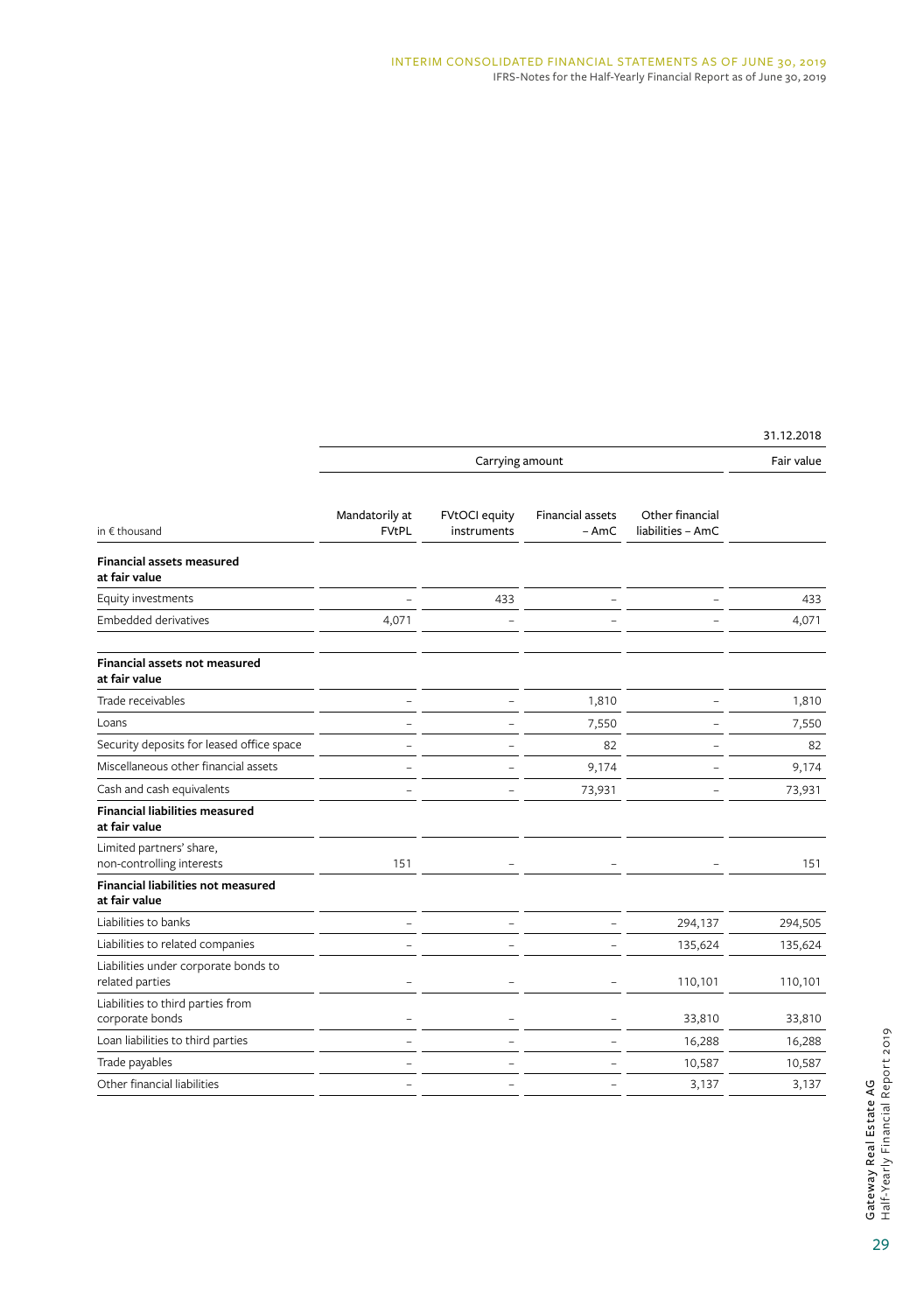Financial instruments measured at fair value are assigned to (measurement) levels depending on the importance of the factors and information considered for measuring them.

The assignment of a financial instrument to a level depends on the importance of the input factors considered for its overall measurement; the lowest level for which the measurement as a whole is significant or determining is chosen. The measurement levels are sub-divided hierarchically according to their input factors:

- Level 1: Quoted prices in active markets for identical assets or liabilities (unadjusted);
- Level 2: inputs other than the quoted prices applied in Level 1, which are, however, observable for the asset or liability, either directly (i.e., as prices) or indirectly (i.e., derived from prices)
- Level 3: Factors considered for measuring the asset or liability that are not based on observable market data (unobservable inputs)

The derivative financial instruments recognized in the consolidated statement of financial position are measured on the basis of the Level 2 and Level 3 information and inputs described above. The fair value at which derivative financial instruments are measured is a Level 3 fair value. Such financial instruments are embedded derivatives that have been separated from the bonds.

Measurement is performed by way of an option price model recognized for this type of transaction, in the form of a binomial model. There was no change of measurement method in the reporting period. Model inputs include the relevant contractual terms such as the term, interest rate, relevant exit fees where applicable, the notional volume, etc. Volatilities that are observable and are therefore assigned to Level  2 as described above are considered as well. In addition, the measurement includes an anticipated refinancing rate that is assignable to Level  3 because it was derived from a peer group comparison Financial liabilities with a carrying amount that does not approximate fair value are measured on the basis of information and input factors of Level  2 described above.

Since the Group's equity investments are not exchange-listed and the latest available information is not sufficient for determining the fair value, the Group's equity investments are measured alternatively at cost.

There were no transfers between the levels in the reporting period.

The reconciliation of the opening balances to the closing balances of Level 3 fair values is presented in the table below.

| in $f$ thousand                        | Derivative<br>financial<br>instruments |
|----------------------------------------|----------------------------------------|
| Balance as of 01.01.2018               | 4,361                                  |
| Losses recognized in interest expenses | $-2,917$                               |
| Additions                              | 2,627                                  |
| Balance as of 31.12.2018               | 4,071                                  |
| Losses recognized in interest expenses | $-3,118$                               |
| Additions                              |                                        |
| Balance as of 30.06.2019               | 953                                    |

Any change considered possible in one of the principal, unobservable input factors, while retaining the other input factors, would have the following effects on the fair values of derivative financial instruments.

#### **Derivative financial instruments**

|                                                         | Profit or loss |          |  |  |
|---------------------------------------------------------|----------------|----------|--|--|
| in $f$ thousand                                         | Increase       | Decrease |  |  |
| Balance as of 31.12.2018                                |                |          |  |  |
| Anticipated fair market<br>refinancing rate (1% change) | $-853$         | 1,095    |  |  |
| Balance as of 30.06.2019                                |                |          |  |  |
| Anticipated fair market<br>refinancing rate (1% change) | -358           | 628      |  |  |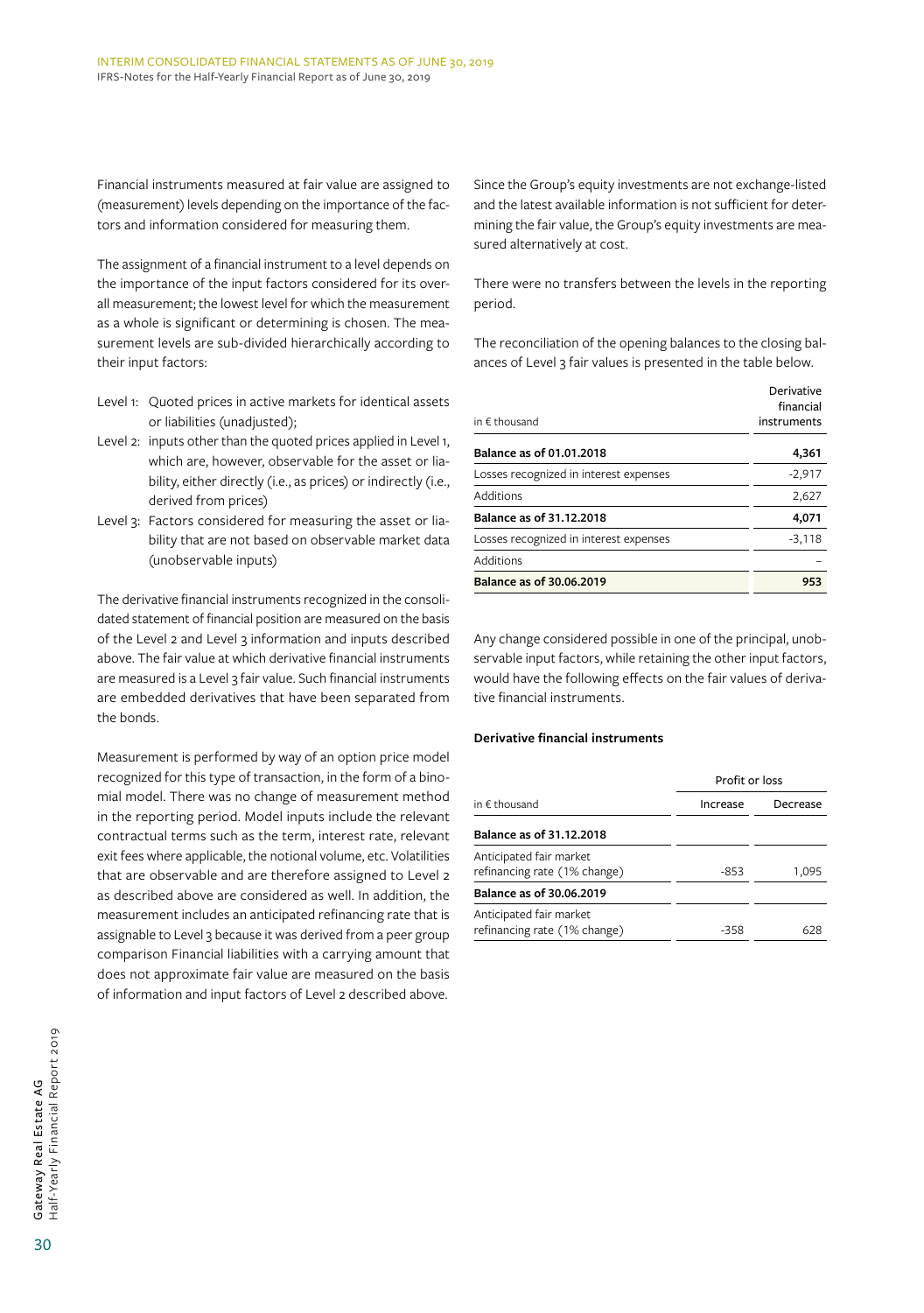## **4. ESTIMATES, DISCRETION-ARY JUDGMENTS AND ASSUMPTIONS APPLIED FOR ACCOUNTING PURPOSES**

For accounting purposes, the Company makes estimates and assumptions regarding expected future developments. All assumptions and estimates are made based on the circumstances and assessments at the reporting date and influence the presentation of the Group's financial position, cash flows and financial performance, as well as the understanding of the underlying risks of financial reporting. The estimates derived from these factors may differ from actual later events. Critical estimates and assumptions are applied for accounting purposes particularly in the following areas:

- With respect to the properties held by the Group, the Management Board must decide at every reporting date whether they should be held on a long-term basis to earn rentals or for capital appreciation or both or for sale. Depending on this decision, the properties are accounted for as land with unfinished and finished buildings intended for sale (inventories) or as non-current assets intended for sale, in accordance with the principles for investment properties, and measured at (amortized) cost or fair value, depending on the classification. We refer to Notes 6.2 and 6.6.
- The market values of investment properties are based on the results of independent experts engaged for this purpose. The appraisals are conducted in accordance with the discounted cash flow method based on expected future revenue surpluses (procedure of Measurement Level 3). Accordingly, factors such as future rental income and the valuation interest rate to be applied, which have a direct effect on the fair values of the investment properties, are estimated by GATEWAY in collaboration with the appraiser. We refer to Note 6.2.
- In accordance with IAS 34 in conjunction with IAS 12, the income tax expense is determined as of the end of the quarter on the basis of the best estimate of the weighted average income tax rate expected for the full fiscal year 2019. The tax rate projected for the full year is determined on the basis of the currently applicable corporate planning, taking into account various assumptions and estimates. Accordingly, there are uncertainties related to the interpretation of tax regulations. In addition, the utilization of deferred tax assets requires future tax results, unless deferred tax liabilities of at least the same amount are also attributable to a tax unit.

Therefore, differences between the actual results and our assumptions as well as future changes in our estimates can occur, which may lead to changes of the taxable profit in future periods. We refer to Note 6.15.

- There is scope for discretion in determining the time and amount of revenue recognition in accordance with the principles of IFRS 15. If a binding sales contract already exists for a property under development, revenue recognition based on a time period in accordance with the estimated stage of completion can also be considered in addition to revenue recognition based on a specific point in time. This applies accordingly to revenue recognition for undertakings included in the financial statements using the equity method. We refer to Notes 6.3 and 6.10.
- The fair value of derivative financial instruments is estimated on the basis of an option price model recognized for this type of transaction, in the form of a binomial model. We refer to Note 3.

## **5. SEGMENT REPORT**

The segment report is prepared in accordance with IFRS 8 based on the management approach. This means that the segment report is linked to the reporting to the chief operating decision makers and reflects the information regularly presented to the chief operating decision makers with respect to decisions on the allocation of resources to the segments and the assessment of profitability. Profitability is assessed and managed on the basis of adjusted EBIT. The adjusted EBIT is defined by the Group as the operating profit plus the result from investments accounted for using the equity method.

There is no reporting of results on the basis of geographical regions because all of the Group's activities are conducted in Germany. The individual segments are described in the following:

- Standing Assets: This segment covers a profitable and diverse portfolio of existing properties. This portfolio comprises properties acquired prior to the acquisition of Development Partner AG in October 2018. The segment revenues consist primarily of rental income from the investment properties.
- **Commercial Properties Development:** The development activities for commercial properties are combined in the Commercial Properties segment. The objective of this segment is to develop attractive and high-quality office buildings with modern architecture and flexible usage formats. Geographically, these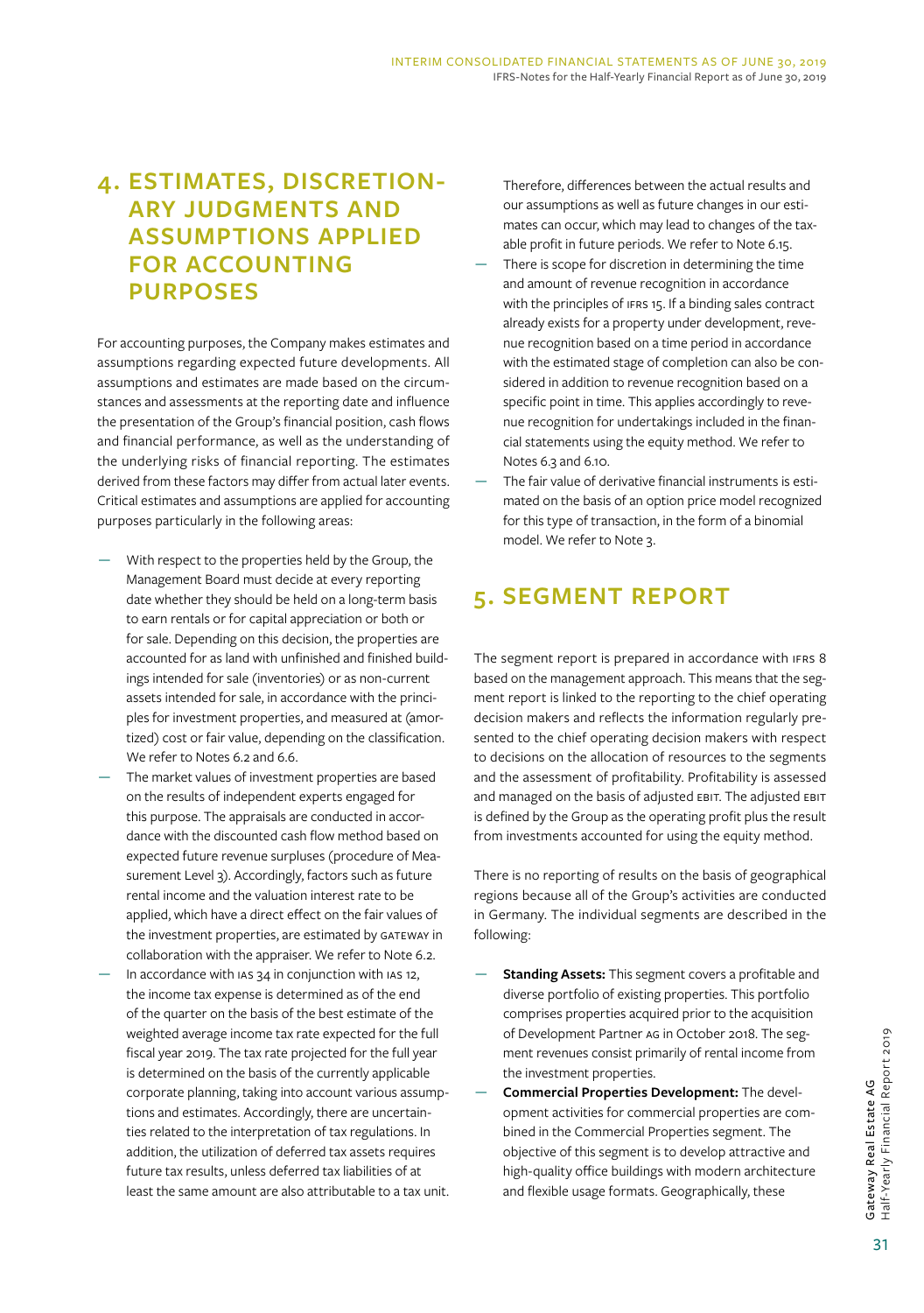activities are concentrated on the top 7 cities in Germany (i.e. Berlin, Cologne, Düsseldorf, Frankfurt, Hamburg, Munich and Stuttgart) and selected metropolitan areas such as Nuremberg.

— **Residential Properties Development:** In the Residential Development segment, the Group concentrates on development activities in selected metropolitan regions in Germany, mainly cities with a population of at least 100,000, such as Dresden, Berlin, Erfurt, Frankfurt am Main, Leipzig and Munich. The focus here is on the new construction of medium-sized apartment buildings for modern living and mixed-use properties and real estate. Joint ventures with local project developers and general contractors are regularly established in this segment. In future, however, the Group aims to develop the majority of its assets on its own. Although the size of the segment does not require any separate reporting, it has been included because it is considered a potential growth segment which is supposed to make considerable contributions to the Group's revenues in future.

The segment information is determined based on the accounting policies used in the consolidated financial statements. Segment assets as well as revenues and expenses resulting from intersegmental transactions are eliminated in the column "consolidation."

Approximately 56% of revenues with third parties (external revenues) originate from rental revenues from investment properties or IFRS 5 properties (Standing Assets segment) and rental revenues from inventory properties (Commercial Properties Development segment). As a result of the so-called reverse acquisition as of October 5, 2018, the transaction can be classified as an acquisition of GATEWAY by Development Partner AG in economic terms. Projects in the area of residential property development have been largely made only since the beginning of the second half of 2018. Therefore, the statement of profit or loss for the first half of 2018 only includes the Commercial Properties Development segment.

|                                                    |                        |                                                |                                                        |               | 30.06.2019 |
|----------------------------------------------------|------------------------|------------------------------------------------|--------------------------------------------------------|---------------|------------|
| in $\epsilon$ thousand                             | <b>Standing Assets</b> | Commercial<br><b>Properties</b><br>Development | <b>Residential</b><br><b>Properties</b><br>Development | Consolidation | Group      |
| Revenues with third parties<br>(external revenues) | 15,365                 | 4,267                                          |                                                        |               | 19,632     |
| Intersegment revenues<br>(internal revenues)       |                        | $\qquad \qquad$                                |                                                        | -             |            |
| <b>Revenues</b>                                    | 15,365                 | 4,267                                          |                                                        |               | 19,632     |
| Segment result (operating profit)                  | 10,229                 | 10,348                                         | 2,112                                                  | 64            | 22,753     |
| Financial result                                   | $-3,453$               | $-12,117$                                      | $-1,855$                                               |               | $-17,425$  |
| Profit (loss) before income taxes                  | 6,776                  | $-1,768$                                       | 257                                                    | 64            | 5,328      |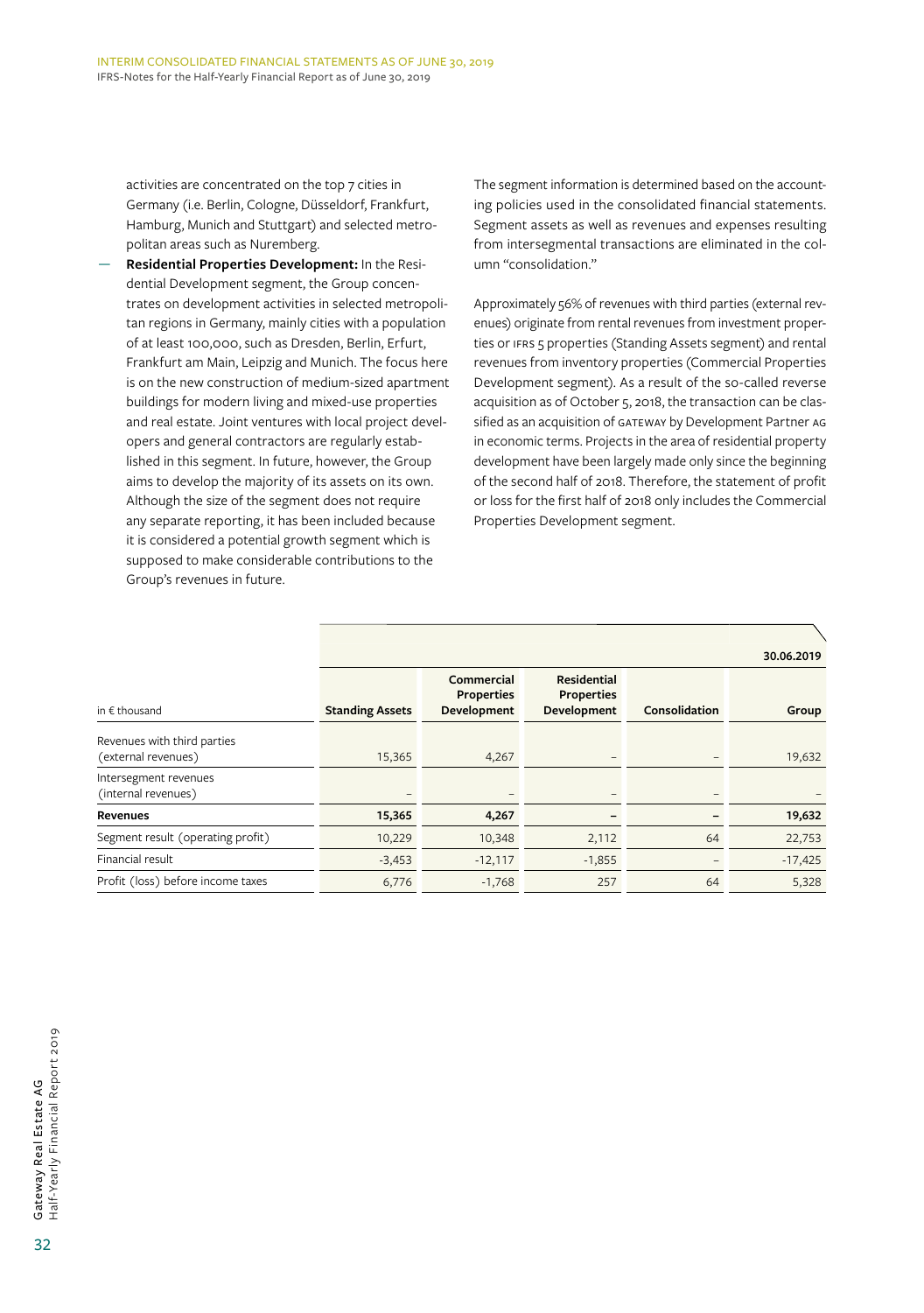| in $f$ thousand                                    | <b>Standing Assets</b> | Commercial<br>Properties<br>Development | Residential<br>Properties<br>Development | Consolidation | Group     |
|----------------------------------------------------|------------------------|-----------------------------------------|------------------------------------------|---------------|-----------|
| Revenues with third parties<br>(external revenues) |                        | 5,632                                   |                                          |               | 5,632     |
| Intersegment revenues<br>(internal revenues)       |                        |                                         |                                          |               |           |
| <b>Revenues</b>                                    |                        | 5,632                                   |                                          |               | 5,632     |
| Segment result (operating profit)                  |                        | 26,497                                  | 16                                       |               | 26,513    |
| Financial result                                   |                        | $-12,906$                               | $-55$                                    |               | $-12,962$ |
| Profit (loss) before income taxes                  |                        | 13,562                                  | $-10$                                    |               | 13,552    |
|                                                    |                        |                                         |                                          |               |           |

The goodwill acquired under the reverse acquisition of GATEWAY by Development Partner AG in the amount of €39,881 thousand could not yet be allocated and is therefore reported in the column "Assets not allocated."

|                        |                        |                                                |                                                 |                         |               | 30.06.2019 |
|------------------------|------------------------|------------------------------------------------|-------------------------------------------------|-------------------------|---------------|------------|
| in $\epsilon$ thousand | <b>Standing Assets</b> | Commercial<br><b>Properties</b><br>Development | Residential<br><b>Properties</b><br>Development | Assets not<br>allocated | Consolidation | Group      |
| Segment assets         | 385,765                | 394,266                                        | 104,605                                         | 39,881                  | $-82,835$     | 841,682    |
| Segment liabilities    | 243,057                | 357,518                                        | 102,426                                         |                         | $-77,840$     | 625,161    |

#### 31.12.2018

30.06.2018

| in $\epsilon$ thousand | <b>Standing Assets</b> | Commercial<br>Properties<br>Development | Residential<br>Properties<br>Development | Assets not<br>allocated | Consolidation | Group   |
|------------------------|------------------------|-----------------------------------------|------------------------------------------|-------------------------|---------------|---------|
| Segment assets         | 354,443                | 345,711                                 | 69.624                                   | 39,881                  | $-11,043$     | 798,616 |
| Segment liabilities    | 282,958                | 306,481                                 | 66,820                                   |                         | $-6.070$      | 650,189 |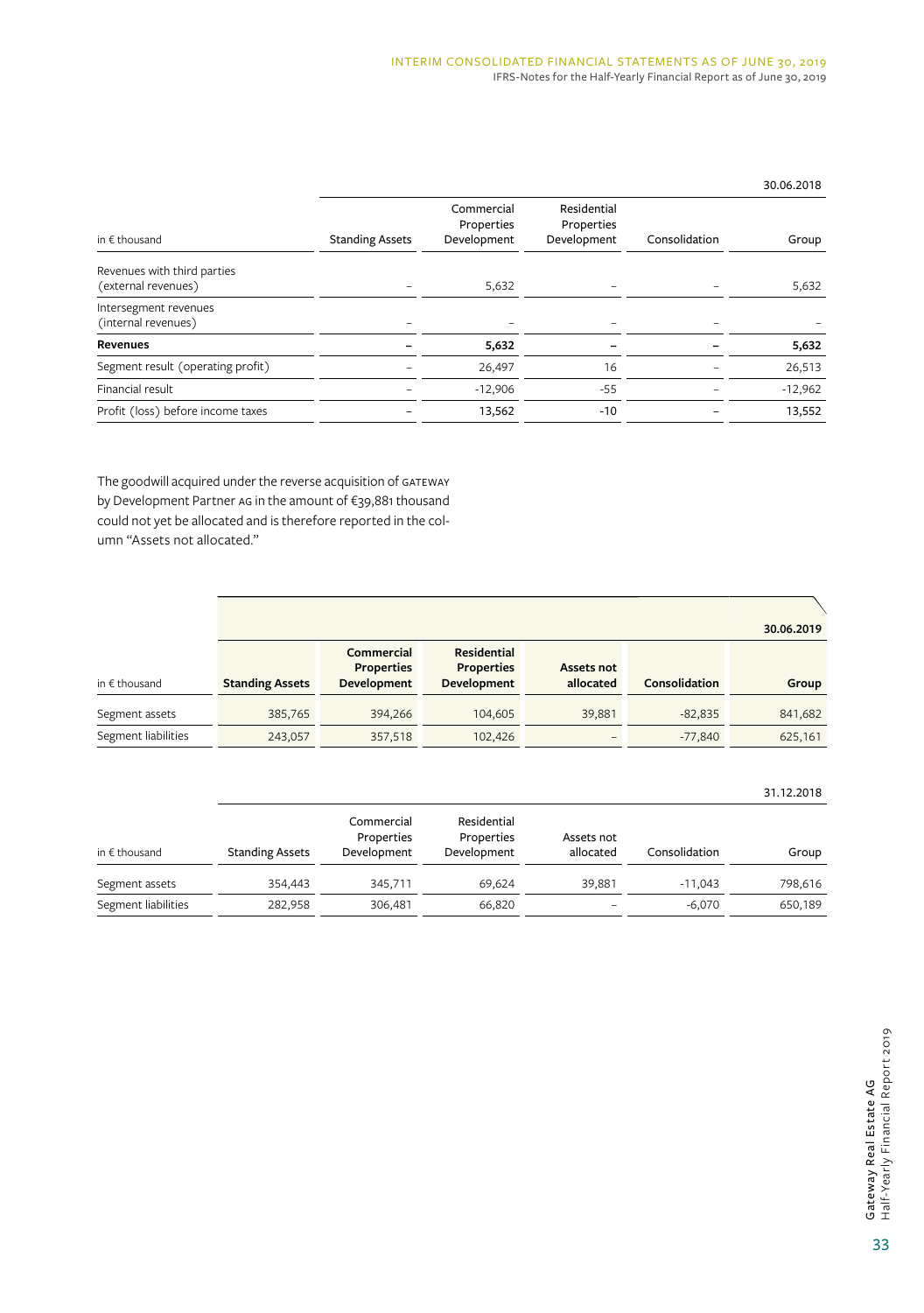## **6. ADDITIONAL NOTES TO THE ITEMS OF THE INTERIM CONSOLIDATED FINANCIAL STATEMENTS**

#### **6.1 Intangible assets**

Intangible assets can be broken down as follows:

| in $f$ thousand         | 30.06.2019 | 31.12.2018 |
|-------------------------|------------|------------|
| Goodwill                | 39,881     | 39,881     |
| Other intangible assets | 14         | 19         |
|                         | 39,895     | 39,900     |

By way of an agreement dated July 9, 2018 and taking effect as of October 5, 2018, SN Beteiligungen Holding AG contributed the shares held in Development Partner AG into GATEWAY and, as consideration, received 148,610,491 shares in the Company. This reverse acquisition resulted in the goodwill reported under intangible assets.

The goodwill acquired within the scope of the reverse acquisition of GATEWAY by Development Partner (€39,881 thousand) could not yet be allocated. This corresponds to the still provisional purchase price allocation, which is not deemed finalized but provisional within the meaning of IFRS 3.45 et seqq. since the investment properties (especially the April portfolio that was acquired only shortly before the reverse acquisition) were measured using provisional amounts. The reason for this is that, on the one hand, not all information relevant for an appropriate fair value measurement as of the acquisition date are available and, on the other hand, that measures to integrate the companies have not been completed.

#### **6.2 Investment properties**

The development of investment properties is presented in the following table:

in € thousand

| Balance as of 31.12.2018                  | 238,197    |
|-------------------------------------------|------------|
| Reclassifications to assets held for sale | $-229.767$ |
| Changes in market value                   | $-120$     |
| Balance as of 30.06.2019                  | 8,310      |

The reclassification to the item "Non-current assets held for sale" refers to properties of the following companies:

#### **Company**

- CE Bad Honnef S.à r.l., Luxembourg (formerly Gateway Sechste GmbH, Frankfurt am Main1)
- CE Wilhelmshaven S.à r.l., Luxembourg (formerly Gateway Zwölfte GmbH, Frankfurt am Main1)
- CE Abendsberg S.à r.l., Luxembourg (formerly Gateway Vierzehnte GmbH, Frankfurt am Main1)
- GTY 1te Siegen GmbH & Co. KG, Eschborn
- GTY 1te Düsseldorf GmbH & Co. KG, Eschborn
- CE April 1 S.à r.l., Luxembourg (formerly Gateway Erste GmbH, Frankfurt am Main1) GTY 1te Bünde GmbH & Co. KG, Eschborn
- (accrued to Gateway Erste GmbH, Frankfurt am Main, as of August 19, 2019)
- GTY 1te Dresden GmbH & Co. KG, Eschborn (accrued to Gateway Erste GmbH, Frankfurt am Main, as of August 19, 2019)
- GTY 1te Duisburg GmbH & Co. KG, Eschborn (accrued to Gateway Erste GmbH, Frankfurt am Main, as of August 19, 2019)
- GTY 1te Hagen GmbH & Co. KG, Eschborn (accrued to Gateway Erste GmbH, Frankfurt am Main, as of August 19, 2019)
- GTY 1te Hildesheim GmbH & Co. KG, Eschborn (accrued to Gateway Erste GmbH, Frankfurt am Main, as of August 19, 2019)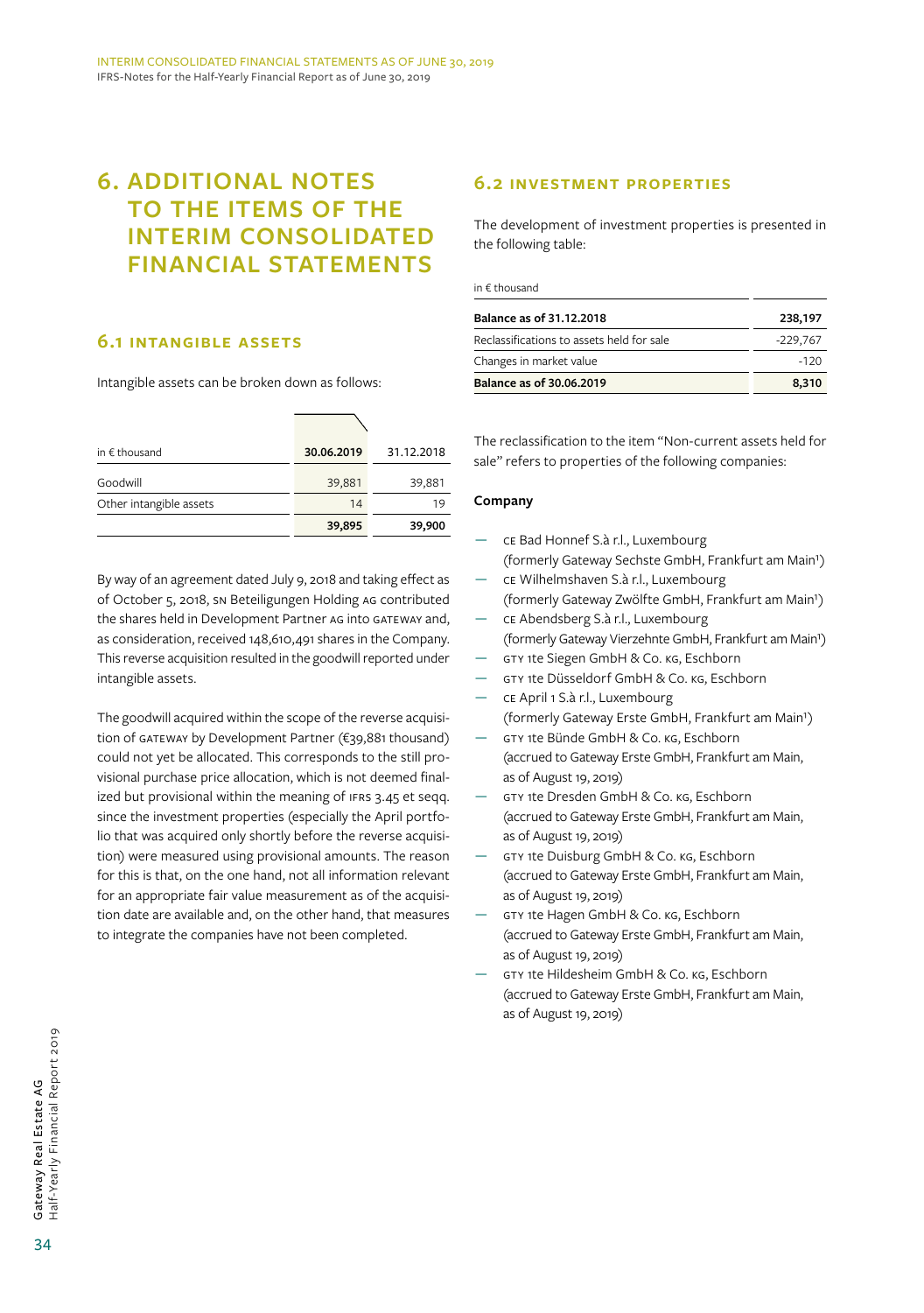- GTY 1te Kassel GmbH & Co. KG, Eschborn (accrued to Gateway Erste GmbH, Frankfurt am Main, as of August 19, 2019)
- GTY 1te Lübeck GmbH & Co. KG, Eschborn (accrued to Gateway Erste GmbH, Frankfurt am Main, as of August 19, 2019)
- GTY 1te Lüdenscheid GmbH & Co. KG, Eschborn (accrued to Gateway Erste GmbH, Frankfurt am Main, as of August 19, 2019)
- GTY 1te Lünen GmbH & Co. KG, Eschborn (accrued to Gateway Erste GmbH, Frankfurt am Main, as of August 19, 2019)
- GTY 1te Minden GmbH & Co. KG, Eschborn (accrued to Gateway Erste GmbH, Frankfurt am Main, as of August 19, 2019)
- GTY 1te Oberhausen GmbH & Co. KG, Eschborn (accrued to Gateway Erste GmbH, Frankfurt am Main, as of August 19, 2019)
- GTY 1te Pfronten GmbH & Co. KG, Eschborn (accrued to Gateway Erste GmbH, Frankfurt am Main, as of August 19, 2019)
- GTY 1te Rosenheim GmbH & Co. KG, Eschborn (accrued to Gateway Erste GmbH, Frankfurt am Main, as of August 19, 2019)
- GTY 1te Stralsund GmbH & Co. KG, Eschborn (accrued to Gateway Erste GmbH, Frankfurt am Main, as of August 19, 2019)
- GTY 1te Wuppertal GmbH & Co. KG, Eschborn (accrued to Gateway Erste GmbH, Frankfurt am Main, as of August 19, 2019)
- CE April 2 S.à r.l., Luxembourg (formerly Gateway Fünfzehnte GmbH, Frankfurt am Main<sup>1</sup>)
- GTY 15te Hamm GmbH & Co. KG, Eschborn (accrued to Gateway Fünfzehnte GmbH, Frankfurt am Main, as of August 19, 2019)
- GTY 15te Kassel GmbH & Co. KG, Eschborn (accrued to Gateway Fünfzehnte GmbH, Frankfurt am Main, as of August 19, 2019)
- GTY 15te Dresden GmbH & Co. KG, Eschborn (accrued to Gateway Fünfzehnte GmbH, Frankfurt am Main, as of August 19, 2019)

For these properties, a sale within 12 months is deemed highly probable or sales contracts exist. These properties are already being actively marketed, which is very promising due to the specific market situation for these properties. The selling price was used for properties where the transaction and the selling price already are reasonably certain. The fair values determined in the context of the appraisal as of June 30, 2019 were used for the remaining properties. Overall, this procedure led to a fair value adjustment of €-120 thousand for the remaining property.

In order to better estimate the effects from the future disposal of held-for-sale assets on income and expenses from operating activities arising, significant amounts recognized in the statement of profit or loss for the investment properties remaining as of June 30, 2019 are presented as follows:

| in $f$ thousand                                                                         | Q1-Q2 2019 | Q2 2019 |
|-----------------------------------------------------------------------------------------|------------|---------|
| Rental revenues                                                                         | 1,534      | 144     |
| Revenues from operating costs,<br>building-cost subsidies and<br>cost charges to others | 460        | ΔΔ      |
| Administration costs (operating costs,<br>maintenance, administration, etc.)            | $-813$     | $-101$  |
|                                                                                         | 1.181      |         |

The operating expenses were incurred primarily for leased properties. The expenses allocable to vacant properties are of subordinate importance.

The determination of the fair value was generally based on Level 3 input factors, i.e., factors not based on observable market data (unobservable input factors). Accordingly, the agreed selling prices are used for properties where the transaction and the selling price already are reasonably certain. In such cases, the fair value is calculated on the basis of Level 2 input factors that can be observed for the asset directly (i.e. as the price).

<sup>1</sup> The companies were transformed into an S.à r.l. under the laws of the Grand Duchy of Luxembourg by means of a cross-border change in legal form while retaining legal identity.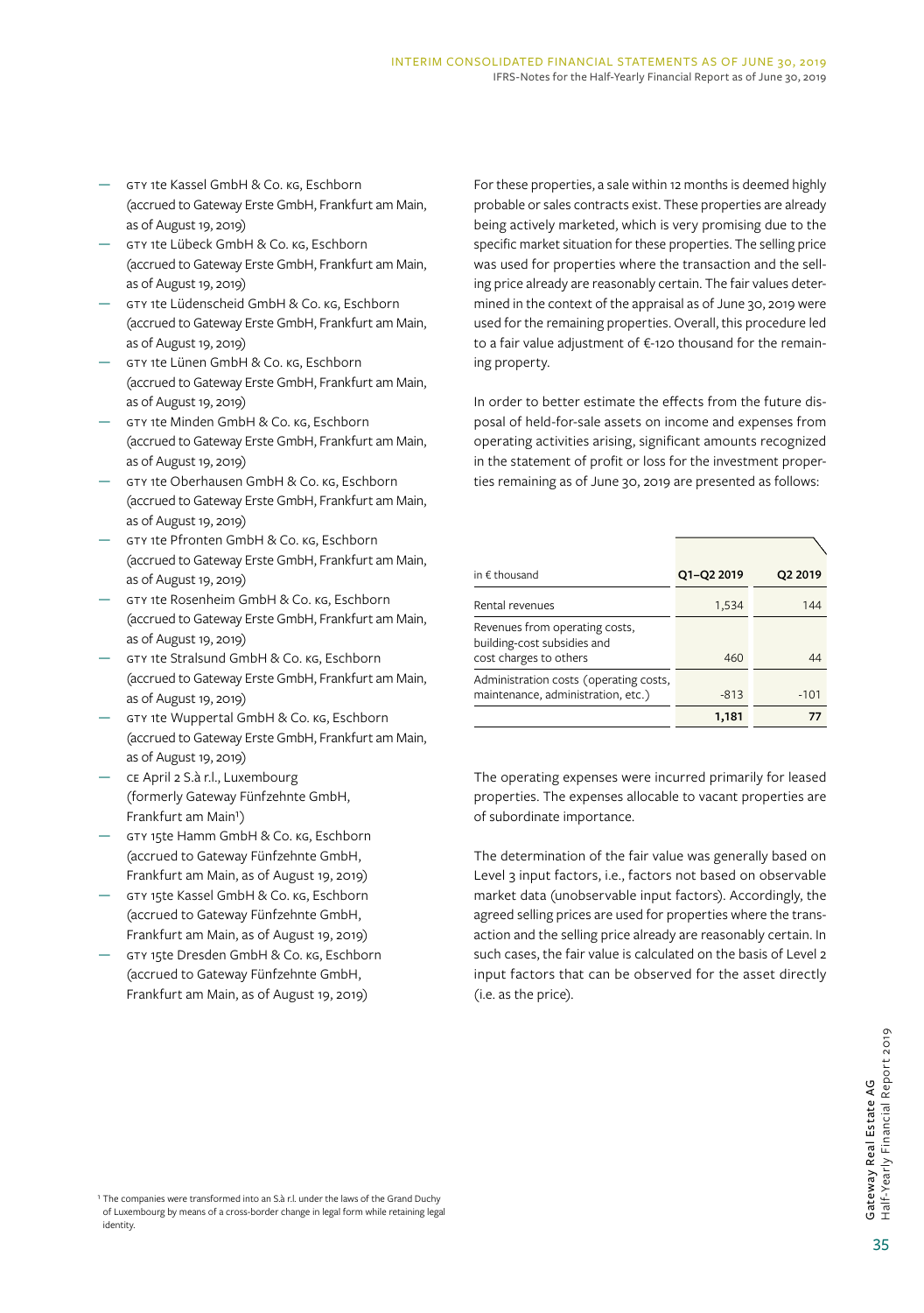#### **6.3 Investments accounted for using the equity method**

The composition of the investments accounted for using the equity method is presented in the following table.

| in $f$ thousand                                                                                     | Associates | Joint ventures | Total    |
|-----------------------------------------------------------------------------------------------------|------------|----------------|----------|
| <b>Balance as of</b><br>31.12.2018                                                                  | 12,787     | 22,881         | 35,668   |
| Additions                                                                                           |            | 11,503         | 11,503   |
| Disposals                                                                                           |            | $-1,665$       | $-1,665$ |
| Share in the<br>profit (loss)<br>of investments<br>accounted for<br>using the equity<br>method (Q2) | 622        | $-256$         | 366      |
| <b>Balance as of</b><br>30.06.2019                                                                  | 13,409     | 32,463         | 45,872   |

Upon the acquisition of the shares in LE Quartier 1 GmbH & Co.  KG, a variable purchase price component was agreed which was based on the generated margin for certain forward sales agreements and was allocated to the relevant assets within the scope of acquisition accounting on the basis of relative fair values. If revenue is recognized subsequently based on the stage of completion in the consolidated financial statements of LE Quartier 1 GmbH & Co. KG in connection with the margins of the corresponding projects, the subsequent recognition under the equity method results in a reversal of amounts already recognized regarding the purchase price component. As a result, these realized margins are therefore no longer accounted for in full as shares in the profit or loss of investments accounted for using the equity method.

The additions mainly comprise the acquisition of shares in Casa Nova 2 GmbH and Casa Nova 3 GmbH (€11,249 thousand).

#### **6.4 Inventories**

The Group's inventories as of the reporting date consisted of the capitalized construction costs (including construction period interest) of inventory properties, which are measured at the lower of amortized cost or net realizable value in accordance with IAS 2. Construction period interest in the amount of €11,531  thousand was capitalized as part of the construction costs in the first half of 2019.

The total carrying amount of all inventory properties as of the March 31, 2019 was €377,568 thousand. Due to its focus on developing properties and the related sale of multiple inventory properties, the Group has further expanded its inventories. The inventory properties mainly consist of Projektentwicklung Breite Gasse GmbH (€86,302 thousand), Immobilienbeteiligungsgesellschaft am Kennedydamm mbH (€72,162 thousand) and Projektentwicklung Michaelkirchstraße GmbH (€42,135 thousand).

The development of inventories is presented in the table below:

| in € thousand                       | 30.06.2019 | 31.12.2018 |
|-------------------------------------|------------|------------|
| GTY 1te Bochum GmbH & Co, KG        |            | 4,068      |
| Imm.Bet.Ges. Kennedydamm mbH        | 72,162     | 68,678     |
| PE Breite Gasse GmbH                | 86,302     | 81,809     |
| PE Rudolfplatz GmbH                 | 35,667     | 30,819     |
| PE Brotstraße GmbH                  | 4,200      | 4,078      |
| PE Uerdinger Str. Office GmbH       | 16,561     | 15,283     |
| PE Uerdinger Str. Residential GmbH  | 2,571      | 2,427      |
| PE Michaelkirchstr. GmbH            | 42,135     | 41,188     |
| PE Michaelkirchstr. Bet.Ges. mbH    | 7,916      | 4,754      |
| PE Himmelgeister Straße I GmbH      | 3,407      | 2,377      |
| PE Himmelgeister Straße II GmbH     | 1,775      | 1,606      |
| MUC Airport Living GmbH             | 17,220     | 12,367     |
| Gew.Park Neufahrn GmbH              | 18,071     | 17,732     |
| Bet.Ges. Berlin-Heinersdorf 18 GmbH | 30,382     | 30,238     |
| Movingstairs GmbH                   | 6,963      | 6,884      |
| PE Taunusstr. 52-60 GmbH            | 20,644     | 18,428     |
| Gateway Residential GmbH            | 924        |            |
| PE Tech Campus Stuttgart            | 10,648     |            |
| PE Mediaspree GmbH                  | 18         |            |
| S1 Rialto Quartier GmbH             | 3          |            |
|                                     | 377,568    | 342,736    |

#### **6.5 Cash and cash equivalents**

Cash and cash equivalents mainly consisted of overnight bank deposits and amounted to €34,719 thousand as of June 30, 2019 (December 31, 2018: €73,931 thousand).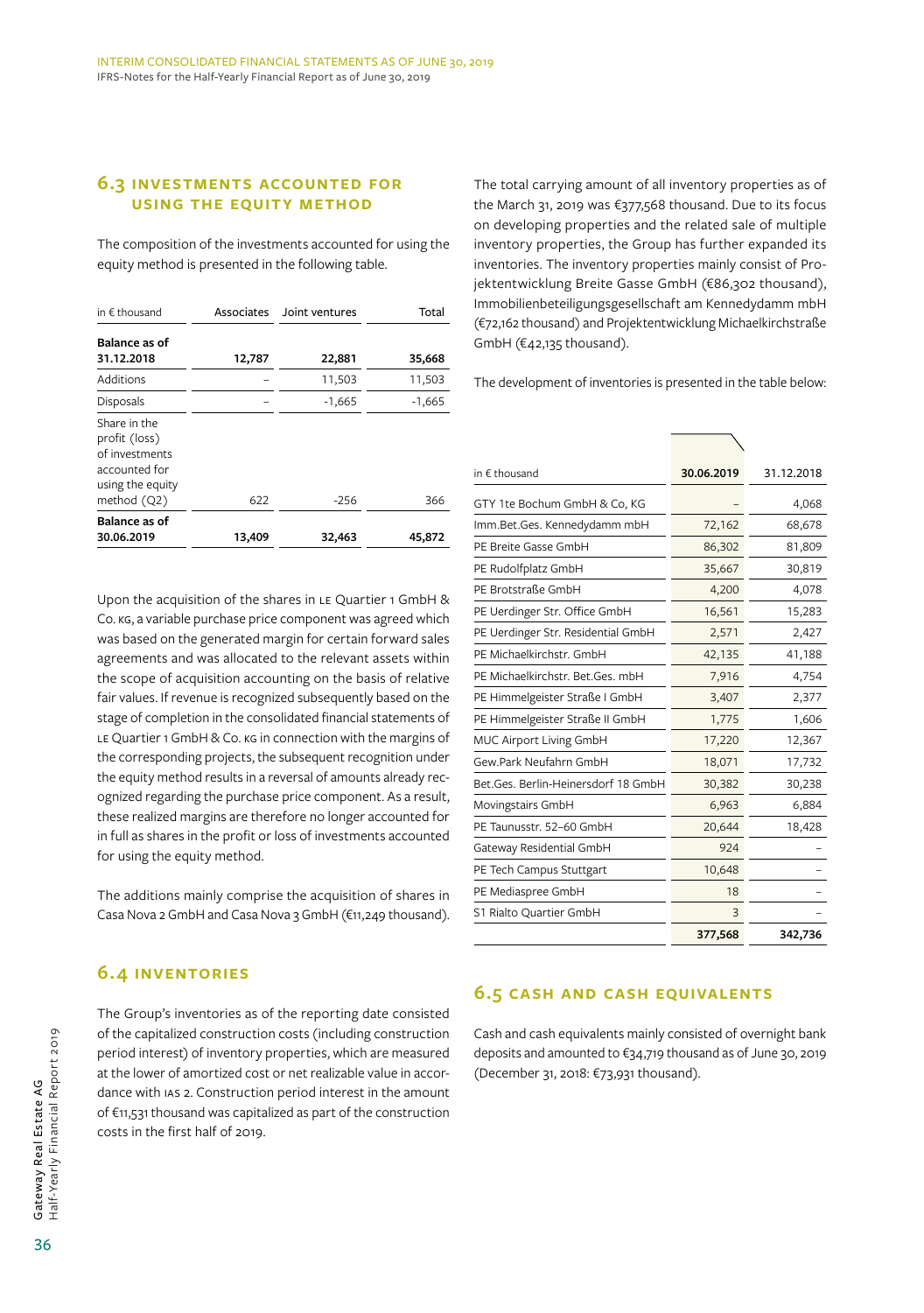#### **6.6 Assets held for sale**

The assets held for sale changed as follows:

in € thousand

| Balance as of 31.12.2018                     | 35,590    |
|----------------------------------------------|-----------|
| Reclassifications from investment properties | 229,767   |
| Additions                                    | 763       |
| <b>Disposals</b>                             | $-13,548$ |
| Changes in market value                      | 9,267     |
| Other assets included in the disposal group  | 14,378    |
| Balance as of 30.06.2019                     | 276,217   |

We refer to Note 6.2 regarding reclassifications from investment properties.

The measurement of the properties reported here was based on the procedure used for investment properties. The selling price was used for properties where the transaction and the selling price already are reasonably certain. The fair values determined in the context of the appraisal as of June 30, 2019 were used for the remaining properties. Overall, this procedure led to a fair value adjustment of €9,297 thousand recognized through profit or loss in the reporting period. As of the reporting date, the properties reported here had a fair value of €261,839 thousand.

As of June 30, 2019, other assets also had to be reported in this item since some of them are a disposal group within the meaning of IFRS 5. The following table shows the companies that can be allocated to a corresponding disposal group.

#### **Stand-alone sale**

- Gateway Vierte GmbH, Frankfurt am Main
- Gateway Fünfte GmbH, Frankfurt am Main
- GTY 1te Düsseldorf GmbH & Co. KG, Eschborn
- GTY 1te Siegen GmbH & Co. KG, Eschborn

#### **Disposal group**

- CE Bad Honnef S.à r.l., Luxembourg (formerly Gateway Sechste GmbH. Frankfurt am Main)
- CE Wilhelmshaven S.à r.l., Luxembourg (formerly Gateway Zwölfte GmbH. Frankfurt am Main)
- CE Abendsberg S.à r.l. (formerly Gateway Vierzehnte GmbH. Frankfurt am Main)
- CE April 1 S.à r.l., Luxembourg (formerly Gateway Erste GmbH. Frankfurt am Main)
- CE April 2 S.à r.l., Luxembourg (formerly Gateway Fünfzehnte GmbH. Frankfurt am Main)

In order to better estimate the effects from the future disposal of held-for-sale assets on income and expenses from operating activities arising, significant amounts recognized in the statement of profit or loss only for the properties shown as assets held for sale are presented as follows:

| in $f$ thousand                                                                         | Q1-Q2 2019 | Q2 2019  |
|-----------------------------------------------------------------------------------------|------------|----------|
| Rental revenues                                                                         | 6,727      | 3,961    |
| Revenues from operating costs,<br>building-cost subsidies and<br>cost charges to others | 1,410      | 810      |
| Administration costs (operating costs,<br>maintenance, administration, etc.)            | $-3,281$   | $-2,818$ |
|                                                                                         | 4.856      | 1.953    |

The operating expenses were incurred primarily for leased properties. The expenses allocable to vacant properties are of subordinate importance.

The determination of the fair value was generally based on Level 3 input factors, i.e., factors not based on observable market data (unobservable input factors). Accordingly, the agreed selling prices are used for properties where the transaction and the selling price already are reasonably certain. In such cases, the fair value is calculated on the basis of Level 2 input factors that can be observed for the asset directly (i.e. as the price).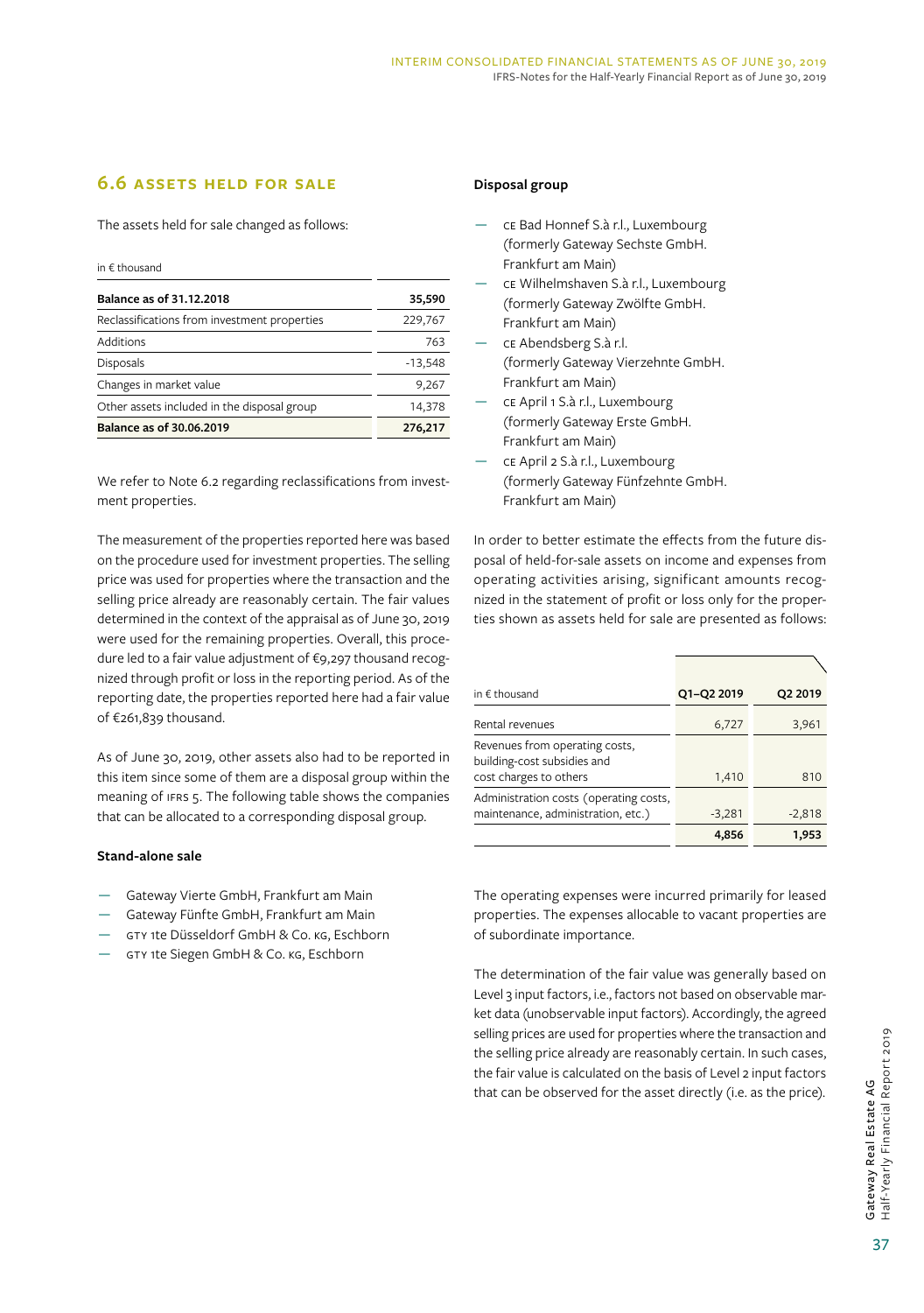### **6.7 Equity**

On April 10, 2019, GATEWAY placed 16,895,939 new shares from the capital increase announced on March 20, 2019 at a placement price of €4.00 per share within the context of an international private placement with institutional investors, while another 82,610 new shares were offered for subscription to existing shareholders which led to an increase in the share capital by a total amount of €16,978,549.00 to €186,764,040.00.

In addition, GATEWAY shares held by the main shareholder in the amount of around 15% of share capital following the capital increase were sold to institutional investors.

Hence, the total issue volume of the private placement amounted to approximately €180 million.

The gross issue proceeds from the private placement received by the Company amount to €67.6 million. In addition, the Company recorded gross issue proceeds in the amount of €0.3 million from the sale of the subscription shares to the existing shareholders. The transaction costs of €0.6 million arising in the context of this capital increase were recorded directly in equity under additional paid-in capital. Tax benefits were taken into account.

The placement and the associated increase in free float were a prerequisite for the admission of GATEWAY to the Prime Standard of the Frankfurt Stock Exchange, which means that GATEWAY now is a publicly-traded company.

Please refer to the statement of changes in equity for a presentation of the development of the individual components of equity.

#### **6.8 Financial liabilities**

Financial liabilities break down as follows:

| in $\epsilon$ thousand                                              | 30.06.2019 | 31.12.2018 |
|---------------------------------------------------------------------|------------|------------|
| <b>Current financial liabilities</b>                                |            |            |
| Liabilities to banks                                                | 36,102     | 45,797     |
| Liabilities to related companies                                    | 131,980    | 110,860    |
| Liabilities to related companies<br>from corporate bonds            |            | 28,429     |
| Liabilities to related companies<br>from corporate bonds (interest) |            | 5,491      |
| Loans from third parties                                            | 2,710      | 1,085      |
|                                                                     | 170,792    | 191,663    |
| <b>Non-current financial liabilities</b>                            |            |            |
| Liabilities to banks                                                | 133,733    | 248,340    |
| Liabilities to related companies                                    | 22,023     | 24,764     |
| Liabilities to third parties from<br>corporate bonds                | 33,814     |            |
| Liabilities to third parties from<br>corporate bonds (interest)     |            | 33,810     |
| Liabilities to related companies<br>from corporate bonds            | 53,894     | 64,810     |
| Liabilities to related companies<br>from corporate bonds (interest) | 16,895     | 11,371     |
| Loans from third parties                                            | 10,204     | 15,203     |
| Limited partners' share,<br>non-controlling interests               | 151        | 151        |
|                                                                     | 270,714    | 398,449    |
|                                                                     |            |            |
| Total                                                               | 441,506    | 590,112    |
|                                                                     |            |            |

The current financial liabilities have a remaining term of up to 12 months. They primarily include the current portion of the liabilities in connection with the acquisition of properties or the financing of development projects. The terms of the non-current financial liabilities in the amount of €270,714  thousand are longer than one year.

No payment delays or breaches of contract occurred with respect to financial liabilities in the reporting period.

There were no financial liabilities denominated in foreign currencies as of the reporting date, and neither were there any interest rate swaps or other stand-alone derivative financial instruments as of the reporting date.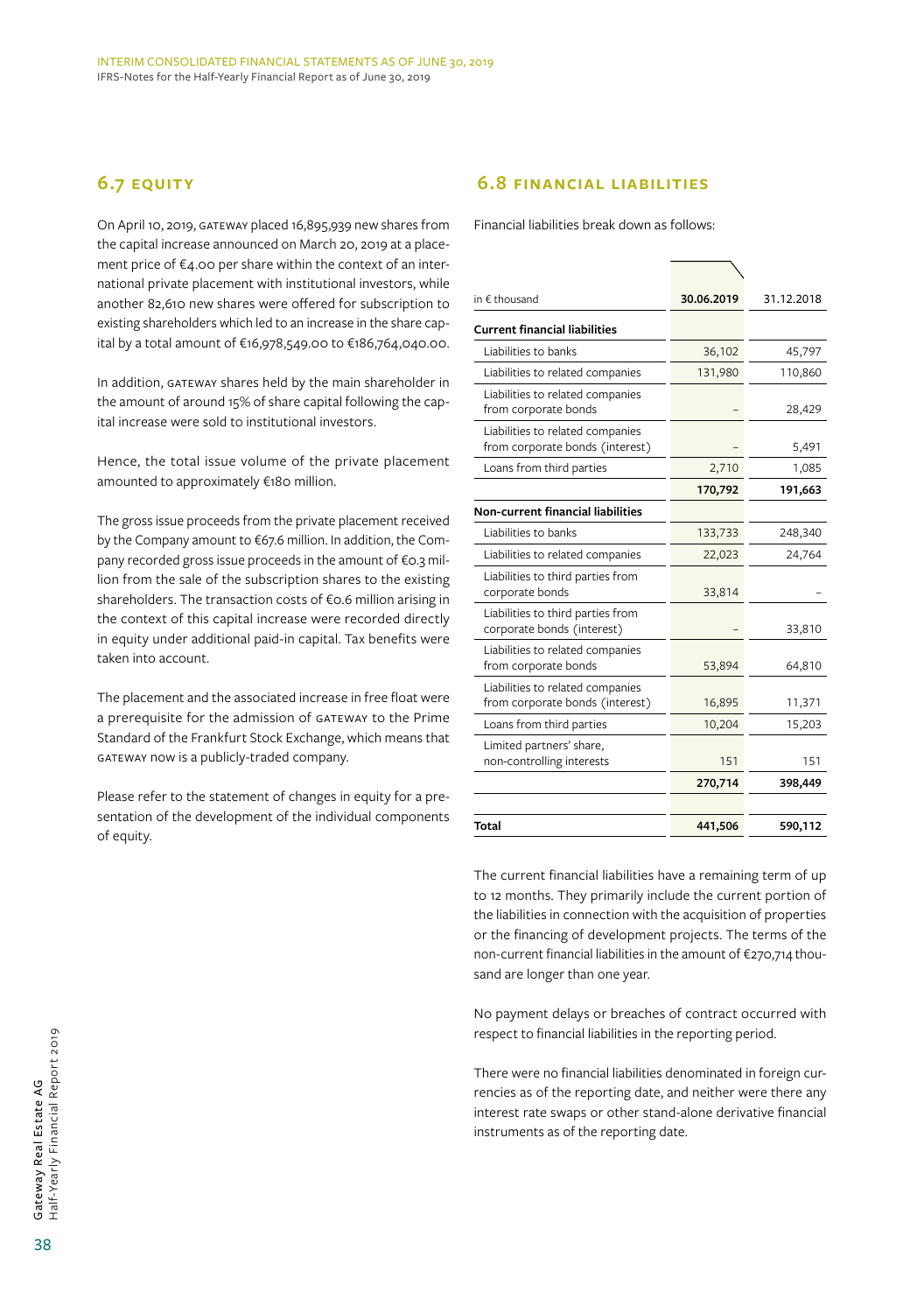#### **6.9 Liabilities directly connected with assets held for sale**

The development of the liabilities directly connected with assets held for sale is presented in the following table.

| in $f$ thousand              |         |
|------------------------------|---------|
| Balance as of 31.12.2018     |         |
| <b>Financial liabilities</b> | 124,702 |
| Other liabilities            | 14,755  |
| Balance as of 30.06.2019     | 139,457 |

We refer to Note 6.6 regarding the composition of the disposal group.

#### **6.10 Revenues**

The Group generated revenues of €19,632 thousand in the period from January 1 to June 30, 2019. GATEWAY mainly generates revenues from the rental of investment properties and inventory properties, the sale of inventory properties, and the provision of services. Operating cost settlements and building subsidies received are other income sources. Specifically, revenues break down as follows:

| Q1-Q2 2019<br>Q1-Q2 2018 |        |  |
|--------------------------|--------|--|
|                          |        |  |
| 1,534                    |        |  |
| 6,727                    |        |  |
| 34                       | 39     |  |
| 2,642                    | 4,468  |  |
|                          | 4,507  |  |
| 4,900                    |        |  |
| 748                      | 396    |  |
| 1,410                    |        |  |
|                          | 10,937 |  |

| Q1-Q2 2019 | Q1-Q2 2018 |
|------------|------------|
| 15         |            |
| 1,570      | 524        |
| 52         | 205        |
| 1,570      | 524        |
| 7,125      | 601        |
| 8,695      | 1,125      |
|            |            |
| 19,632     | 5,632      |
|            |            |

Of the overall revenues, €8,695 thousand fall under the scope of IFRS 15 and €10,937 thousand fall under the scope of IFRS  16. Revenues under the scope of IFRS 15, with the exception of revenues from services, are recognized at a certain point in time. In contrast, revenues related to associated companies and joint ventures, are mainly recognized over time.

| in $\epsilon$ thousand                                                                     | Q2 2019 | Q2 2018 |
|--------------------------------------------------------------------------------------------|---------|---------|
| <b>Rental revenues in accordance</b><br>with IFRS 16                                       |         |         |
| Rental revenues on<br>investment properties                                                | 144     |         |
| Rental revenues on IFRS 5<br>properties                                                    | 3,961   |         |
| Rental revenues sub-letting DP AG                                                          | 17      | 17      |
| Rental revenues on<br>inventory properties                                                 | 1,323   | 1,920   |
|                                                                                            | 5,445   | 1,937   |
| <b>Rental revenues in accordance</b><br>with IFRS 15                                       |         |         |
| Revenues from operating costs<br>(flat charges, settlements)                               | 321     | 198     |
| Revenues from operating costs<br>(flat charges, settlements)<br>in accordance with IFRS 15 | 810     |         |
| Revenues from services                                                                     | 1,425   | 264     |
| Other                                                                                      | 21      | 205     |
| thereof over time                                                                          | 1,425   | 264     |
| thereof at a point in time                                                                 | 1,152   | 403     |
|                                                                                            | 2,577   | 667     |
| Total                                                                                      | 8,022   | 2,604   |
|                                                                                            |         |         |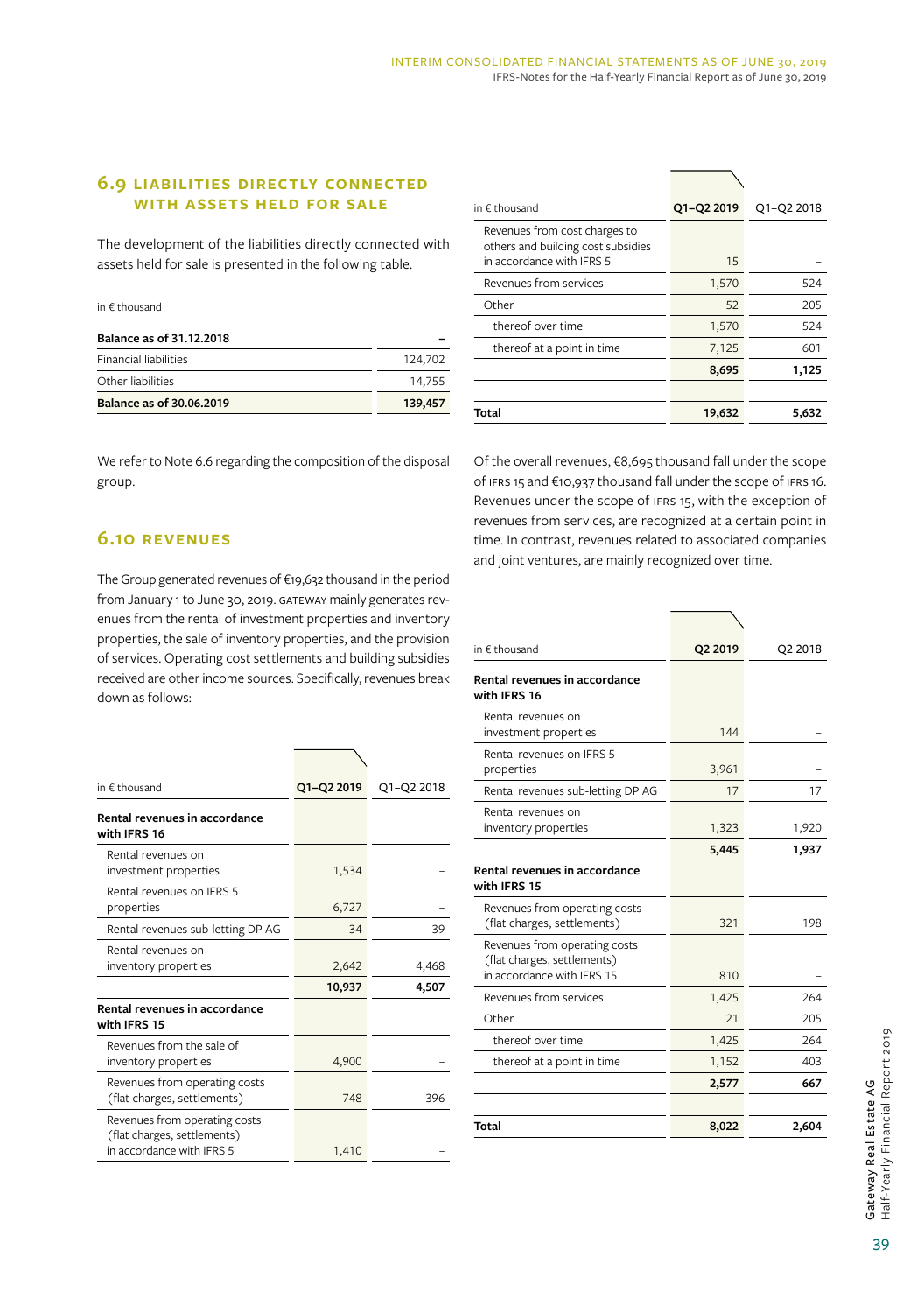#### **6.11 Changes in inventory**

The changes in inventory relate to the capitalized production costs for the inventory properties, which include €11,531 thousand in capitalized interest on borrowed capital (June 30, 2018: €5,333 thousand). The main changes in inventory resulted from the companies PE Tech Campus (€10,595 thousand), MUC Airport Living GmbH (€4,791 thousand), Projektentwicklung Rudolfplatz GmbH (€4,598 thousand), and Projektentwicklung Breite Gasse GmbH (€4,059 thousand). The change in inventory is reduced by the sale of the inventory property Projektentwicklung Bochum. The specific breakdown of changes in inventory is presented in the table below:

| in $\epsilon$ thousand                                                                                   | 01-02 2019 | O1-O2 2018 | O <sub>2</sub> 2019 | Q2 2018 |
|----------------------------------------------------------------------------------------------------------|------------|------------|---------------------|---------|
| Increase in inventory due to construction activity and<br>capitalization of interest on borrowed capital | 38,962     | 17,557     | 30,696              | 10,660  |
| Sale of inventory properties                                                                             | $-4.068$   |            | $-4.068$            |         |
|                                                                                                          | 34,894     | 17,557     | 26,628              | 10,660  |

#### **6.12 Cost of materials**

The reported cost of materials primarily comprises the production costs of the inventory properties, the acquisition costs for land, and the administration costs for the rented properties. This item breaks down as follows:

| in $f$ thousand            | Q1-Q2 2019 | Q1-Q2 2018 | Q2 2019 | Q2 2018 |
|----------------------------|------------|------------|---------|---------|
| Acquisition costs of land  | 7,354      |            | 6,909   |         |
| Purchased services         | 6,813      | 2,751      | 3,841   | 1,965   |
| Professional fees/projects | 2,913      | 1,854      | 1,698   | 806     |
| Other project costs        | 63         | 6          | 59      | 6       |
| Administration costs       | 4,553      |            | 2,484   |         |
| Other construction costs   | 3,253      | 413        | 1,713   | 378     |
|                            | 24,949     | 5,024      | 16,704  | 3,155   |

Gateway Real Estate AG<br>Half-Yearly Financial Report 2019 40Gateway Real Estate AG Half-Yearly Financial Report 2019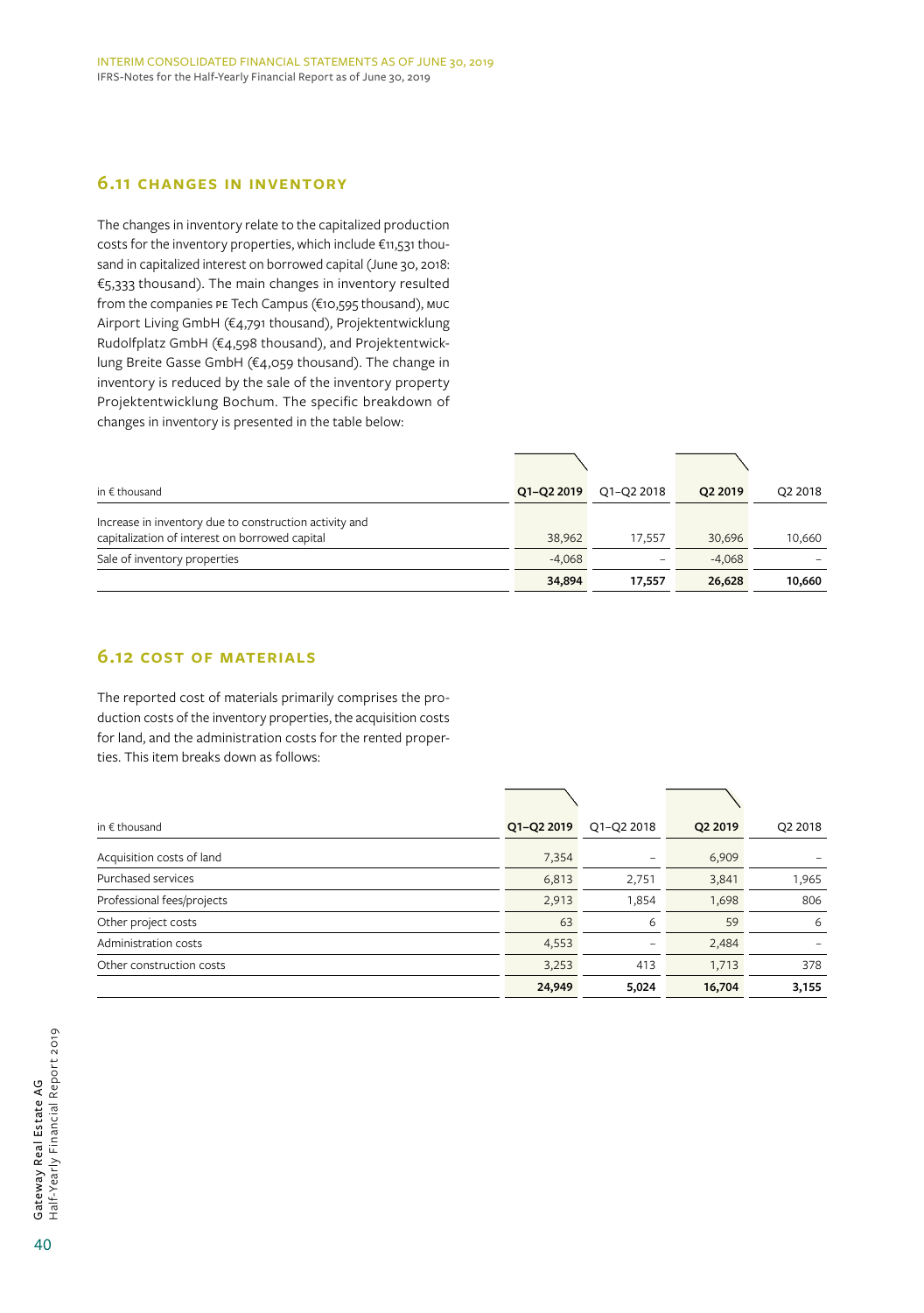#### **6.13 Other operating income and expenses**

Other operating income includes the following amounts:

| in $f$ thousand                                                               | Q1-Q2 2019 | Q1-Q2 2018 |
|-------------------------------------------------------------------------------|------------|------------|
| Proceeds from sale of<br>investments accounted for<br>using the equity method | 465        | 13,783     |
| Income from the reversal of<br>provisions                                     | 838        | 3          |
| Insurance compensation, indemnity                                             | 180        | 1          |
| Costs charged to others                                                       | 12         | 54         |
| Other in-kind benefits charged for<br>motor vehicles                          | 66         | 59         |
| Reimbursement expense<br>compensation                                         | 19         | 17         |
| Income from the reduction of<br>liabilities                                   | 132        |            |
| Other                                                                         | 79         |            |
|                                                                               | 1,791      | 13,917     |

| in $f$ thousand                                 | Q1-Q2 2019 | Q1-Q2 2018 |
|-------------------------------------------------|------------|------------|
| Costs for termination of a<br>purchase contract | 600        |            |
| Advertising expenses property                   | 94         | 6          |
| Replacement space for a let property            | 75         |            |
| Other project development expenses              | 104        | 81         |
| Purchased services                              | 188        | 165        |
| Tenant brokerage commission                     | 3,334      |            |
| Continuing education expenses                   | 48         | 34         |
| Other financing expenses                        | 1,610      |            |
| Other tax expenses                              | 13         |            |
| Prior-period expenses                           | 75         | 3          |
| Other                                           | 1,021      | 354        |
|                                                 | 12,296     | 1,705      |

Other operating income for the second quarter are comprised of the following:

| in $\epsilon$ thousand                                                        | Q2 2019 | Q2 2018 |
|-------------------------------------------------------------------------------|---------|---------|
| Proceeds from sale of<br>investments accounted for<br>using the equity method |         | 13,783  |
| Income from the reversal of<br>provisions                                     | 748     | 3       |
| Insurance compensation, indemnity                                             | 12      |         |
| Costs charged to others                                                       |         | 54      |
| Other in-kind benefits charged for<br>motor vehicles                          | 32      | 17      |
| Reimbursement expense<br>compensation                                         | 5       | フ       |
| Other                                                                         | 37      |         |
|                                                                               | 835     | 13,859  |

Revenues in the amount of €465 thousand originates from the sale of Berlin Marienfelde Südmeile Objekt GmbH, which is accounted for using the equity method.

Other operating expenses include the following amounts:

| in $\epsilon$ thousand                                    | Q1-Q2 2019 | Q1-Q2 2018 |
|-----------------------------------------------------------|------------|------------|
| Legal and consulting expenses                             | 1,239      | 221        |
| Advertising, travel and<br>motor vehicle expenses         | 740        | 430        |
| Accounting, financial statements<br>and auditing expenses | 2,434      | 28         |
| Space costs                                               | 418        | 233        |
| IT, office and<br>communication expenses                  | 147        | 37         |
| Insurance, premiums and dues                              | 155        | 104        |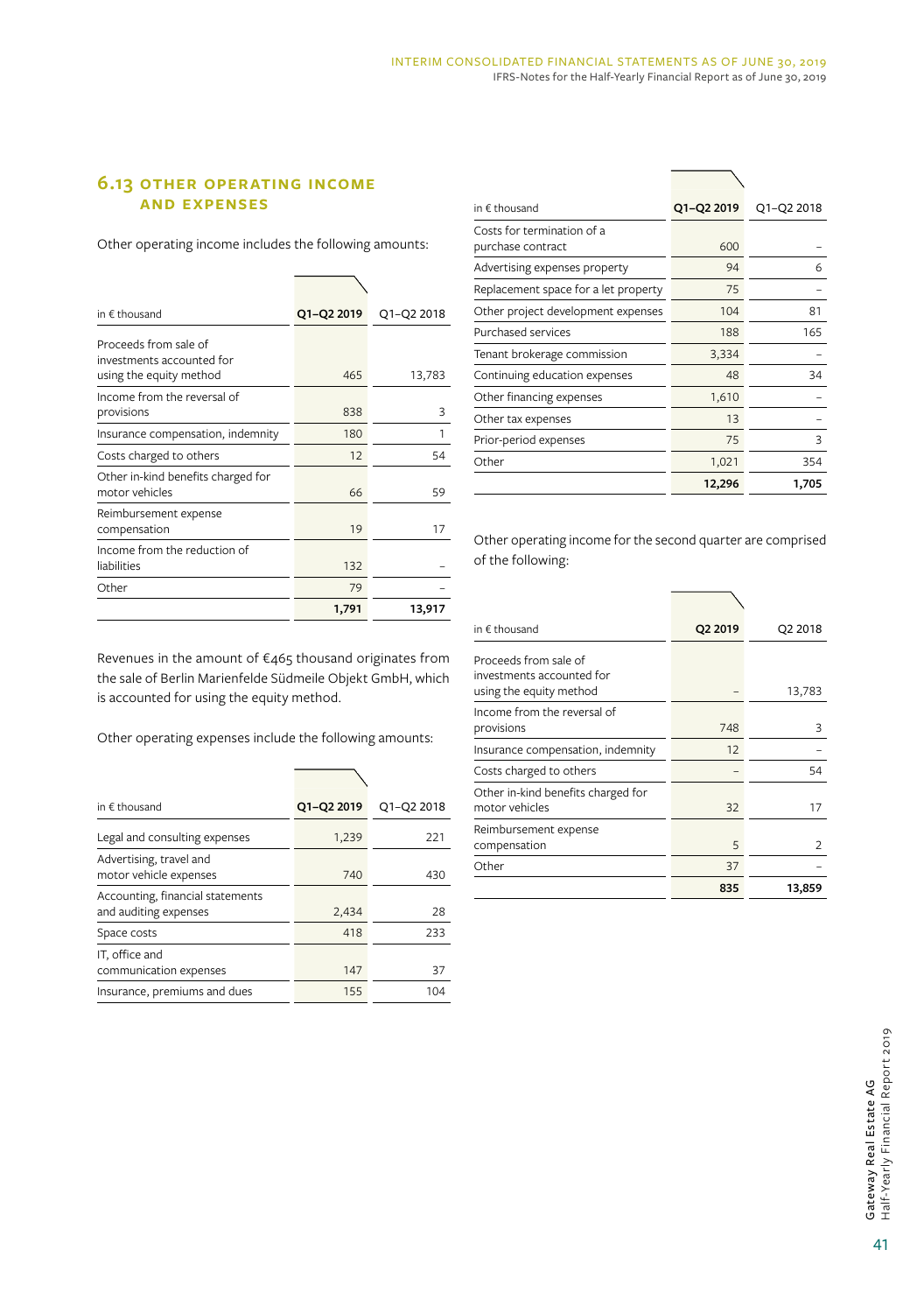Other operating expenses for the second quarter can be broken down as follows:

| Q2 2019 | Q2 2018 |
|---------|---------|
| 864     | 166     |
| 275     |         |
| 979     | 11      |
| 273     | 118     |
| 93      | 24      |
| 95      | 28      |
| $-454$  |         |
| 44      |         |
| 38      |         |
| 59      | 51      |
| 89      | 27      |
| 2,994   |         |
| 27      | 3       |
| 1,608   |         |
| 6       |         |
| 8       | 3       |
| 589     | 295     |
| 7,586   | 725     |
|         |         |

In the first quarter of 2019, a purchase price adjustment of €454 thousand was recognized under other operating expenses for Gateway Verwaltung. This estimate was not confirmed in the second quarter of 2019 as new information has become available. This resulted in the presented balance of €454 thousand.

#### **6.14 Financial result**

The financial result can be broken down as follows:

| in $\epsilon$ thousand                                | Q1-Q2 2019 | Q1-Q2 2018 |
|-------------------------------------------------------|------------|------------|
| Interest income                                       | 446        | 263        |
| Interest expenses                                     | $-18,237$  | $-13,188$  |
| Profit and loss from<br>companies accounted for using |            |            |
| the equity method                                     | 366        | $-36$      |
|                                                       | $-17,425$  | $-12,961$  |
|                                                       |            |            |
| in $f$ thousand                                       | Q2 2019    | Q2 2018    |
| Interest income                                       | 234        | 156        |
| Interest expenses                                     | $-8,671$   | $-6,582$   |
| Profit and loss from<br>companies accounted for using |            |            |
| the equity method                                     | 342        | $-36$      |
|                                                       | $-8,095$   | $-6,462$   |

The interest expenses predominantly result from borrowings to finance the development projects as well as standing asset properties. An amount of €11,531 thousand of these interest expenses was capitalized (see Note 6.11). The profit and loss shares in companies accounted for using the equity method are explained in Note 6.3.

#### **6.15 Income tax expense**

The income tax expense for the second quarter of 2019 amounted to €3,109 thousand (Q2 2018: €1,711 thousand). The effective tax rate of 63.84% was mainly influenced by changes in valuation adjustments of deferred tax assets on loss carryforwards as well as non-tax-deductible expenses (particularly interest expenses), offset by tax-exempt income. The tax rate for the second quarter of 2018 was 12.63%.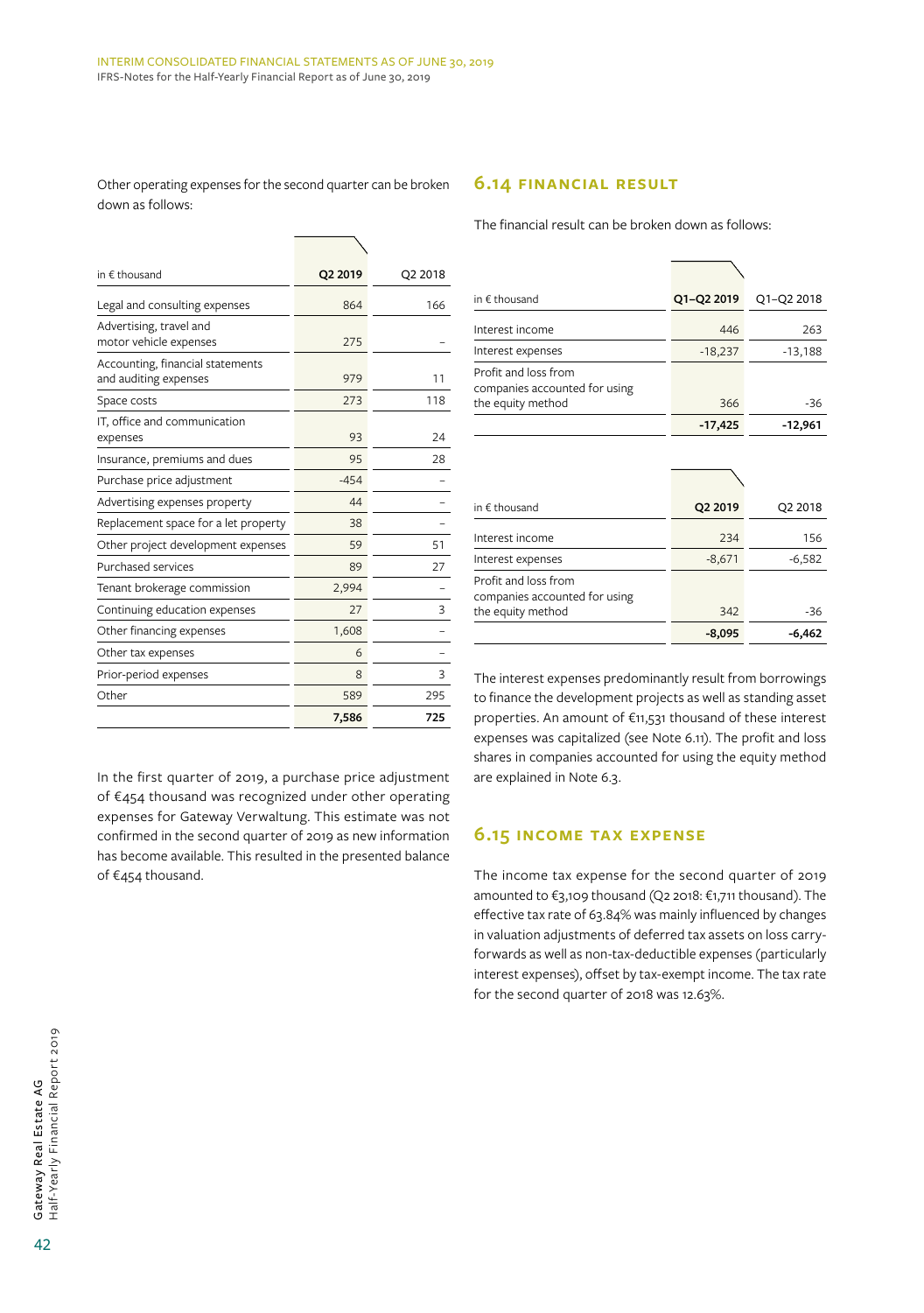#### **6.16 Earnings per share**

Basic and diluted earnings per share are as follows:

| in $\epsilon$      |      | Q1-Q2 2019 Q1-Q2 2018 | Q2 2019 | Q2 2018 |
|--------------------|------|-----------------------|---------|---------|
| Earnings per share | 0.01 | 0.53                  | 0.03    | 0.61    |

The basic earnings per share are calculated as the quotient of earnings attributable to the shareholders of the parent company and the average number of shares outstanding during the financial year. In addition to the 169,785,000 shares issued as of March 31, 2019, GATEWAY placed 16,895,939 new shares within the framework of the capital increase announced in March on April 10, 2019, and offered another 82,610 new shares for subscription to the existing shareholders.

The calculation basis for earnings per share is summarized in the following table. Basic earnings per share correspond to diluted earnings per share since there are no dilution effects.

| in $f$ thousand                                        | Q1-Q2 2019 | Q1-Q2 2018 |
|--------------------------------------------------------|------------|------------|
| Attribution of profit to<br>common shareholders        |            |            |
| Profit attributable to owners of<br>the parent company | 1,761      | 11,281     |
| Profit attributable to holders of<br>common shares     | 1,761      | 11,281     |
|                                                        |            |            |
| in thousands of shares                                 | Q1-Q2 2019 | Q1-Q2 2018 |
| Weighted average of<br>common shares                   | 178,274    | 21,175     |

Earnings per share for the second quarter are presented in the following table:

| in $f$ thousand                                        | Q2 2019 | Q <sub>2</sub> 2018 |
|--------------------------------------------------------|---------|---------------------|
| Attribution of profit to<br>common shareholders        |         |                     |
| Profit attributable to owners of<br>the parent company | 4,623   | 12,882              |
| Profit attributable to holders of<br>common shares     | 4,623   | 12,882              |

| in thousands of shares               | Q2 2019 | Q2 2018 |
|--------------------------------------|---------|---------|
| Weighted average of<br>common shares | 178,274 | 21,175  |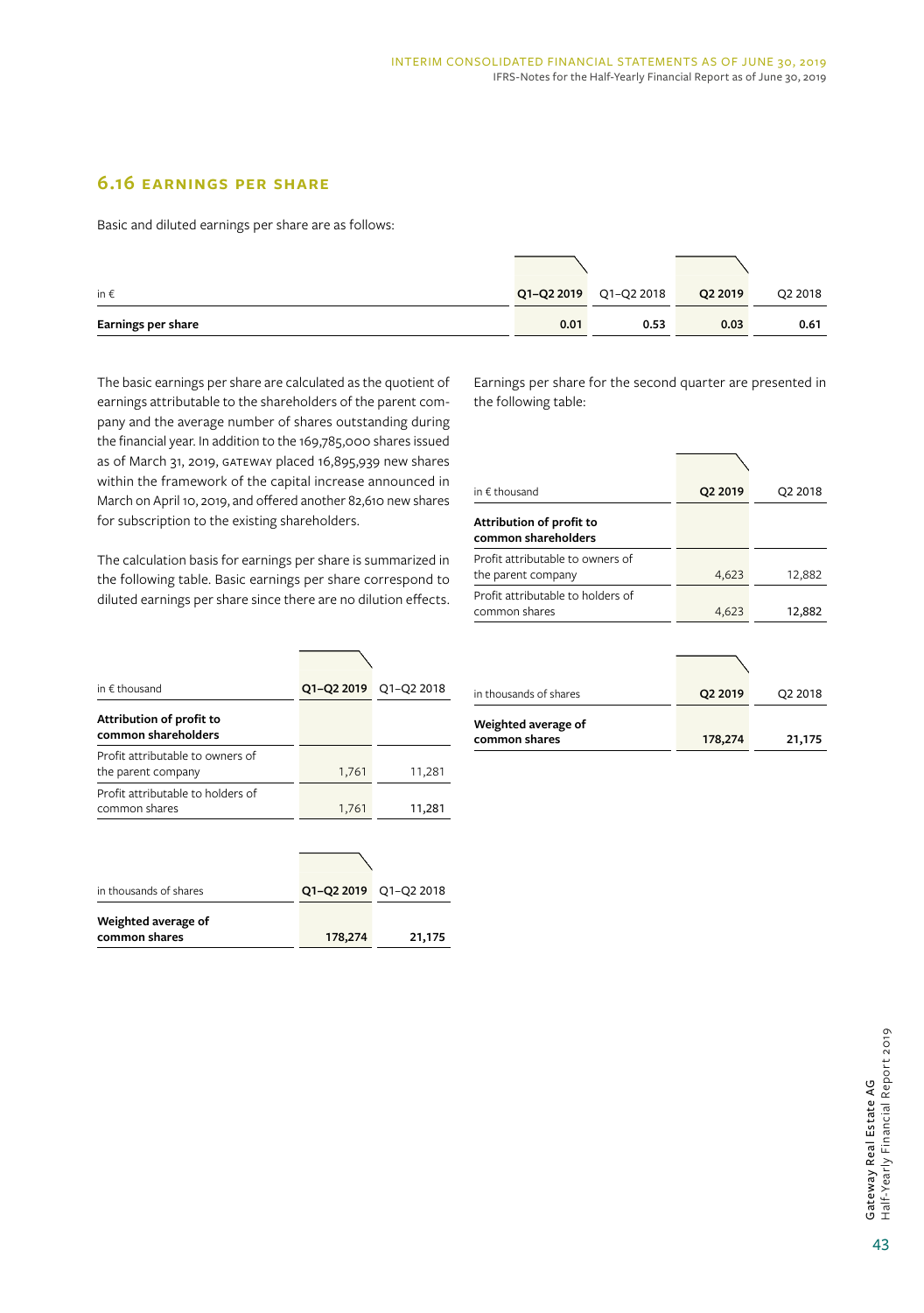#### **6.17 Related party transactions**

#### **A. Parent company and ultimate controlling party**

Development Partner AG was acquired by SN Beteiligungen Holding AG by way of a contract dated July 28, 2017. By way of an agreement dated July 9, 2018 and taking effect as of October 5, 2018, SN Beteiligungen Holding AG contributed the shares held in Development Partner AG into GATEWAY and, as consideration, received 148,610,491 shares in the Company.

The majority stake held by SN Beteiligungen Holding AG in GATEWAY currently amounts to 65.75%. SN Beteiligungen Holding AG is controlled by Norbert Ketterer. GATEWAY is therefore also controlled by Norbert Ketterer.

#### **B. Related party transactions**

By way of an agreement dated June 26, 2019, SN Beteiligung Holding AG issued a loan in the amount of €6,650 thousand to Gateway Real Estate AG. The loan matures on December  31, 2019 and bears interest at a rate of 4.25%.

In addition, the subsidiary S1 Rialto Quartier GmbH, which was acquired in the second quarter of 2019, has a present loan obligation to Ketom AG in the amount of €8,001 thousand.

#### **6.18 Significant events after the reporting date**

By way of an agreement dated August 19, 2019, Gateway Real Estate AG sold a standing asset portfolio consisting of 21 commercial and retail properties for a purchase price of €242 million to a special fund of German pension funds.

After the reporting date (June 30, 2019), one project development in Wiesbaden was sold at a selling price of more than €70  million in connection with an asset deal. Another project in Erfurt was signed for a selling price of more than €110 million.

In August, GATEWAY won a contract for the construction of an ensemble of buildings at the Leipzig University of Applied Sciences. The project development volume amounts to approximately €47 million; a rental agreement was concluded in this context for a term of ten years.

To strengthen the project pipeline, a total of four purchases were made in July and September. The expected project volume amounts to more than €800 million. Closing is expected to occur already in this fiscal year.

Moreover, GATEWAY is in an advanced stage of negotiations regarding a purchase agreement for a larger development project as well as in ongoing contract negotiations for development projects.

On August 21, 2019, the Management Board and the Supervisory Board were discharged for the fiscal year 2018 during the Annual General Meeting. In addition, Jan Hendrik Hedding and Marcellino Graf von und zu Hoensbroech were elected to the Supervisory Board. Furthermore, the Management Board was authorized to increase the Company's share capital on one or more occasions by up to €25,467,824 through the issuance of new no-par value shares. The issuance is generally subject to the statutory subscription rights of existing shareholders.

Frankfurt am Main, September 26, 2019

(The Management Board)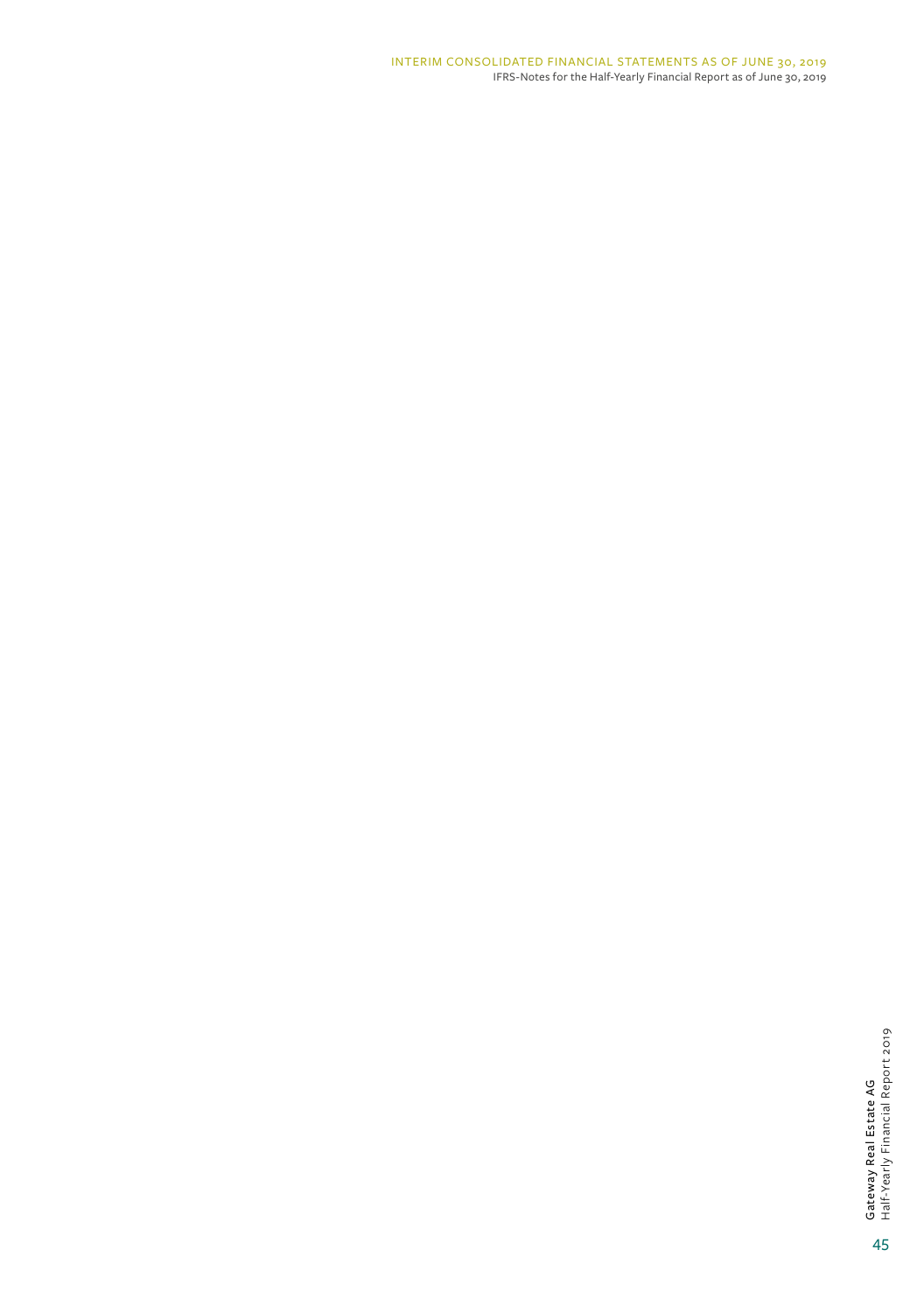# **RESPONSIBILITY STATEMENT**

To the best of our knowledge, and in accordance with the applicable reporting principles for interim financial reporting, the interim consolidated financial statements give a true and fair view of the assets, liabilities, financial position and results of operations of the Group, and the interim management report of the Group includes a fair view of the development and performance of the business and the position of the Group, together with a description of the material opportunities and risks associated with the expected development of the Group in the remainder of the fiscal year.

Frankfurt am Main, September 26, 2019

Manfred Hillenbrand Tobias Meibom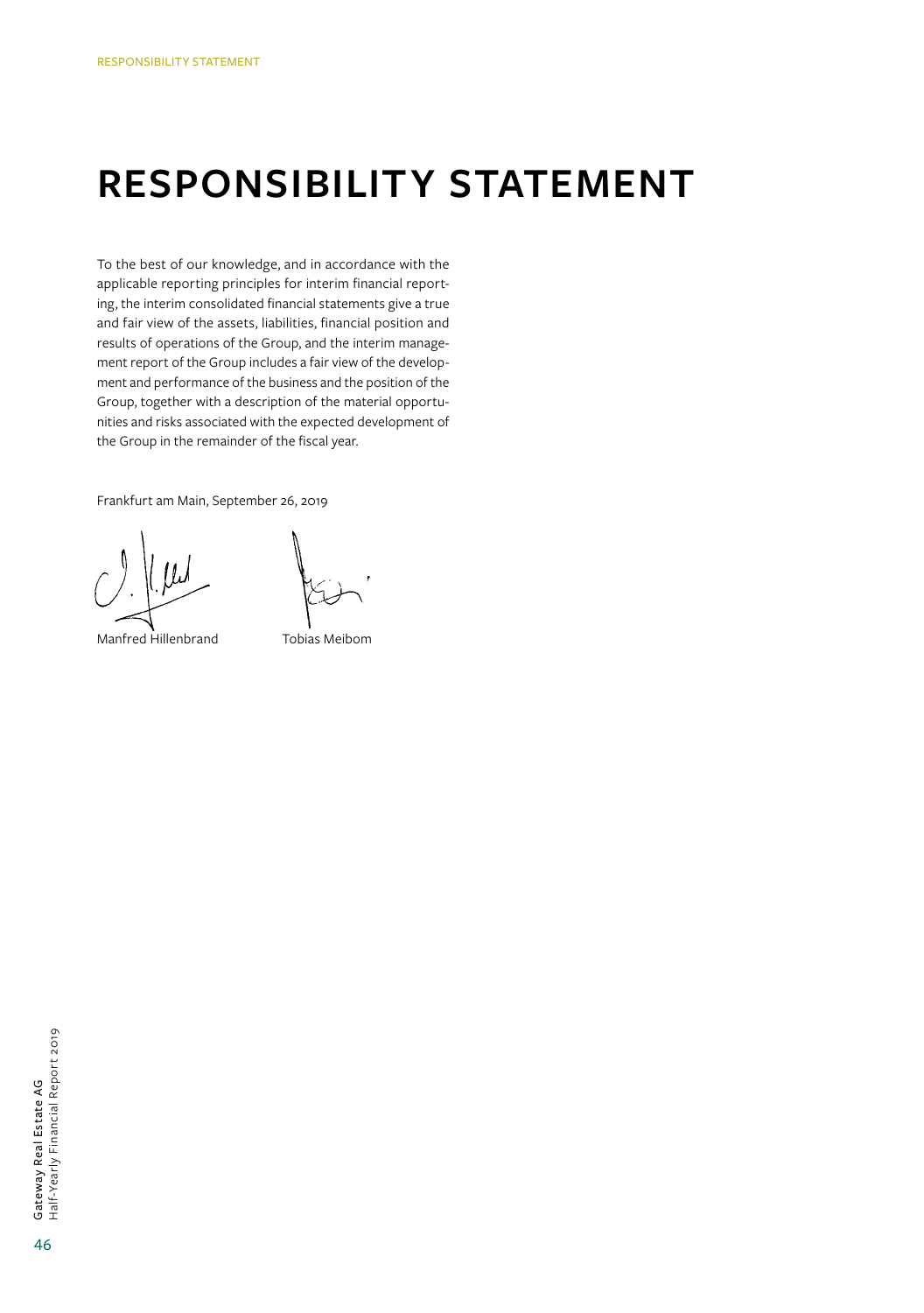# **INFORMATION ON THE REVIEW**

The interim consolidated financial statements and the interim management report of the Group have neither been reviewed nor audited in accordance with Section 317 of the German Commercial Code (Handelsgesetzbuch – HGB).